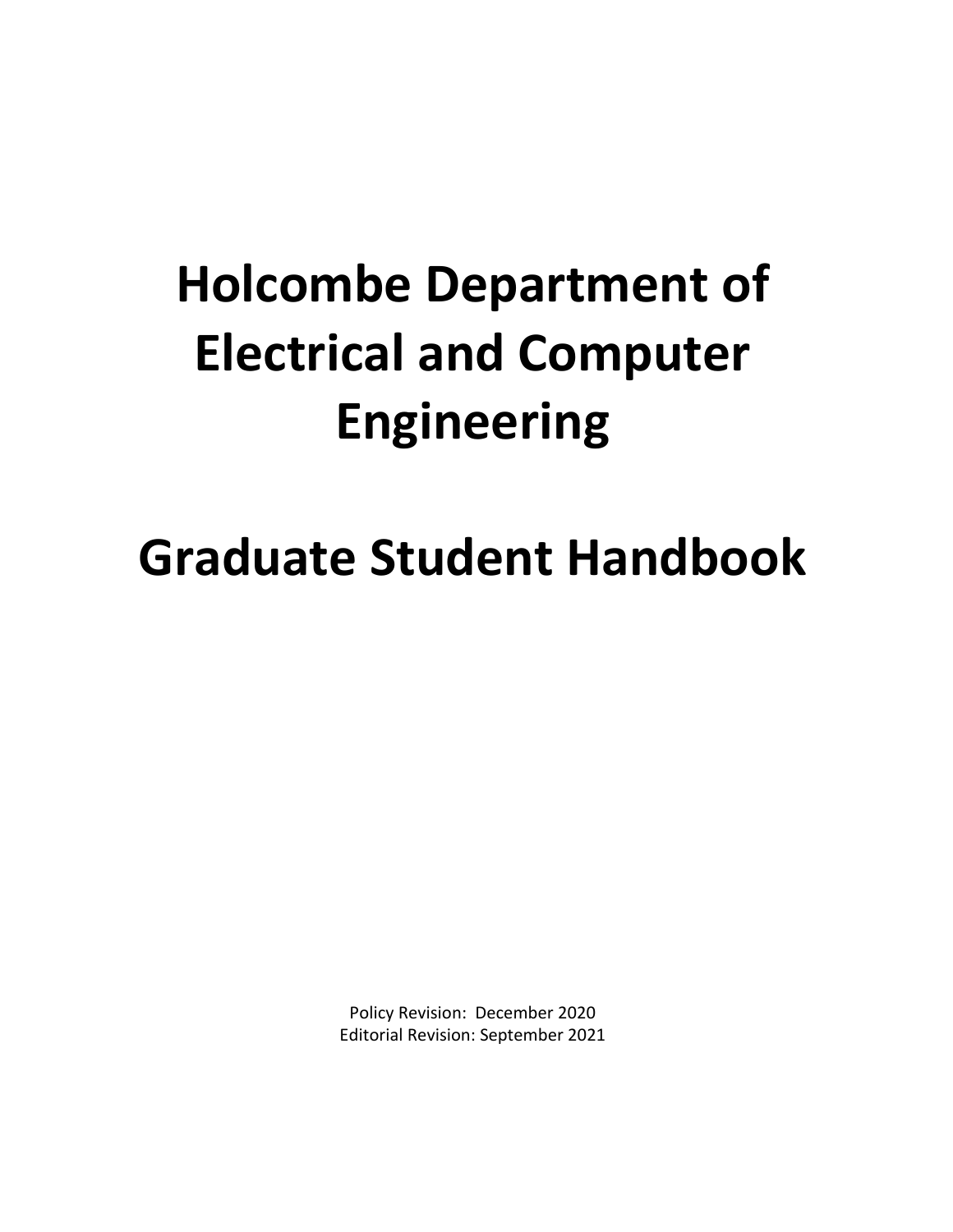| Desks.<br>14 |
|--------------|
|              |
|              |
|              |
|              |
|              |
|              |
|              |
|              |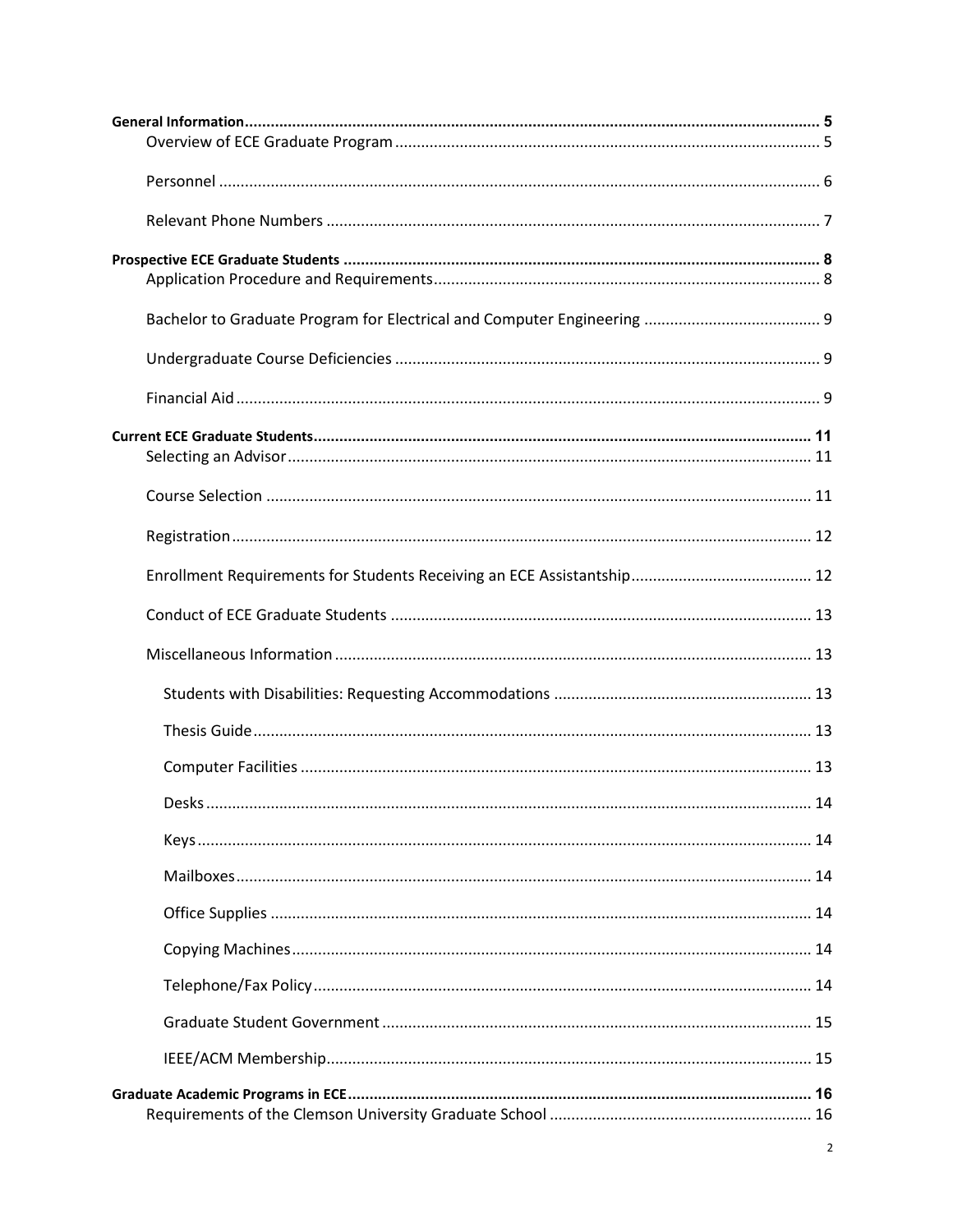| Master of Science Program in Electrical Engineering and Computer Engineering  18 |                                                                                       |   |  |  |
|----------------------------------------------------------------------------------|---------------------------------------------------------------------------------------|---|--|--|
|                                                                                  |                                                                                       |   |  |  |
|                                                                                  |                                                                                       |   |  |  |
|                                                                                  |                                                                                       |   |  |  |
|                                                                                  |                                                                                       |   |  |  |
|                                                                                  |                                                                                       |   |  |  |
|                                                                                  |                                                                                       |   |  |  |
|                                                                                  |                                                                                       |   |  |  |
|                                                                                  |                                                                                       |   |  |  |
|                                                                                  |                                                                                       |   |  |  |
|                                                                                  |                                                                                       |   |  |  |
|                                                                                  |                                                                                       |   |  |  |
|                                                                                  |                                                                                       |   |  |  |
|                                                                                  |                                                                                       |   |  |  |
|                                                                                  |                                                                                       |   |  |  |
|                                                                                  |                                                                                       |   |  |  |
|                                                                                  |                                                                                       |   |  |  |
|                                                                                  | Doctorate of Philosophy Program in Electrical Engineering and Computer Engineering 25 |   |  |  |
|                                                                                  |                                                                                       |   |  |  |
|                                                                                  |                                                                                       |   |  |  |
|                                                                                  |                                                                                       |   |  |  |
|                                                                                  |                                                                                       |   |  |  |
|                                                                                  |                                                                                       | 3 |  |  |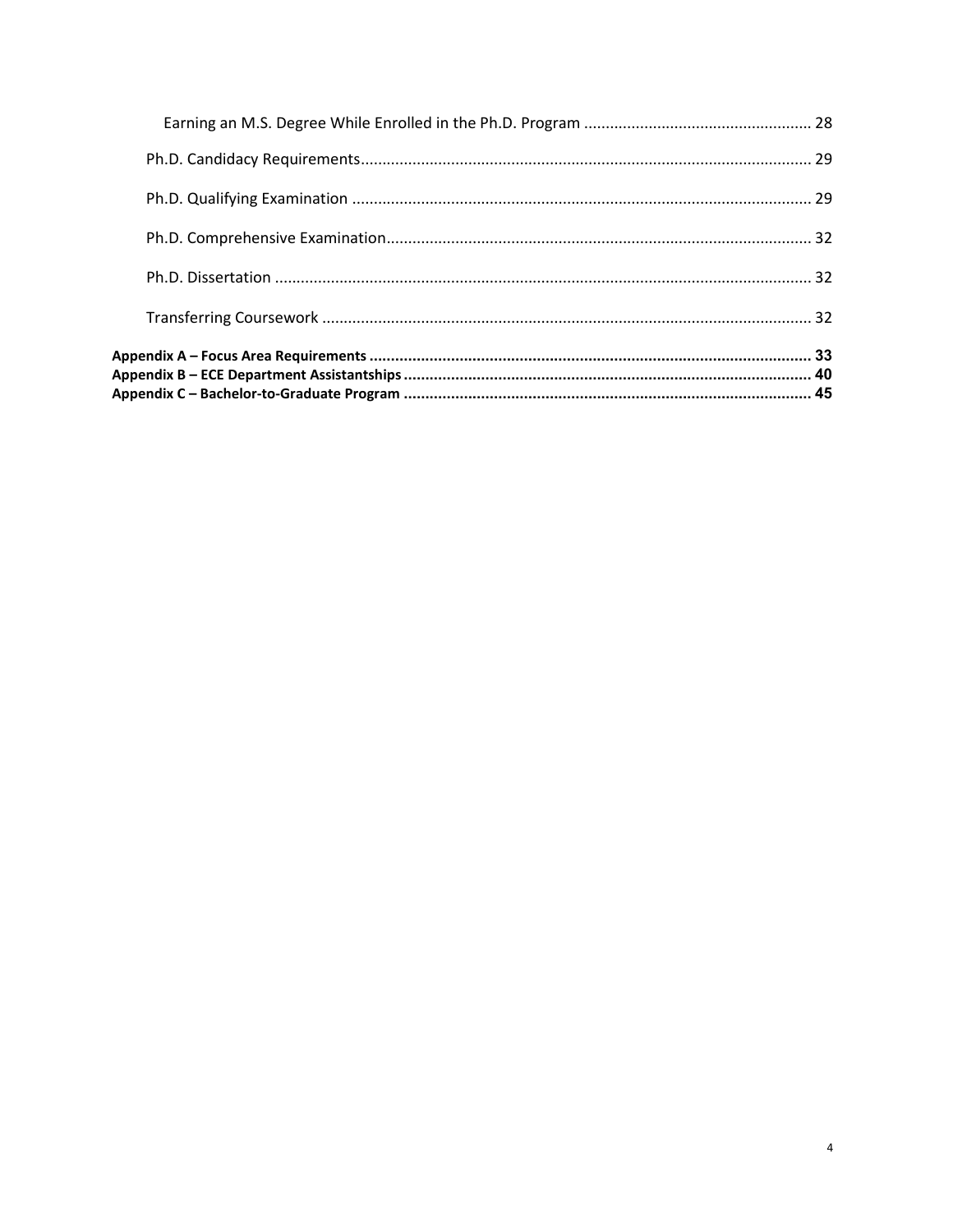# **General Information**

#### Overview of ECE Graduate Program

<span id="page-4-1"></span><span id="page-4-0"></span>The Holcombe Department of Electrical and Computer Engineering (ECE) at Clemson University ("the Department") offers Master of Science (M.S.) and Doctorate of Philosophy (Ph.D.) degrees in both Electrical Engineering (EE) and Computer Engineering (CpE). The M.S. program includes a non-thesis option and a thesis option. The Ph.D. program is normally entered only after completion of an M.S. degree in the same major; however, highly qualified students may be allowed to enter the program directly after completion of a B.S. degree in the major. In addition, the Department offers a Master of Engineering (MENGR) degree in Electrical Engineering which is designed for students who are employed as full-time engineering professionals. The M.S. and Ph.D. degrees are offered on the Clemson main campus and at the Zucker Family Graduate Education Center (ZFGEC), whereas the MENGR degree is offered on the main campus, at the ZFGEC, and as an on-line program.

This handbook defines the requirements, policies, and procedures of the ECE Graduate Program; it also describes other operational aspects of the Department that pertain to the program. The requirements specified herein are in addition to those described in the Clemson University Graduate School Admissions Policies and Academic Regulations.

The Graduate School policies and regulations are specified in [The Graduate School Policy](https://www.clemson.edu/graduate/students/policies-procedures/index.html)  [Handbook](https://www.clemson.edu/graduate/students/policies-procedures/index.html) and at the [Graduate School Web site.](https://www.clemson.edu/graduate/index.html) It is very important that each student familiarize himself or herself with all Graduate School and departmental requirements and information pertaining to the student's program of study. (Note in particular that the Department may have additional requirements for a degree program beyond the requirements specified by the Graduate School.)

All new students are required to attend orientations held by the Department and the Graduate School to become acquainted with the Department's instructional activities and research as well as with general regulations. Information from these orientations helps students to select specific research areas and allows them to make a more effective choice of advisory committee members. Dates and times of the orientation meetings are announced each semester.

We hope this handbook is useful both to graduate students and faculty. Any inconsistencies or omissions should be brought to the attention of the graduate program coordinator.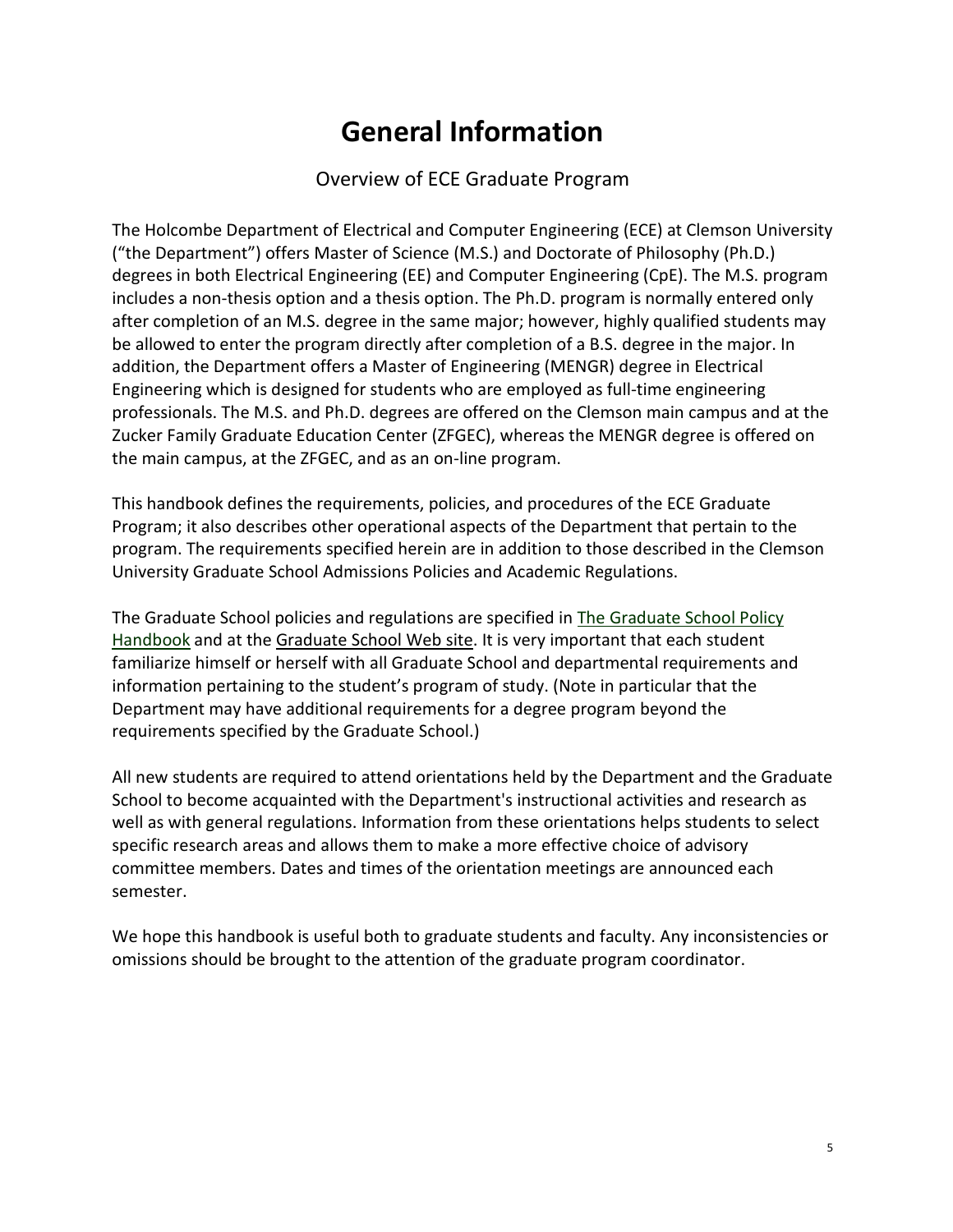#### <span id="page-5-0"></span>Personnel

The following is a list of key people involved with the graduate program along with their responsibilities.

Dr. [Ian](mailto:smithmc@clemson.edu) Walker, Chair of the ECE Graduate Committee. The Committee establishes and oversees the academic policies of the Graduate Program. Student petitions concerning academic policies should be submitted to the Committee Chair through the student's academic advisor.

[Dr. Hai](mailto:dnoneak@clemson.edu) Xiao, Chair of the Department, exercises the final authority on all matters involving resources available to graduate students and final approval on all assistantship and fellowship offers.

[Dr. Harlan Russell,](mailto:harlanr@clemson.edu) Graduate Program Coordinator, is responsible for decisions concerning admissions. He makes recommendations to the Department Chair regarding teaching assistantship and fellowship offers and interacts with the Graduate School on many matters including student status, assistantships, and fellowships. He also coordinates graduate student recruitment activities and is in charge of making laboratory teaching assistant and grader assignments.

Ms. [Jennifer Gooch,](mailto:jdgooch@clemson.edu) Graduate Student Services Coordinator (102A Riggs Hall), assists the Graduate Program Coordinator with all aspects of Graduate Program administration. In general, she is the first person who a prospective student should contact with any questions regarding the Graduate Program. She coordinates all graduate students' applications and reviews of applications. She also coordinates the payroll for ECE graduate students. In addition, she assists in maintaining all records for the Graduate Program and has copies of all forms associated with the program.

Ms. Jeanine Hayes, Graduate Student Services, Registration Coordinator (102C Riggs Hall), maintains official copies of course syllabi, and maintains all records for the Graduate Program, including copies of all forms associated with the program. She prepares Graduate School forms (GS-5, GS-7) for students and distributes official notices of oral exams and thesis and dissertation presentations. She has copies of all documents associated with the Graduate Program. Maintains information for departmental assistantships.

The following is a list of administration staff members and their association with the Graduate Program.

[Ms. Gale Black,](mailto:galew@clemson.edu) Administrative Assistant (100G Riggs Hall), initiates all purchases for the Department.

[Ms. Janet Hendricks,](mailto:jhendr3@CLEMSON.EDU) Administrative Assistant to the Department Chair (105 Riggs Hall).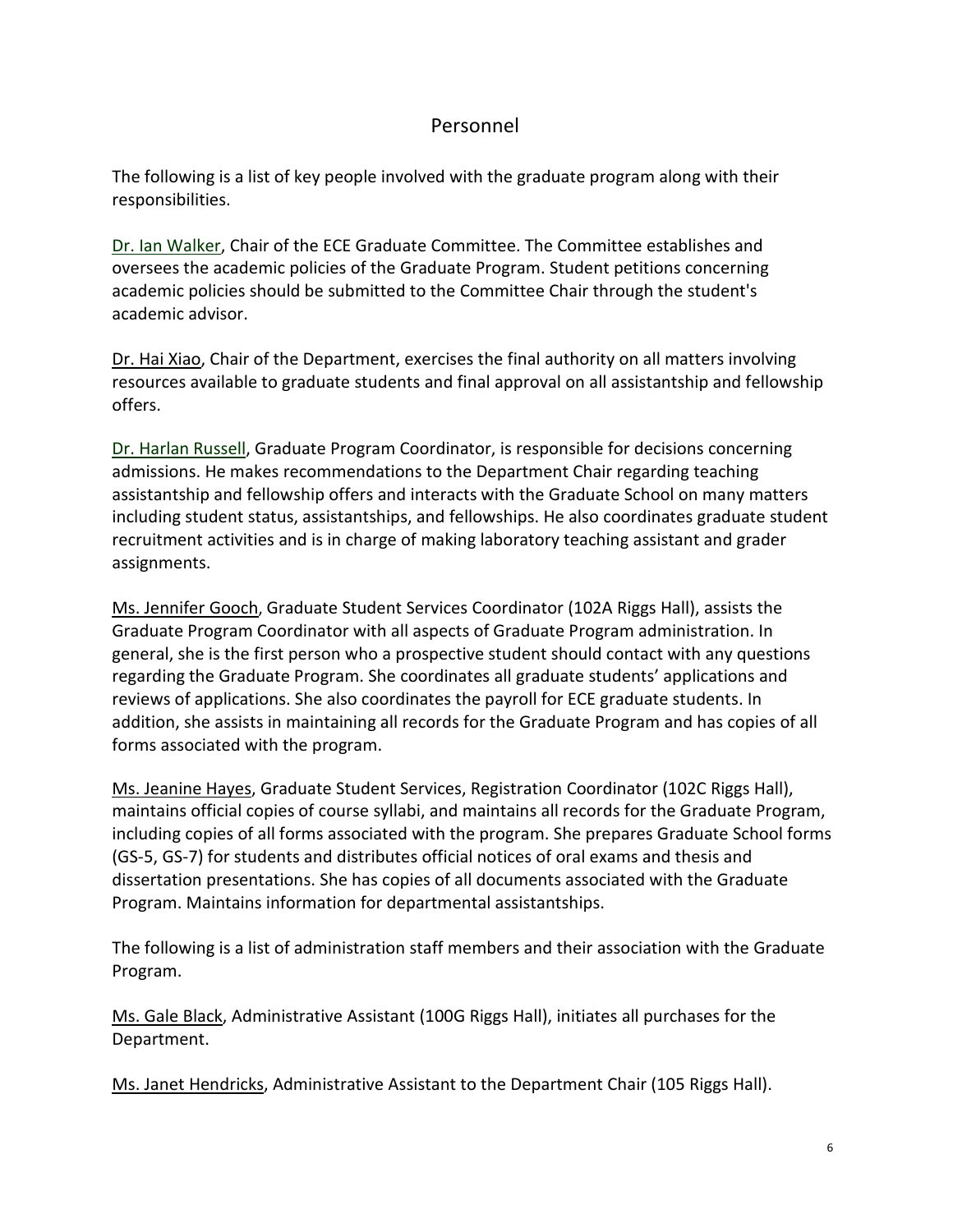[Ms.](mailto:pboyer@clemson.edu) Sommer Dobbins, Accountant/Fiscal Analyst II for Electrical and Computer Engineering Program (221B Riggs Hall), maintains accounting information for all ECE financial accounts.

[Ms. Patty McNulty,](mailto:pmcnult@clemson.edu) Student Services Program Coordinator for Electrical and Computer Engineering Undergraduate Program (104 Riggs Hall), provides support for both electrical and computer engineering undergraduates.

Ms. Jennifer (Jenna) Elliott, Student Services Coordinator for Electrical and Computer Engineering Undergraduate Programs (104 Riggs Hall), provides support for both electrical and computer engineering students.

[Ms. Brooke Black,](mailto:bablack@clemson.edu) Administrative Assistant (337 EIB), maintains desk copies of texts and laboratory manuals for use by graduate students teaching lecture courses and some laboratory courses. She also coordinates student evaluations of graduate teaching assistants.

The following is a list of technical staff members and their association with the Graduate Program.

[Mr. John Hicks,](mailto:jphicks@clemson.edu) Instrument Technician II (202A Riggs), maintains analog and digital instrumentation in the ECE Department and assists the students in the use of equipment for lab experiments, research, and projects. He is also responsible for oversight of the Department's electronics shop.

[Mr. David Moline,](mailto:moline@ces.clemson.edu) Technical Support Manager (221F Riggs Hall), is in charge of key distribution for labs, classrooms, and graduate student office assignments and provides some lab support. He also provides analysis of computer systems with responsibility for the design, programming, testing, debugging and implementation of systems; serves as an independent leader and user contact for design of special system projects; and provides electronic servicing of computer boards and peripheral devices. In addition, he assists with design projects for graduate students and undergraduate students.

## Relevant Phone Numbers

<span id="page-6-0"></span>The following is a list of places and phone numbers relevant to the Graduate Program.

| <b>Campus Police</b>                 | 656-2222 |
|--------------------------------------|----------|
| <b>Computer Center</b>               | 656-3494 |
| <b>Graduate School Office</b>        | 656-3195 |
| Graduate Student Association         |          |
| Office                               | 656-2697 |
| Office of International Affairs      | 656-3614 |
| <b>ECE Graduate Student Services</b> |          |
| Coordinator                          | 656-5902 |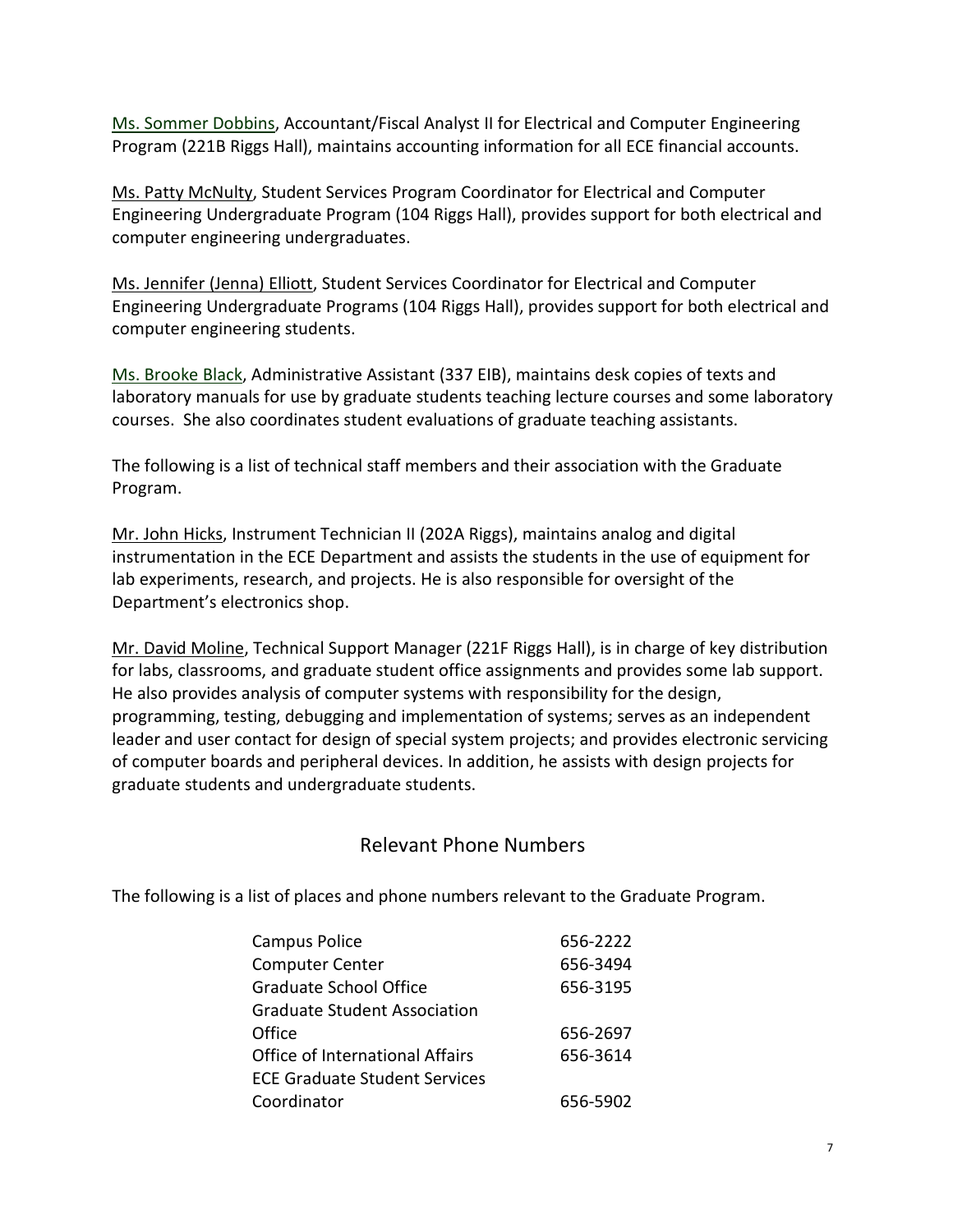# **Prospective ECE Graduate Students**

Application Procedure and Requirements

<span id="page-7-1"></span><span id="page-7-0"></span>To apply for our graduate program, please visit the Graduate School application at <https://www.clemson.edu/graduate/admissions/apply/index.html.>

Details regarding requirements for the application may be found on the ECE website, [https://www.clemson.edu/ces/departments/ece/academics/grad/apply.html.](https://www.clemson.edu/ces/departments/ece/academics/grad/apply.html) Please pay special attention to the [undergraduate prerequisite requirements.](http://www.clemson.edu/ces/departments/ece/academics/grad/ug_course_requirements.html)

Required application material includes the following items:

- On-line application, including Personal Statement/Statement of Purpose
- Transcripts of prior and current undergraduate and graduate course work
- Results from the Graduate Record Examination (GRE) General Test
	- o GRE required for application to the M.S. or Ph.D. program
	- o GRE *not* required for application to the MENGR program
- Results from the Test of English as a Foreign Language (TOEFL) or International English Language Testing System (IELTS) (for applicants whose native language is not English)
- A minimum of two Letters of Recommendation (three Letters are highly encouraged)

Completed applications will be reviewed as they are received, and there is no application deadline.

Students who seek admission for the fall semester are encouraged to apply no later than the preceding January 15; students who seek admission for the spring semester are encouraged to apply no later than the preceding September 1; students who seek admission for the first summer session are encouraged to apply no later than the preceding December 1. The department will review applications after these recommended dates, but failure to meet these dates may significantly reduce applicants' opportunities for financial assistance.

*Please note: International applicants must submit a completed application (with all the required application material) no later than the dates shown below to be considered for admission in the corresponding term. Spring Term: September 15 Summer Term: February 15 Fall Term: April 15*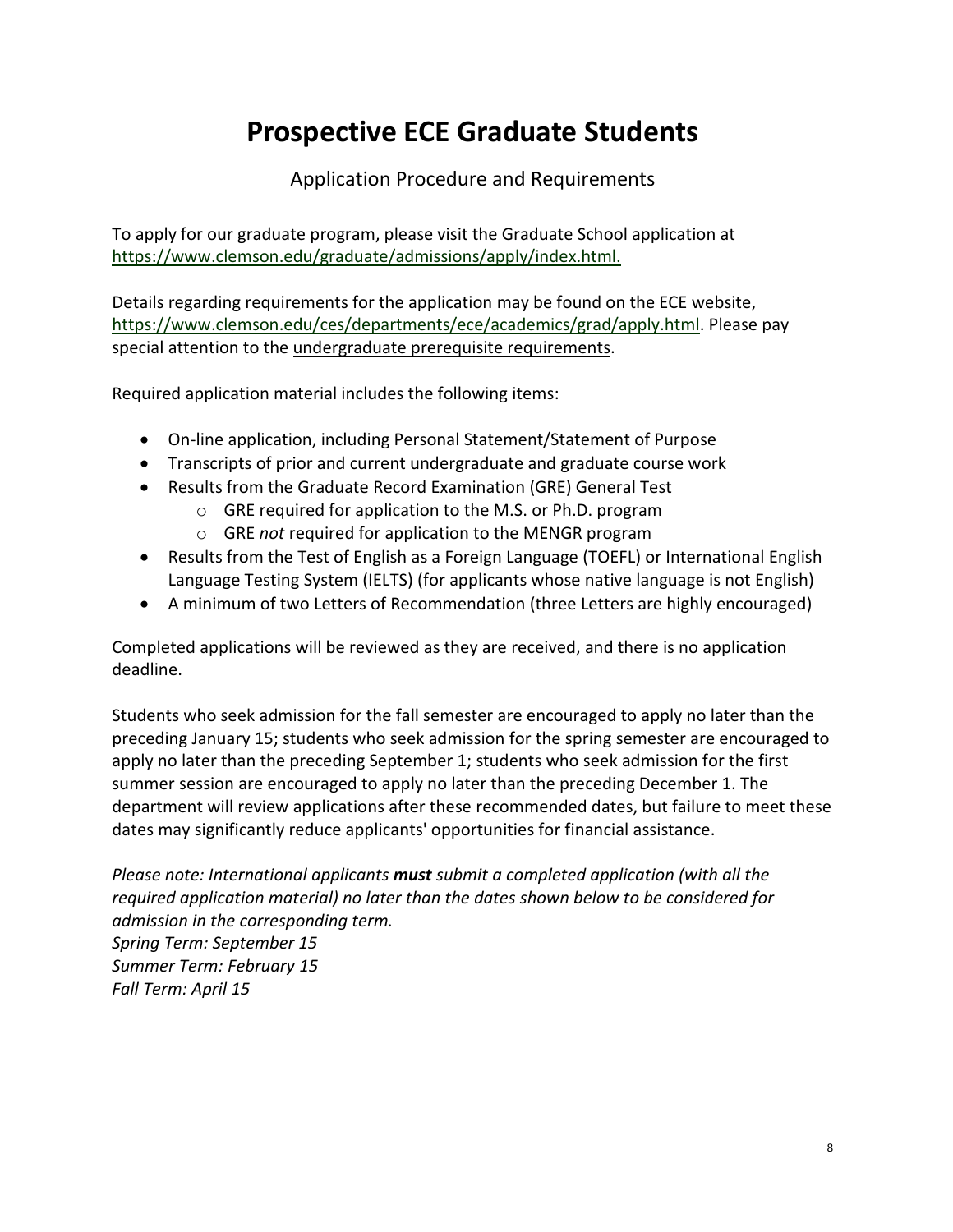# <span id="page-8-0"></span>Bachelor to Graduate Program for Electrical and Computer Engineering

The Bachelor to Graduate program is designed to allow Electrical and Computer Engineering (ECE) undergraduates with very strong academic credentials the opportunity to earn credit as undergraduates for a limited number of graduate courses that can be used to satisfy the requirements of both the Bachelor of Science (B.S.) degree and either a Master of Science (M.S.) with Thesis or direct-entry Doctor of Philosophy (Ph.D) degree in either CpE or EE. Interested undergraduates must apply for admission into the Bachelor to Graduate program and obtain approval of the application. See appendix C of this handbook for details.

# Undergraduate Course Deficiencies

<span id="page-8-1"></span>Students who enter the M.S. or Ph.D. program in either computer engineering or electrical engineering typically hold a B.S. degree in the same major. A student with a B.S. degree in a different major and a strong academic record may also be granted admission into the program in some instances. Undergraduate course deficiencies may be specified for an admitted student deemed to lack some necessary foundational background for the M.S. or Ph.D. program in the major. In such an instance, the student must remedy the deficiencies in a manner specified by the Department prior to completing the normal requirements of the degree.

Students who enter the MENGR program in electrical engineering typically hold a B.S. degree in an engineering major with a strong undergraduate-level course-work background in topics related to electrical engineering. Undergraduate course deficiencies may be specified for an admitted student deemed to lack some necessary foundational background for the MENGR program in electrical engineering. In such an instance, the student must remedy the deficiencies in a manner specified by the Department prior to completing the normal requirements of the degree.

## Financial Aid

<span id="page-8-2"></span>Admission to the graduate program in electrical and computer engineering is considered separately from offers of financial aid (graduate assistantships or fellowships).

All accepted applicants are automatically considered for departmental graduate teaching assistantships and graduate grading assistantships unless they have indicated otherwise on their application. Graduate research assistantships are awarded by individual faculty members.

Accepted applicants with strong academic credentials may also be considered for a fellowship. The ECE departmental fellowships, the College of Engineering, Computing and Applied Sciences fellowships, and the Clemson University recruitment fellowships are all supplemental; they can only be awarded in conjunction with an assistantship offer. All qualified accepted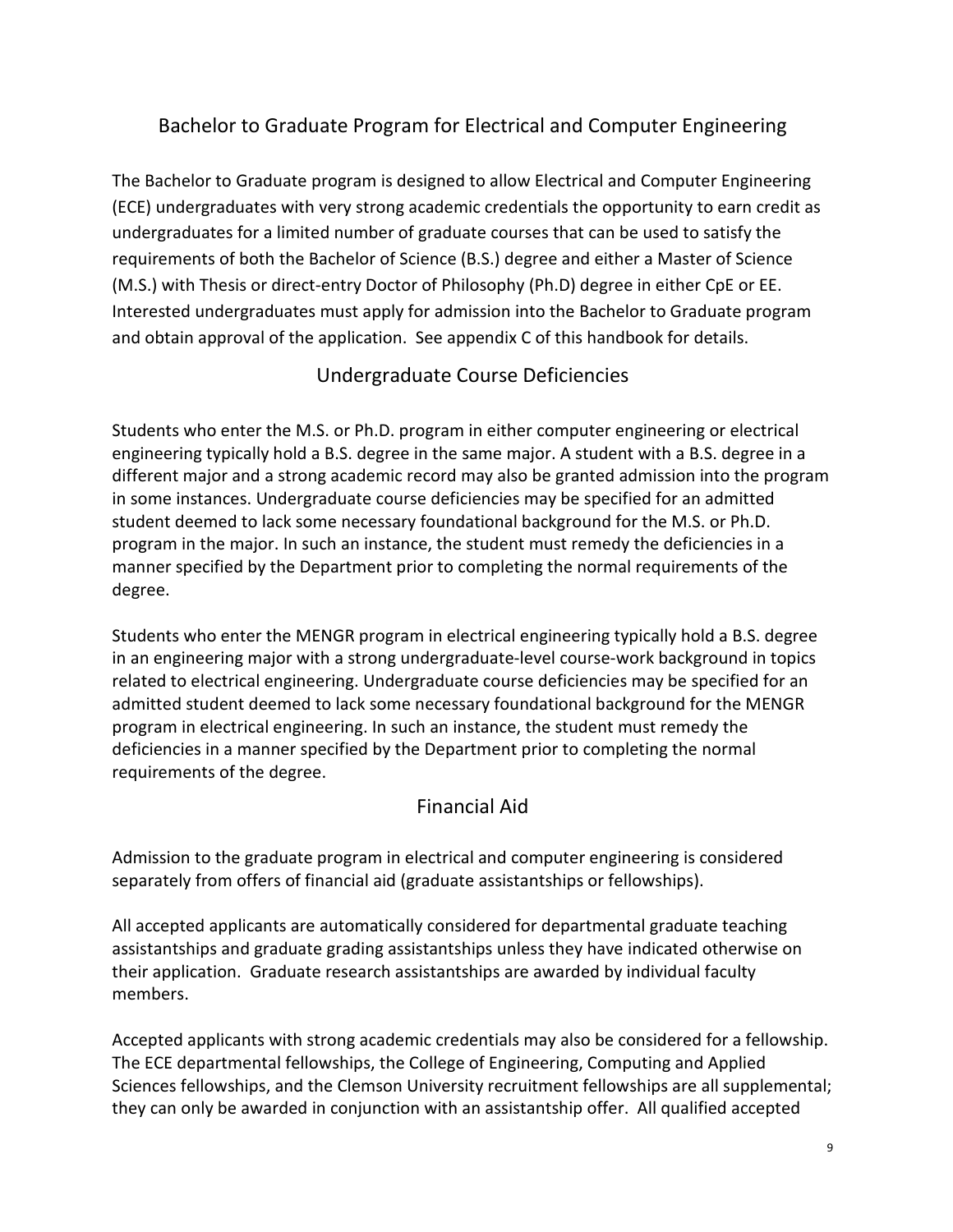applicants are considered automatically for supplemental fellowships; the applicant does not need to apply for consideration. A variety of fellowships funded by external organizations are also available (e.g., DOE, NDSEG, NSF, and SMART fellowships). Students should apply directly to the organization awarding an external fellowship.

Federal loans are another option for some graduate students in electrical and computer engineering. For more details on financial aid, please visit the Clemson University Financial Aid [website.](https://www.clemson.edu/financial-aid/)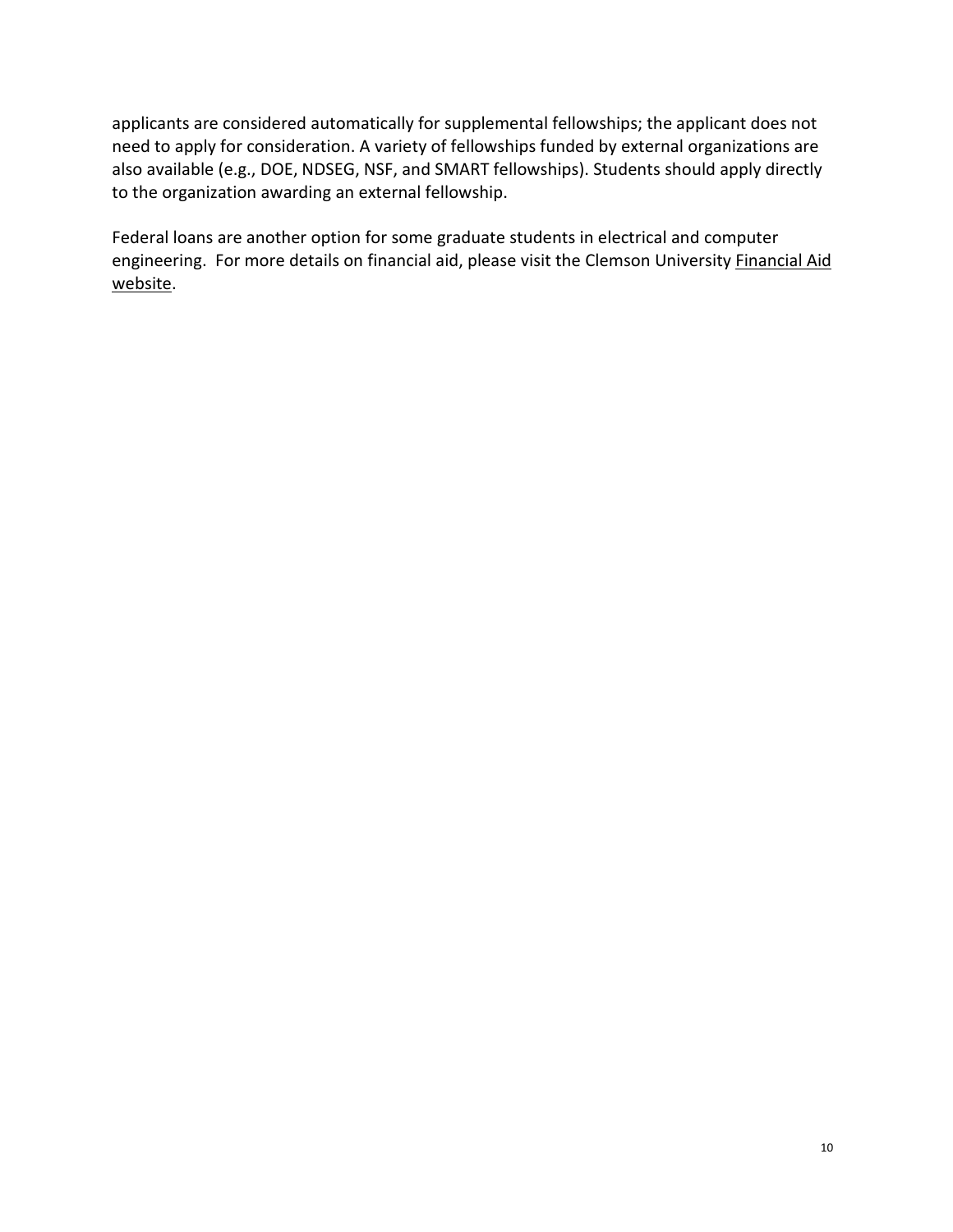# **Current ECE Graduate Students**

#### Selecting an Advisor

<span id="page-10-1"></span><span id="page-10-0"></span>Each graduate student is admitted into a selected focus area (area of specialization) after review by faculty in that area based upon the student's expressed interests. The initial academic advisor for each entering M.S. student is the faculty chairperson of the student's focus area; the initial academic advisor of each entering Ph.D. student is the faculty member who has agreed to advise the student. The initial academic advisor should be consulted in selecting courses for the first semester of study. It is possible to change the area of focus after admission into the program, but it should be understood that acceptance criteria may vary from one focus area to another, and resource limitations may preclude a change. A change of focus area is subject to approval by the faculty in the new focus area.

After the first semester of study, the student should select a faculty member as the permanent academic advisor for the student's program of study. The academic advisor will serve as the chair of the student's advisory committee; thus, the selected advisor's research interests and expertise should relate closely to the student's focus area of study. The advisor serves as the student's first and primary contact for planning the student's program of study and selecting courses. The advisor and the rest of the advisory committee should be determined by the end of the student's second semester of study. (Refer to M.S. committee details or Ph.D. committee details as appropriate.)

Current Chairpersons for the focus areas are as follows:

| Communication Systems and Networks (EE or CpE) H.B. Russell |               |
|-------------------------------------------------------------|---------------|
| Computer Systems Architecture (CpE)                         | M.C. Smith    |
| Digital Signal Processing (EE or CpE)                       | C. W. Baum    |
| Intelligent Systems (EE or CpE)                             | R. R. Brooks  |
| Electronics (EE)                                            | W. R. Harrell |
| Photonics & Applied Electromagnetics (EE)                   | A. Q. Martin  |
| Power & Energy Systems (EE)                                 | R. Collins    |

#### Course Selection

<span id="page-10-2"></span>The student should meet with his or her initial academic advisor prior to the first semester of study to select courses for the first semester. Once the student has selected a permanent academic advisor, the student and the advisor should meet for an initial discussion of the student's program of study; this should be followed by a meeting at least once per semester to discuss courses for the subsequent semester. The courses should be chosen so as to make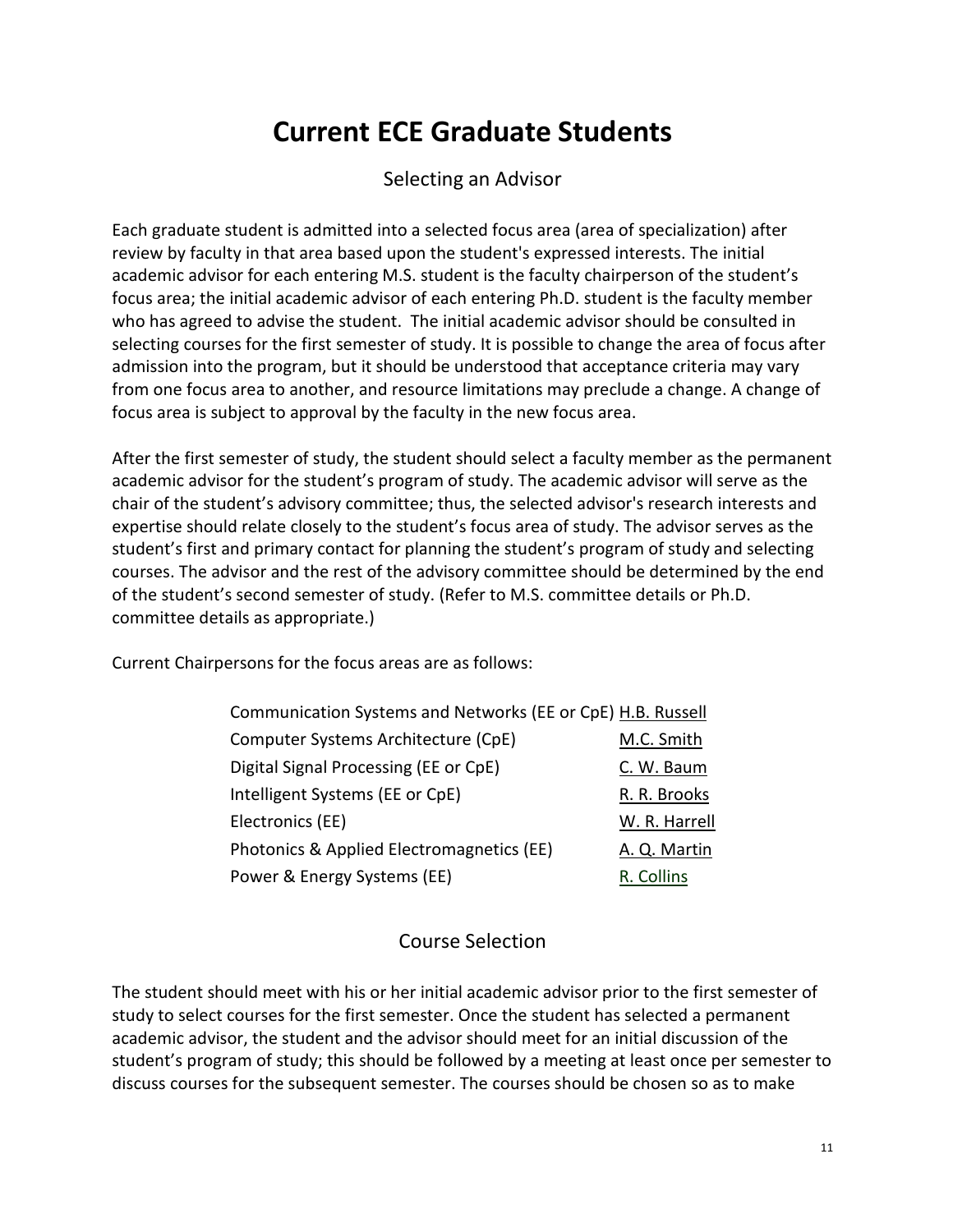significant progress towards meeting the requirements of the student's degree program. The requirements are given in later sections of the Handbook.

The student should work with his or her academic advisor to complete a GS-2 Committee Selection and GS-2 Plan of Study (Graduate Degree Curriculum) form. The Plan of Study form should list exactly those courses that are to be used to satisfy the requirements for the degree as well as the membership of the student's faculty advisory committee. The composition of the committee depends on whether the student is enrolled in the M.S. program, the MENGR program, or the Ph.D. program; details are provided in later sections of the Handbook.

The student must first select an advisory committee. Once this is decided, the student must submit the GS-2 Committee Selection in iRoar. The courses listed on the GS-2 Plan of Study form must be approved by the student's advisory committee. Once the student and the committee agree upon the courses to be included on the GS-2, the student must complete the GS-2 Plan of Study in iRoar. Automated notifications will be sent to the Graduate Student Services Coordinator and each committee member **in turn** (not all at once) for approval. Each student enrolled in the M.S. or MENGR program is required to submit an approved GS-2 form no later than mid-term during his or her second semester in the program. Each student enrolled in the Ph.D. program is required to submit an approved GS-2 form no later than the beginning of the fourth semester of the program. Students who do not meet these deadlines will be at a disadvantage in many areas, including advising throughout their graduate program, degree planning, timely application for graduation, and in applying for departmental assistantships.

## Registration

<span id="page-11-0"></span>Information on graduate student registration can be found at the [Registrar's web site](http://www.registrar.clemson.edu/index.html) and in the [Graduate School Announcements.](http://catalog.clemson.edu/index.php) Pre-registration is required for all graduate students. The information obtained from pre-registration is essential to plan graduate course offerings properly. Failure on the part of students to pre-register may result in course cancellations and the inability to offer desired courses. Students are strongly encouraged to register early to ensure that courses are not canceled.

All ECE graduate students must also complete and keep up to date a Personal Data Sheet, available from the ECE Graduate Student Services Coordinator in Riggs 102A. Registration is not complete until the form has been completed. The form is the starting point for student records in the Department.

# <span id="page-11-1"></span>Enrollment Requirements for Students Receiving an ECE Assistantship

Each graduate student receiving an assistantship in ECE (whether a research assistantship, a teaching assistantship, or a grading assistantship) is required to maintain full-time enrollment status during the semester of the assistantship. (If the student is conducting directed research with an ECE faculty member, the student should enroll in ECE 8910 (thesis research) or ECE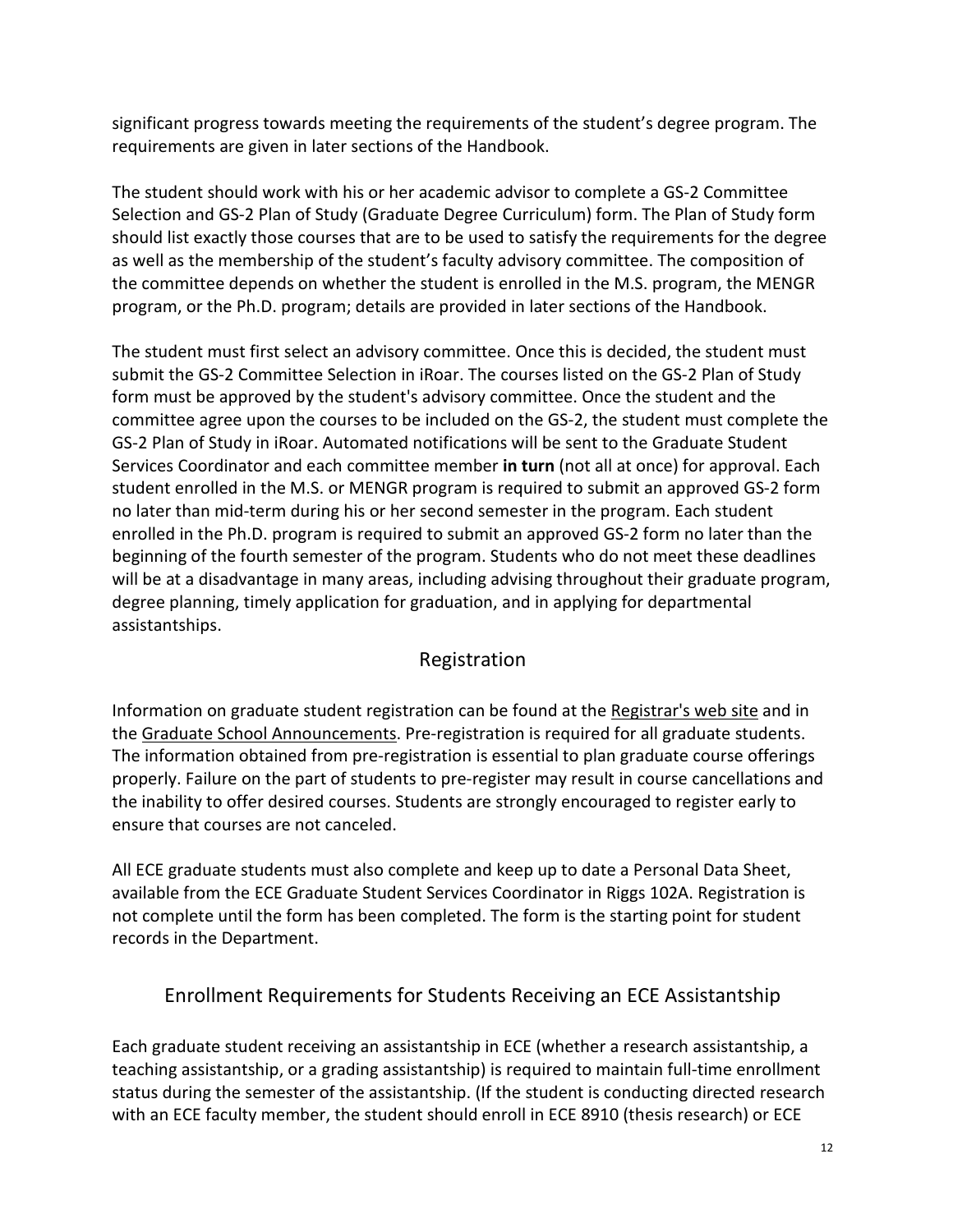9910 (dissertation research) for enough credits to accurately reflect the level of research effort of the student, even if the resulting number of course and research credits for the semester exceeds the minimum number required to maintain full-time status.) Some additional requirements for Graduate Assistants are given in Appendix B, and the requirements are detailed in the assistantship contract. Every Graduate Assistant should read Appendix B and the contract carefully.

# Conduct of ECE Graduate Students

<span id="page-12-0"></span>Please be familiar with the following Clemson University and College of Engineering, Computing and Applied Sciences policies regarding the conduct of graduate students. ECE graduate students are expected to understand and abide by these policies.

#### [Clemson University Academic Integrity Policy](https://www.clemson.edu/graduate/students/policies-procedures/index.html)

[Clemson University Anti-Harassment and Non-Discrimination Policy](https://www.clemson.edu/campus-life/campus-services/access/anti-harassment-policy.html)

#### [College of Engineering, Computing and Applied Sciences Honor Code](http://www.clemson.edu/ces/students/honor-code.html)

College of Engineering, Computing and Applied Sciences Policy on Alcohol: Alcoholic beverages are prohibited for any activity held in a College of Engineering, Computing and Applied Sciences facility unless prior approval has been granted through University-defined procedures. Under no circumstance should alcohol be made available to or consumed by anyone under 21 years of age.

#### Miscellaneous Information

#### Students with Disabilities: Requesting Accommodations

<span id="page-12-2"></span><span id="page-12-1"></span>Graduate students with disabilities requesting accommodations should make an appointment with [Accessibility Services](https://www.clemson.edu/academics/studentaccess/) to discuss specific needs within the first month of classes. Accommodations are not retroactive and new Faculty Accommodation Letters must be presented each semester. Accommodation for graduate program events other than courses (e.g., the Ph.D. Qualifying Exam) should be discussed with the SDS office and the Graduate Program Coordinator at least one month in advance of the event.

#### Thesis Guide

<span id="page-12-3"></span>The Graduate School's [Thesis and Dissertation Guide](https://www.clemson.edu/graduate/students/theses-and-dissertations/index.html) should be read by all students before writing a thesis or dissertation.

#### Computer Facilities

<span id="page-12-4"></span>All graduate students enrolled are automatically assigned a Clemson University ID (user ID) that allows access to the University mainframe and class registration system and to a variety of personal computer labs. Passwords for these systems may be (re)set with a picture ID at the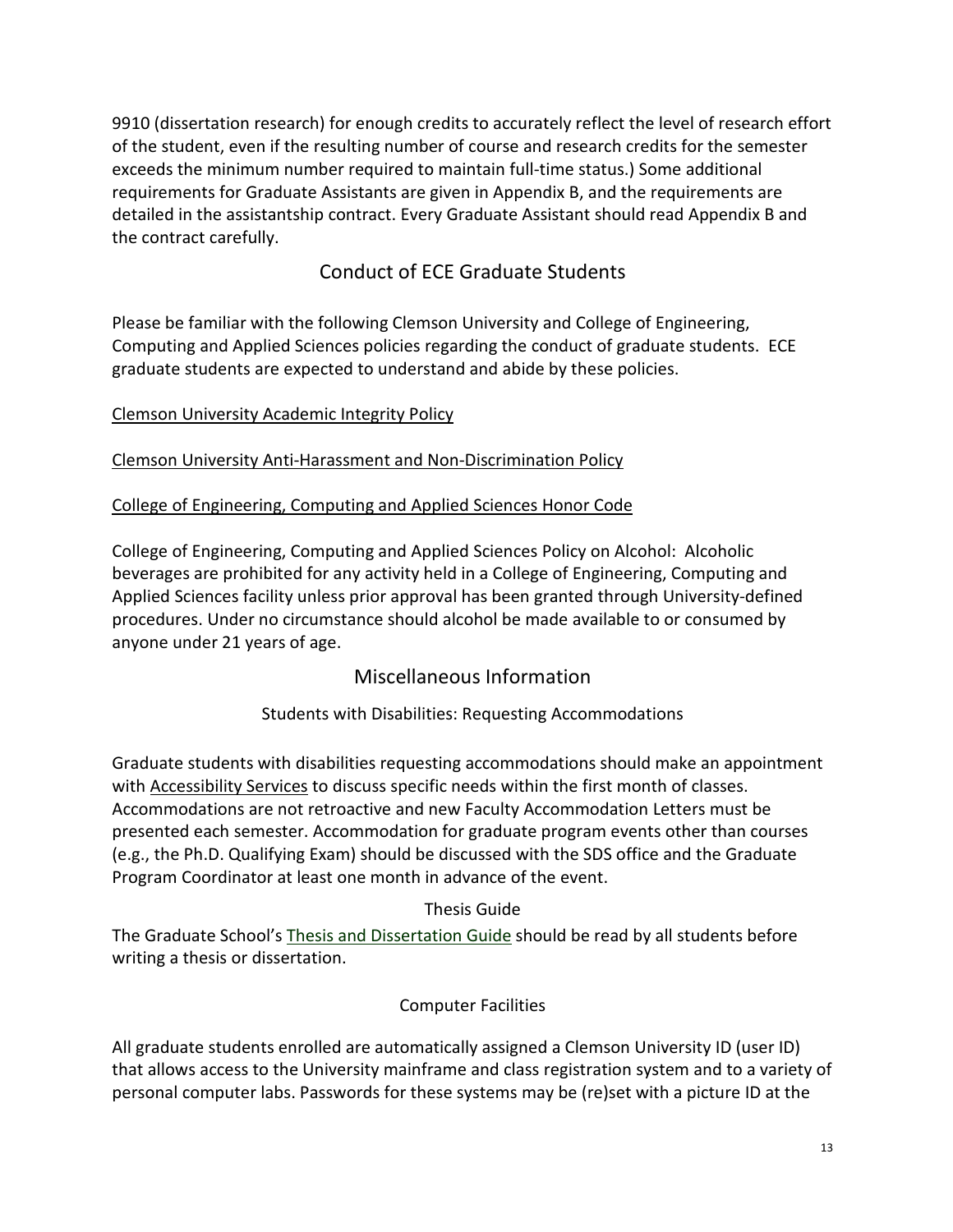<span id="page-13-0"></span>[CCIT Help Desk.](http://www.clemson.edu/ccit/) Accounts to machines under the control of particular research groups are arranged by the faculty members in charge of these machines.

Desks

Desks are generally not available to graduate students due to the limited available space. In special circumstances when there is a new research project, space may be assigned. All such requests for space are initiated by the faculty member and negotiated with the department chair.

Note: Study facilities for graduate students are intended solely for the purpose of studying and, in some cases, interfacing with students during office hours. They are not to be used for socializing or temporary housing. Students abusing these privileges will forfeit them.

Keys

<span id="page-13-1"></span>Each graduate student who is assigned a desk will be given a key to his/her office and to the building his/her office is in. Keys for labs and classrooms are available for students who have teaching responsibilities there. See the Technical Support Manager in 221F Riggs for assignment of keys.

#### Mailboxes

<span id="page-13-2"></span>Each student will be assigned a mailbox. Mailboxes should be checked regularly for mail and other informational items. Mailboxes are currently located in the basement hallway of Riggs Hall.

Office Supplies

<span id="page-13-4"></span><span id="page-13-3"></span>The department does not furnish office supplies to graduate students.

#### Copying Machines

<span id="page-13-5"></span>Located in 221 Riggs is a copy machine for *graduate assistant* use only. Copying of textbooks is definitely not allowed. Such copying violates copyright laws and is strictly forbidden.

#### Telephone/Fax Policy

University funds are not available to support long distance telephone charges for graduate students. Graduate research assistants supported by external funds should coordinate their telephone usage through their faculty supervisor. Calls must be charged to the appropriate contract number. An authorization code number from a faculty supervisor is required to use the Fax machine.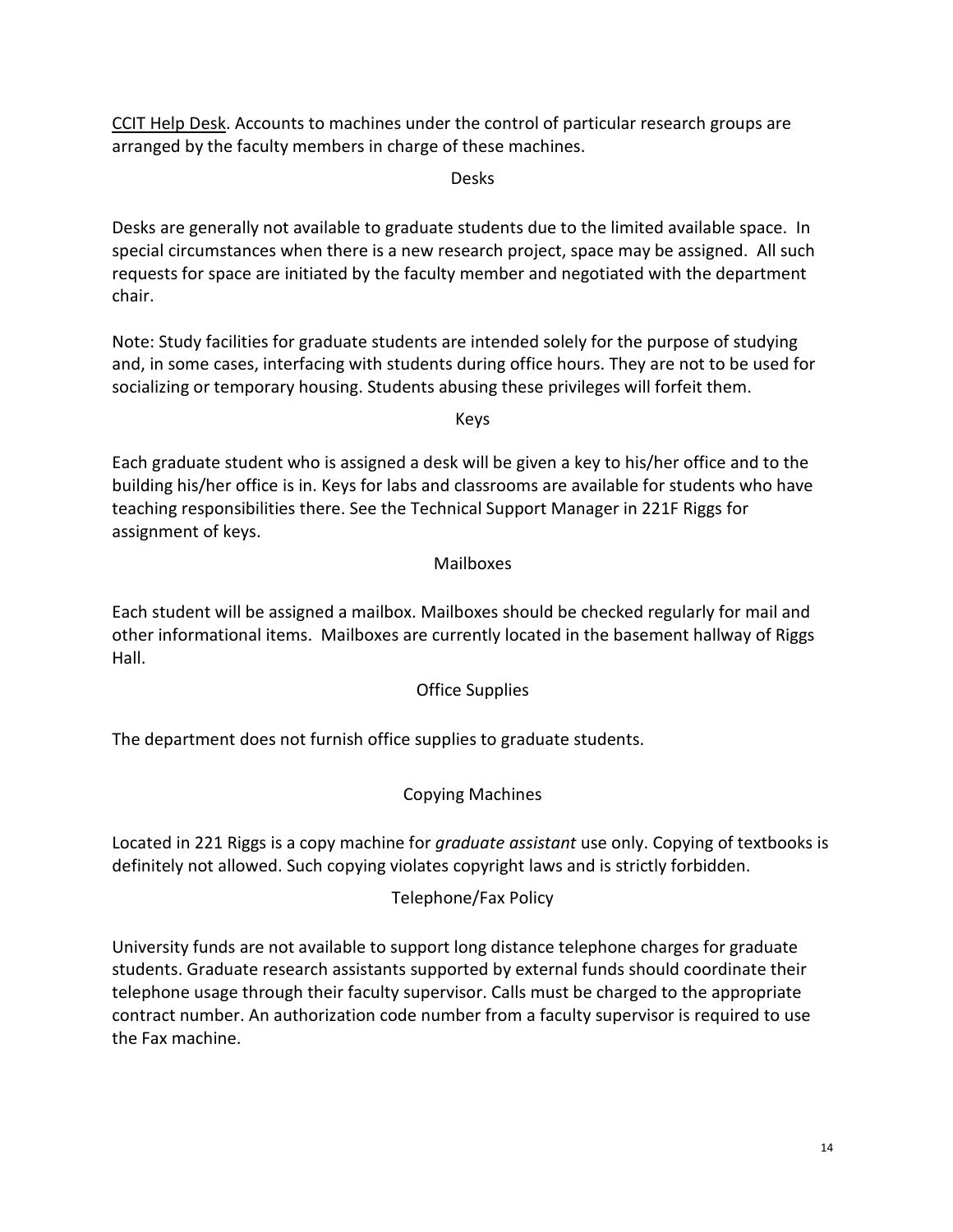#### Graduate Student Government

<span id="page-14-0"></span>The Graduate Student Government (GSG) is a university-wide organization of all graduate students for the purpose of promoting graduate student interests. At the start of the fall semester, department GSG representatives are elected. The senate meetings are open to all graduate students. See the [GSG web site](http://people.clemson.edu/%7Egsg/) for more information.

#### IEEE/ACM Membership

<span id="page-14-1"></span>Application forms for membership in IEEE, the IEEE Computer Society and the ACM may be obtained from the IEEE advisor. Graduate students are encouraged to associate with the national society, as well as the Piedmont section. Additional information is available at this [link.](http://www.clemson.edu/ces/departments/ece/academics/student_org/)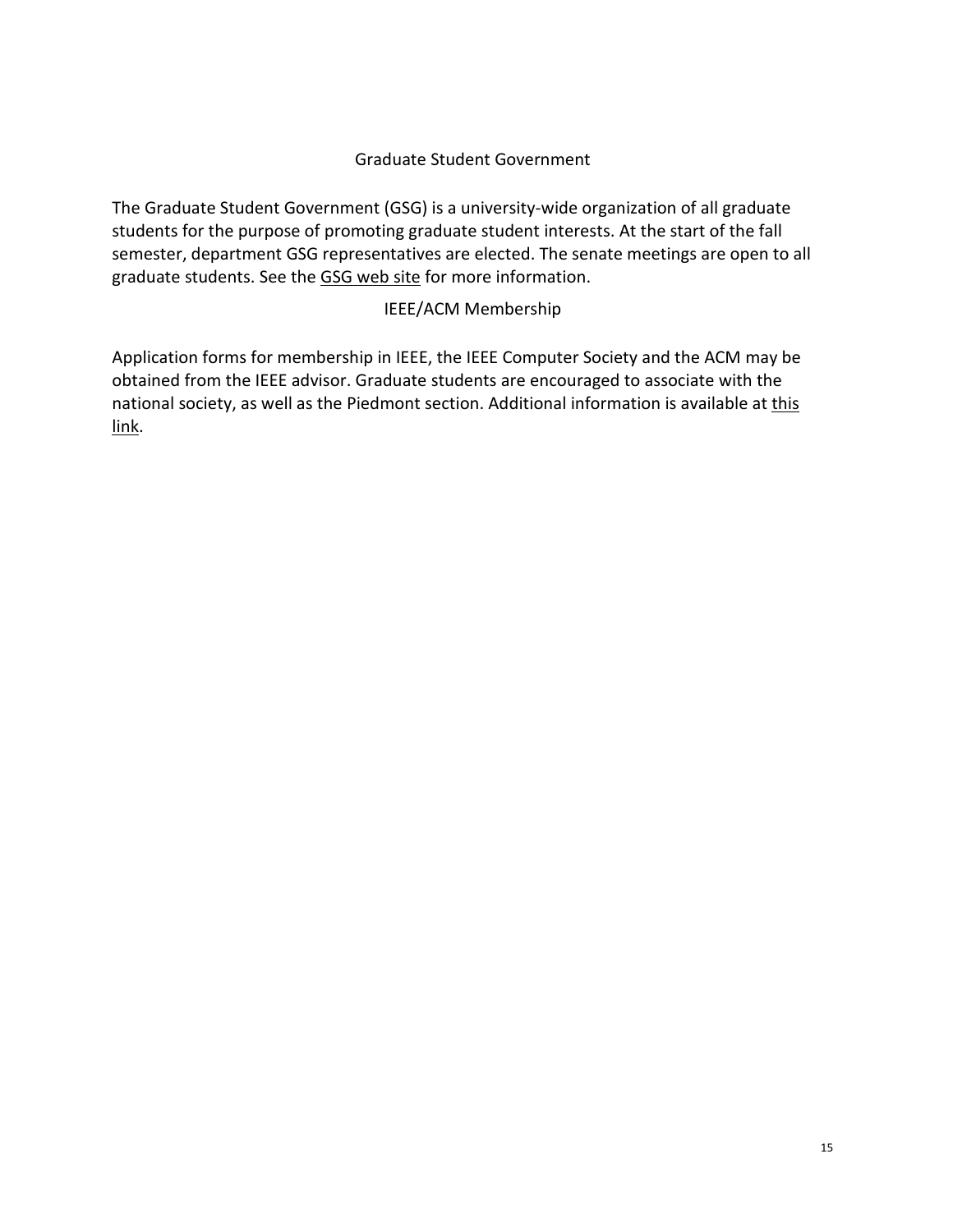# **Graduate Academic Programs in ECE**

# Requirements of the Clemson University Graduate School

<span id="page-15-1"></span><span id="page-15-0"></span>All degree requirements of the Clemson University Graduate School must be met in addition to the requirements specified in this Handbook. See the [Graduate School Website](https://www.clemson.edu/graduate/students/policies-procedures/index.html) for further information.

# Use of Term "ECE Faculty" in Degree Requirements

<span id="page-15-2"></span>The term "ECE faculty" in subsequent descriptions refers to full-time tenured or tenure-track faculty with a majority-time appointment in Clemson University's Holcombe Department of Electrical and Computer Engineering.

# How to Remedy Undergraduate Course Deficiencies

<span id="page-15-3"></span>Undergraduate course deficiencies may be specified as a condition of admission for a student deemed to lack some necessary foundational background for the M.S., MEGNR, or Ph.D. degree program. The student must remedy the deficiencies in a manner specified by the Department prior to completing the normal requirements of the degree. The Department provides several options for remedying an undergraduate course deficiency. For any option that requires a grade (such as a proficiency examination or the completion of a graded undergraduate course), a grade of A, B or C is required. All deficiencies must be resolved at least one semester prior to the student's anticipated graduation.

# Courses Applicable to the ECE Graduate Program Requirements

<span id="page-15-4"></span>Graduate credit can be earned only for courses numbered "6000" or above. Courses enumerated "6xxx" (6000-level courses) are the graduate-course counterparts of undergraduate courses enumerated "4xxx" (4000-level courses). (A student enrolled in a 6000 level course must perform additional work beyond that required of a student enrolled in the corresponding 4000-level course.) Courses enumerated "7xxx" (7000-level courses) are graduate-only courses emphasizing professional practice. Courses enumerated "8xxx" (8000 level courses) are graduate-only courses providing research-oriented preparation. Courses enumerated "9xxx" (9000-level courses) are graduate-only courses providing advanced research-oriented preparation.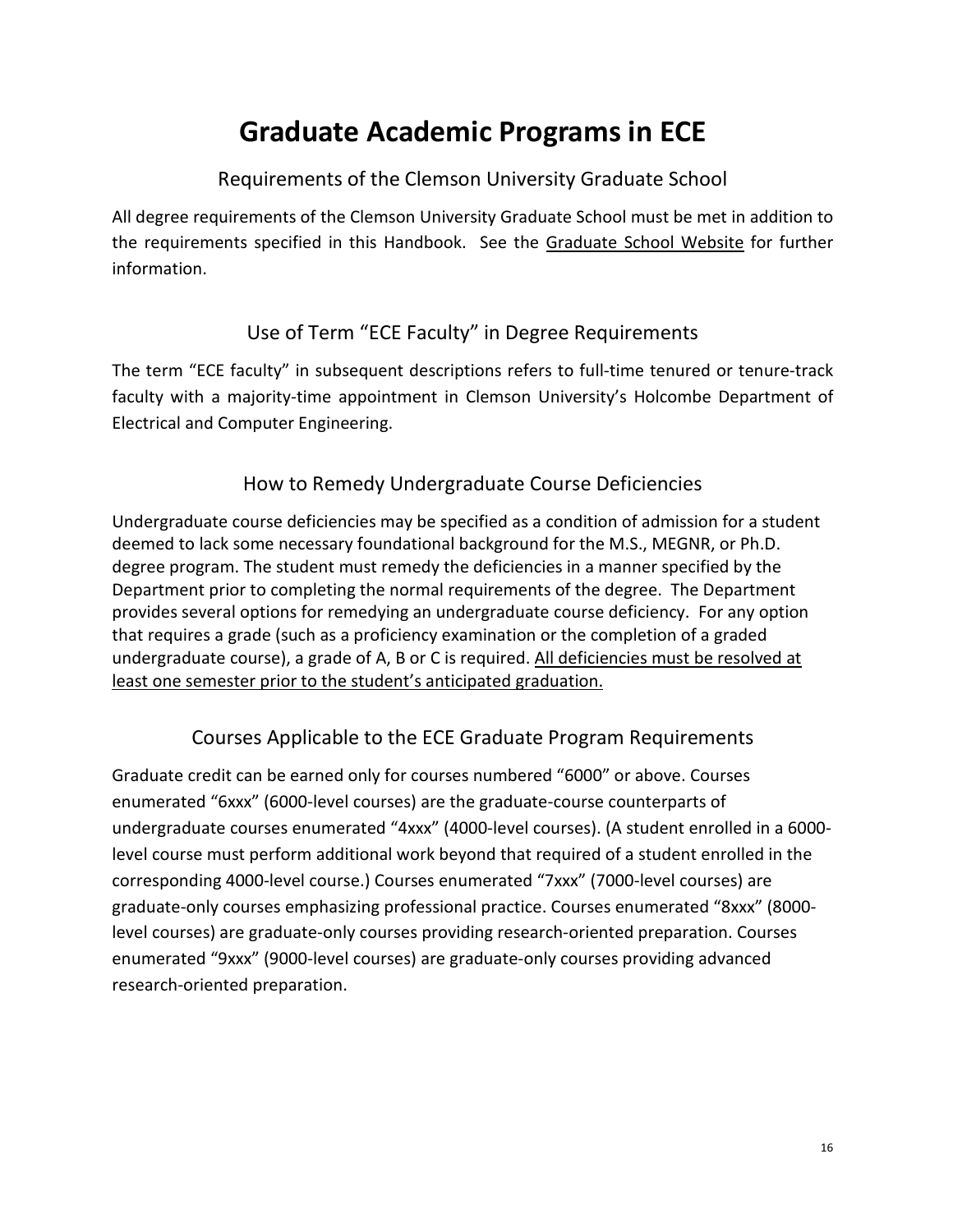## Restrictions on 6000-Level Courses

<span id="page-16-0"></span>A student may not enroll in a 6000-level course for which the corresponding undergraduate 4000-level credit has been awarded, nor can graduate credit be awarded retroactively for undergraduate courses already completed.

#### Other Graduate School Policies

<span id="page-16-1"></span>Consult the [Graduate School Policy Handbook](https://www.clemson.edu/graduate/students/policies-procedures/index.html) for other policies that apply to all graduate programs at Clemson University, including time limits for completing a degree, requirements for satisfactory academic progress, minimum grade point average levels, and requirements to maintain continuous enrollment.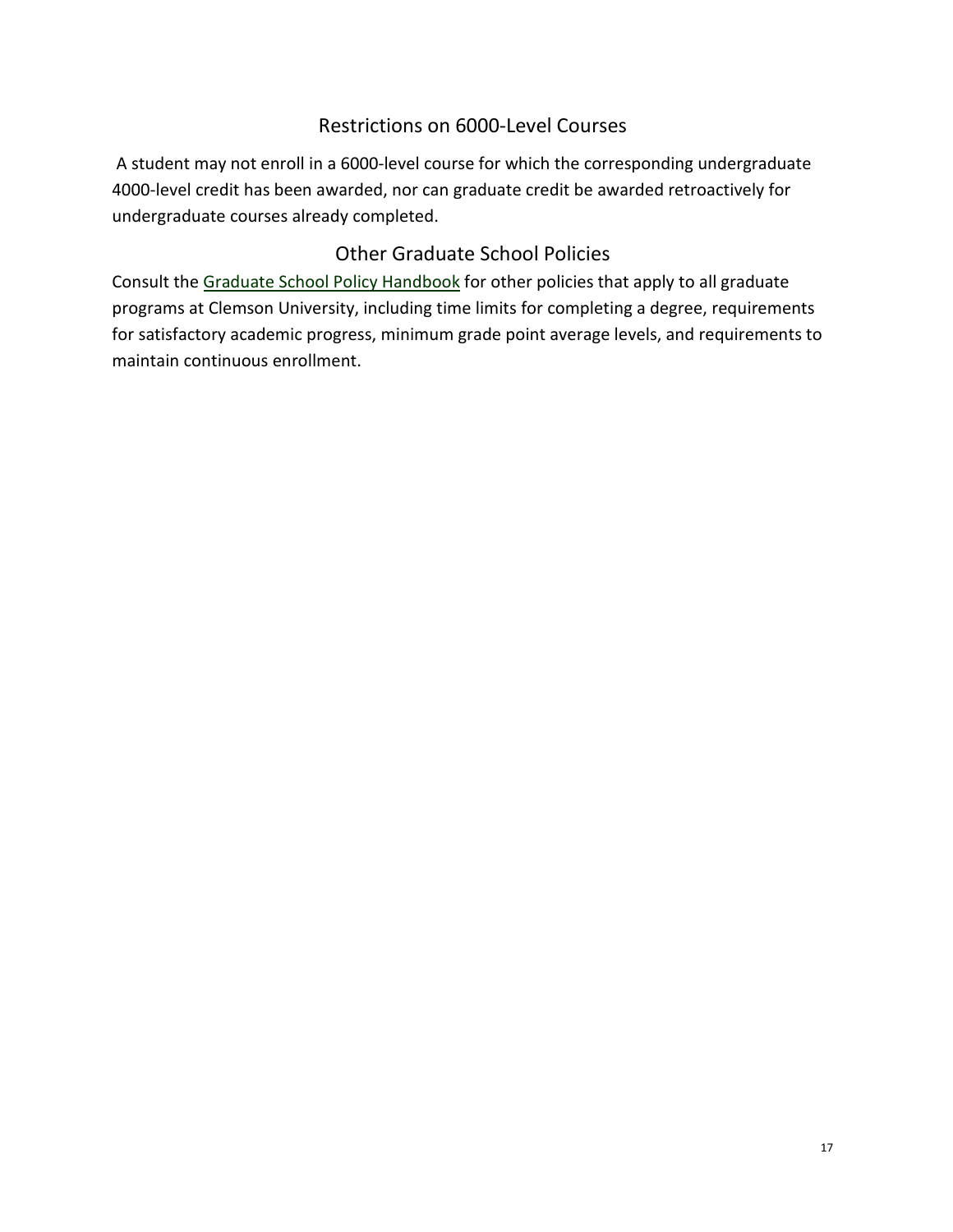# <span id="page-17-1"></span><span id="page-17-0"></span>**Master of Science Program in Electrical Engineering and Computer Engineering**

# M.S. Advisory Committee

Each M.S. student must have an advisory committee of at least three Clemson University faculty members. A majority (more than 50%) of the committee members must be tenured or tenure-track ECE faculty. One of the ECE faculty on the committee must serve as the student's academic advisor and as the chair of the committee. A committee member from outside the ECE faculty may serve as a co-chair of the committee with the approval of the Dean of the Graduate School.

The student's academic advisor is his/her first contact in planning a program of study. The advisor, along with the student's advisory committee, will serve the following functions:

Work with the student to determine course selection for each semester. Approve the student's program of study (specified in the GS-2 form). Approve the thesis proposal (if the thesis option is chosen). Supervise the thesis research (if the thesis option is chosen). Administer the final examination (if the thesis option is chosen). Initiate recommendations for awarding the degree.

# M.S. Plan of Study

<span id="page-17-2"></span>The student's planned program of study, documented on the GS-2 form, must be submitted no later than the mid-term of the second semester of the program. Please note that as of Fall 2015, all GS-2 forms are submitted electronically via iRoar. If circumstances necessitate later changes to the plan a revised GS-2 form must be completed and given to the ECE Graduate Student Services Coordinator for submission to the Graduate School.

## Summary of M.S. Degree Requirements

<span id="page-17-3"></span>The requirements of the M.S. degrees in CpE and EE are as follows:

- Satisfy any undergraduate course deficiencies specified at the time of admission.
- Complete the graduate course-work requirements specific to the thesis option or the non-thesis option as detailed below.
- Propose and secure approval for your thesis and submit form (thesis option only).
- Complete a written M.S. thesis (thesis option only).
- Pass the final examination (thesis option only).

Click [here](https://www.clemson.edu/graduate/students/deadlines.html) for Graduate School deadlines.

Each student's program of study, as specified by the GS-2 form, must satisfy one of the following two options.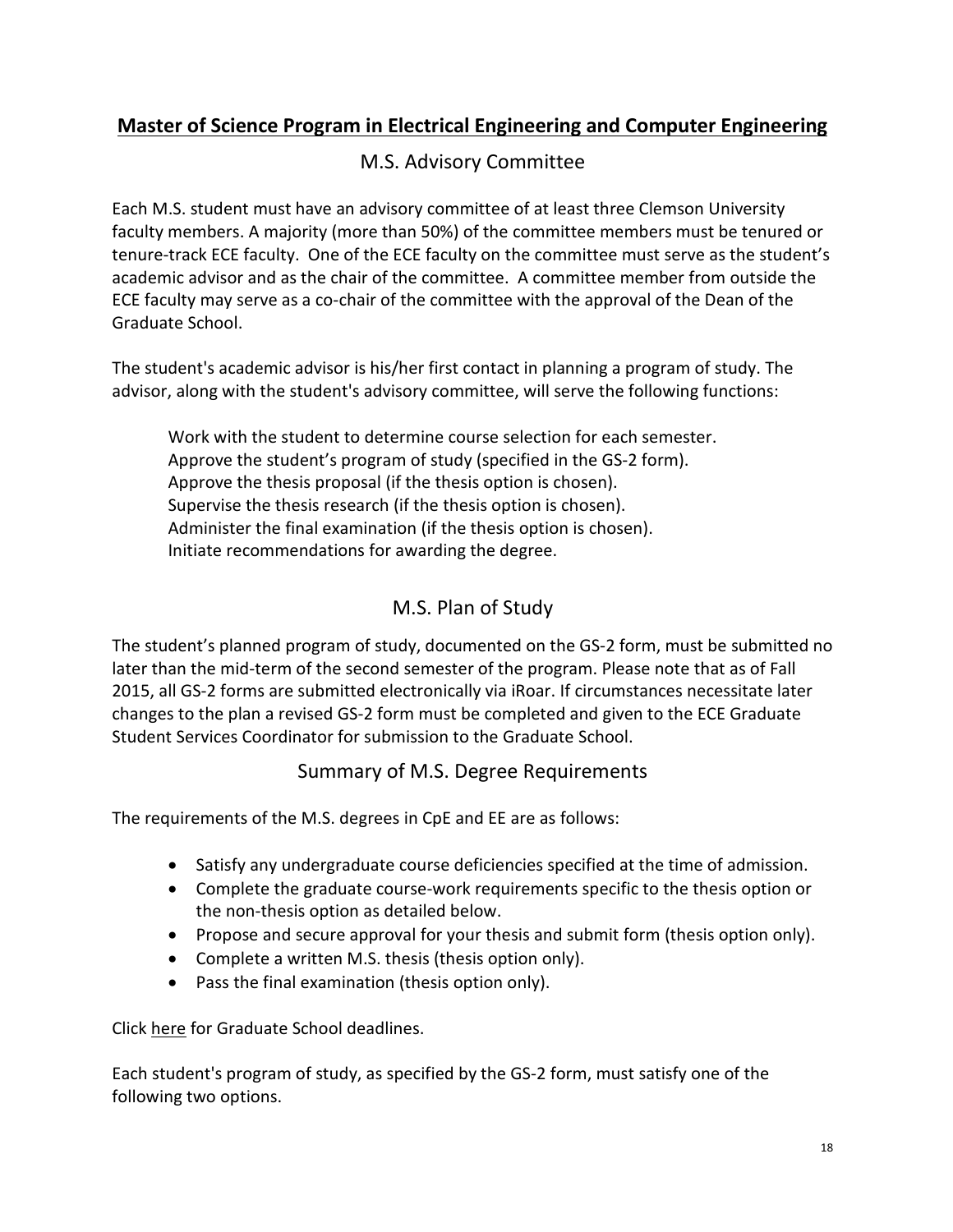#### Thesis Option

The GS-2 form for the thesis option must include a minimum of 30 credit hours of graduate-level course work at the 6000-level, 8000-level, or 9000-level, including the following:

- Exactly six (6) credit hours of ECE 8910 (M.S. Thesis Research)
- A minimum of 24 credit hours of letter-graded course work.
	- o The Focus Area Requirements for one of the focus areas in the major must be satisfied as detailed below.
	- $\circ$  At least twelve (12) credit hours of the letter-graded course work must consist of ECE courses.
	- o At least twelve (12) credit hours of the letter-graded course work must be at the 8000-level or 9000-level.
	- o No credit for course work at the 7000-level can be applied towards the degree requirements.
	- o No credit for either ECE 8900 or MATH 6000 can be applied towards the degree requirements.

The department strongly recommends that students list exactly the minimum degree requirements on the GS-2 Plan of Study. Additional courses should only be listed if necessary for the student's Plan of Study GPA to meet the 3.0 requirement. A student electing the thesis option in the M.S. program must write a thesis that is approved by the student's advisory committee and the Graduate School. Prior to substantive work on the thesis, the student must submit a thesis proposal to their committee, and the proposal must be approved. The GS-ResearchApproval form must be submitted as evidence of approval of the project as proposed. The student must also take a final examination administered by his/her advisory committee. At a minimum, the student must pass an examination consisting of an oral defense of the student's thesis. The advisory committee has the option of administering an additional written and/or oral examination on coursework.

Note: Each M.S. student receiving a graduate teaching assistantship or a graduate grading assistantship from the Department is required to select the thesis option. An M.S. student supported as a graduate research assistant is almost always required by his or her advisor to select the thesis option as well. M.S. students anticipating entry into the Ph.D. program are strongly encouraged to consider selecting the thesis option.

#### Non-Thesis Option

The GS-2 form for the non-thesis option must include a minimum of 30 credit hours of graduate-level course work at the 6000-level, 8000-level, or 9000-level, including the following: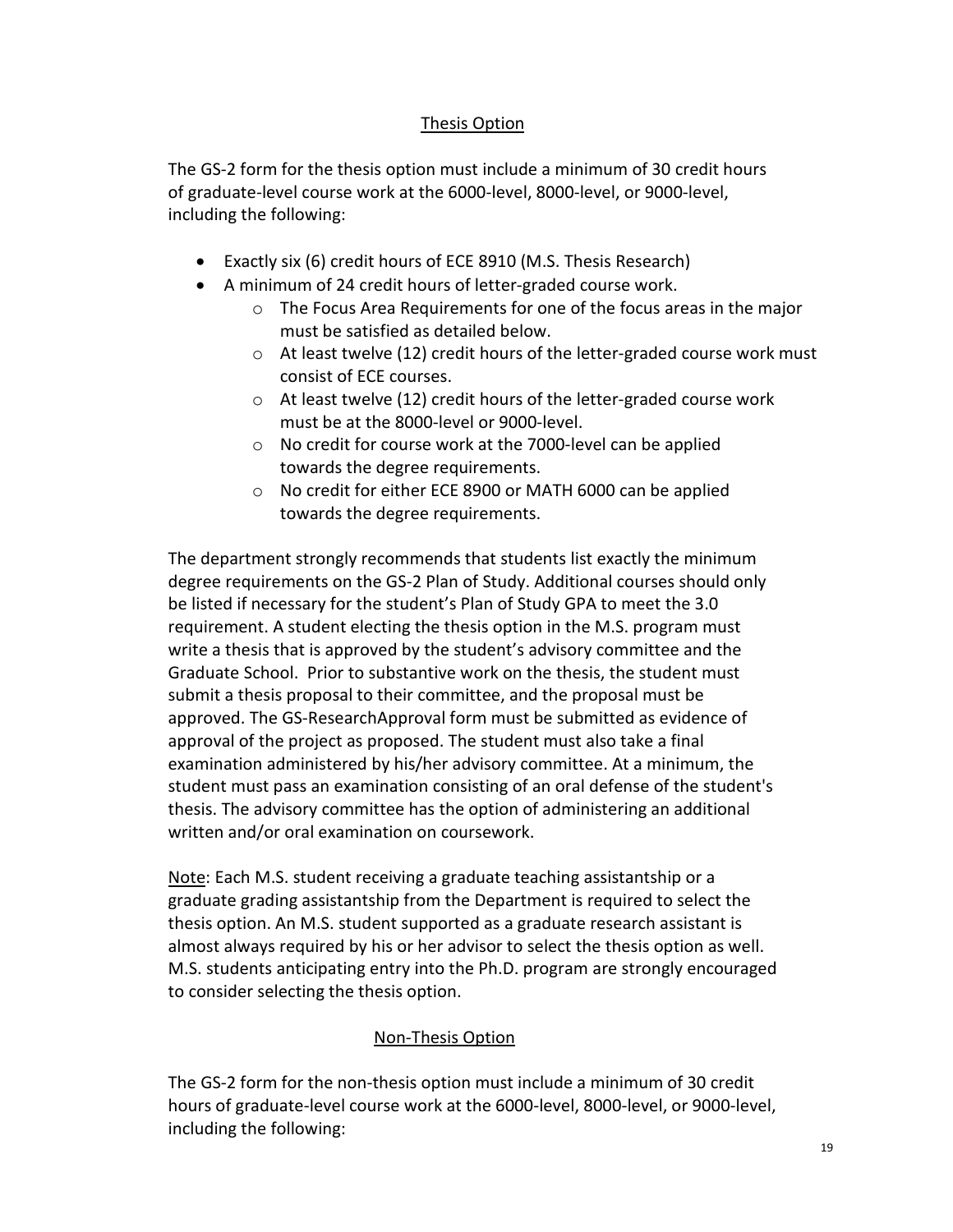- The Focus Area Requirements for one of the focus areas in the major must be satisfied as detailed below.
- At least twelve (12) credit hours of the letter-graded course work must consist of ECE courses.
- At least 18 credit hours of the letter-graded course work must be at the 8000-level or 9000-level.
- No credit for course work at the 7000-level can be applied towards the degree requirements.
- No credit for ECE 8900, ECE 8910, or MTHSC 6000 can be applied towards the degree requirements.

The department strongly recommends that students list exactly the minimum degree requirements on the GS-2 Plan of Study. Additional courses should only be listed if necessary for the student's Plan of Study GPA to meet the 3.0 requirement. No thesis or engineering report is required with the non-thesis option, and there is no final examination.

# Focus Area Requirements for the M.S. Program

<span id="page-19-0"></span>Each student must satisfy the course requirements for one approved focus area in the corresponding M.S. degree program, regardless of whether the thesis option or the non-thesis option is selected.

M.S. in Electrical Engineering Requirements for the Focus Area

The following focus areas are acceptable for satisfying the core requirement in Electrical Engineering. For detailed information on a particular focus area, see Appendix A of this Handbook.

Photonics & Applied Electromagnetics Communications Systems and Networks Digital Signal Processing **Electronics** Intelligent Systems Power & Energy Systems

M.S. in Computer Engineering Requirements for the Focus Area

The following focus areas are acceptable for satisfying the core requirement in Computer Engineering. For detailed information on a particular focus area, see Appendix A of this Handbook.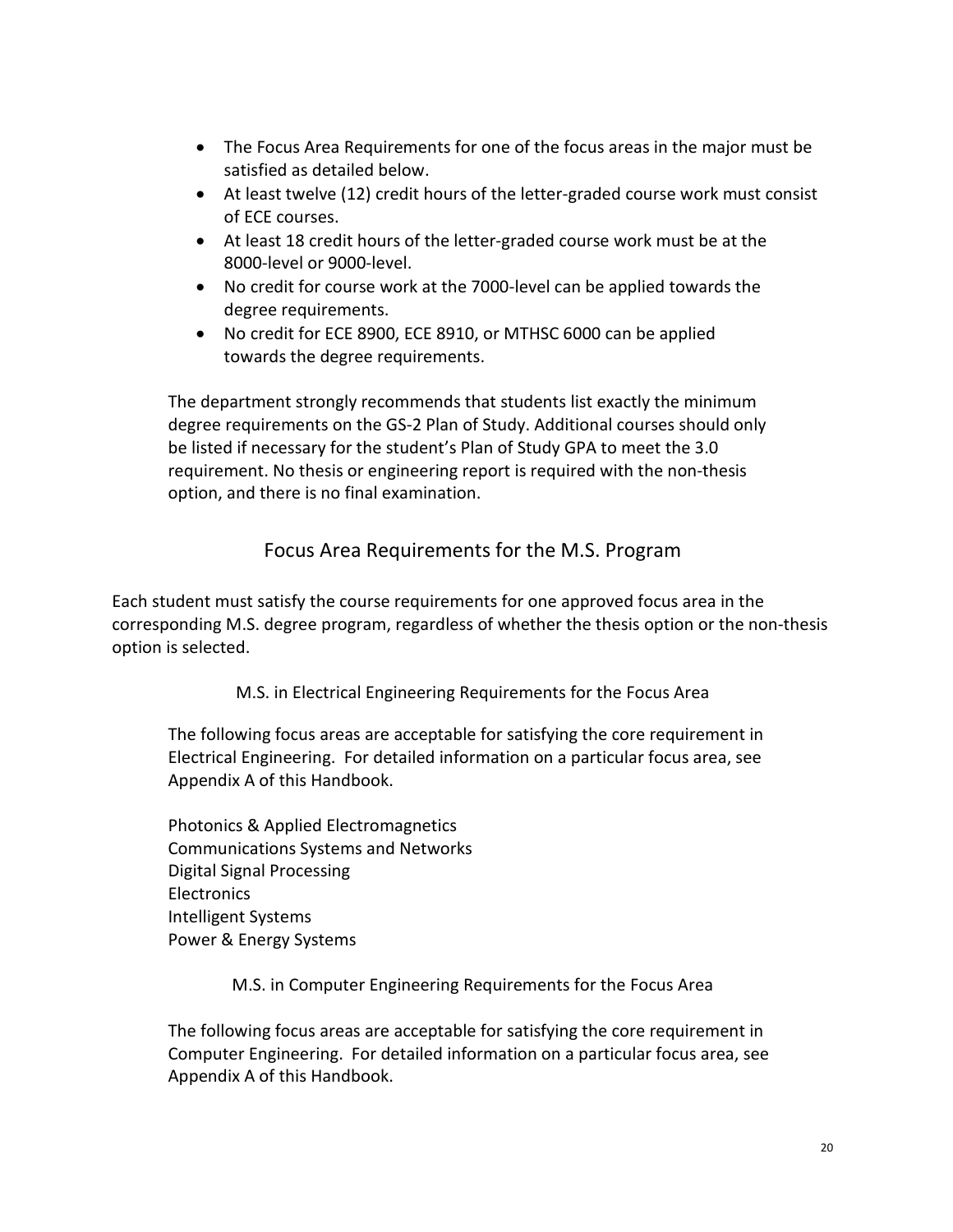Communications Systems and Networks Computer Systems Architecture Digital Signal Processing Intelligent Systems

#### M.S. Thesis

<span id="page-20-0"></span>The M.S. thesis (required of each M.S. student electing the thesis option) must demonstrate mastery of available scholarship in the presentation of a substantive idea or problem solution in the major field of the student.

# Minor Subject Option

<span id="page-20-1"></span>Each M.S. candidate may include a minor subject in the degree program. To accomplish a minor the student must take 2 courses (6 credit hours) in a subject outside of electrical and computer engineering, such as Math, Physics, Computer Science, or Industrial Engineering, as approved by their advisory committee. If a minor is declared, this subject must be represented on the Advisory Committee by a faculty member from the corresponding department. The minor is designated on the GS-2 form only. A minor discipline will not be listed on the student's transcript.

## Restrictions on Use of ECE 8920

<span id="page-20-2"></span>A maximum of 3 hours of ECE 8920, Special Problems in Electrical and Computer Engineering, may be included on the GS-2 form for an M.S. degree in computer engineering or electrical engineering. An M.S. student must obtain advance approval of his/her advisory committee before taking this course if it is to be used on the GS-2 form.

## Transferring Coursework

<span id="page-20-3"></span>A maximum of one third (1/3) of the required graded coursework may be transferred to an ECE graduate program. All transfer coursework must be approved by the student's advisor and advisory committee prior to being included on the GS-2. Coursework eligible for transfer must be: from a regionally accredited institution, graded with a B or higher, and is subject to the Graduate School's six-year time limit for validity. Please note all limitations for transfer work set forth by the Graduate School apply (see [Graduate School Policy Handbook\)](https://www.clemson.edu/graduate/students/policies-procedures/index.html). An official transcript must be available prior to transferring the coursework. Coursework applied towards the requirements of a prior degree earned by the student cannot be used for transfer credit. (If requested by the Department, the student must be able to provide verification of eligibility for each course requested for transfer.)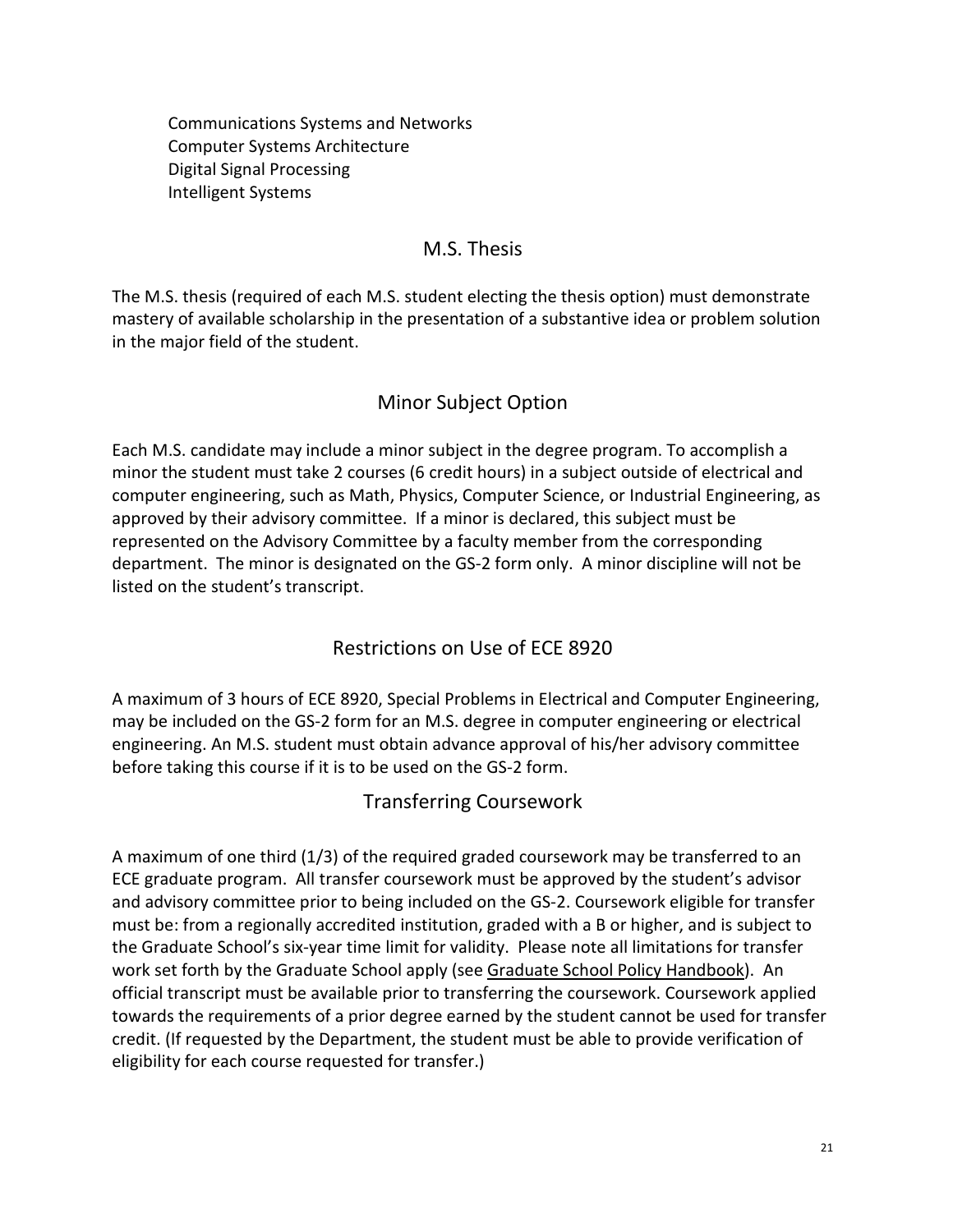# **Master of Engineering Program in Electrical Engineering (MENGR)**

<span id="page-21-0"></span>The MENGR degree is designed and intended for professionals who are working full-time as practicing engineers. Courses taught on campus and courses delivered via distance-learning methods (such as on-line delivery) can both be applied towards the requirements of the degree. Thus the degree is available to off-campus students who enroll in distance-education courses. The MENGR degree is different from the M.S. degree in several respects: the MENGR applicant is not required to take the Graduate Record Examination (GRE), the MENGR student is not required to satisfy focus-area requirements, and the student must submit an Engineering Report instead of a conventional M.S. thesis. (The Engineering Report addresses the solution of a problem in engineering design, whereas the M.S. thesis details original discoveries in engineering research.) The Engineering Report must conform to a format specified by Clemson University's College of Engineering, Computing and Applied Sciences (whereas the M.S. thesis must satisfy the University's thesis format requirements).

## MENGR Advisory Committee

<span id="page-21-1"></span>Each MENGR student must have an advisory committee of at least three Clemson University faculty members. A majority (more than 50%) of the committee members must be ECE faculty. One of the ECE faculty on the committee must serve as the student's academic advisor and as the chair of the committee. A committee member from outside the ECE faculty may serve as a co-chair of the committee with the approval of the Dean of the Graduate School.

The student's academic advisor is his/her first contact in planning a program of study. The advisor, along with the student's advisory committee, will serve the following functions:

Work with the student to determine course selection for each semester. Approve the student's program of study (specified in the GS-2 form). Supervise the engineering report project. Administer the final examination. Initiate recommendations for awarding the degree.

# MENGR Plan of Study

<span id="page-21-2"></span>The student's planned program of study, documented on the GS-2 form, must be submitted no later than the mid-term of the second semester of the program. Please note that as of Fall 2015, all GS-2 forms are submitted electronically via iRoar. If circumstances necessitate later changes to the plan a revised GS-2 form must be completed and given to the ECE Graduate Student Services Coordinator for submission to the Graduate School.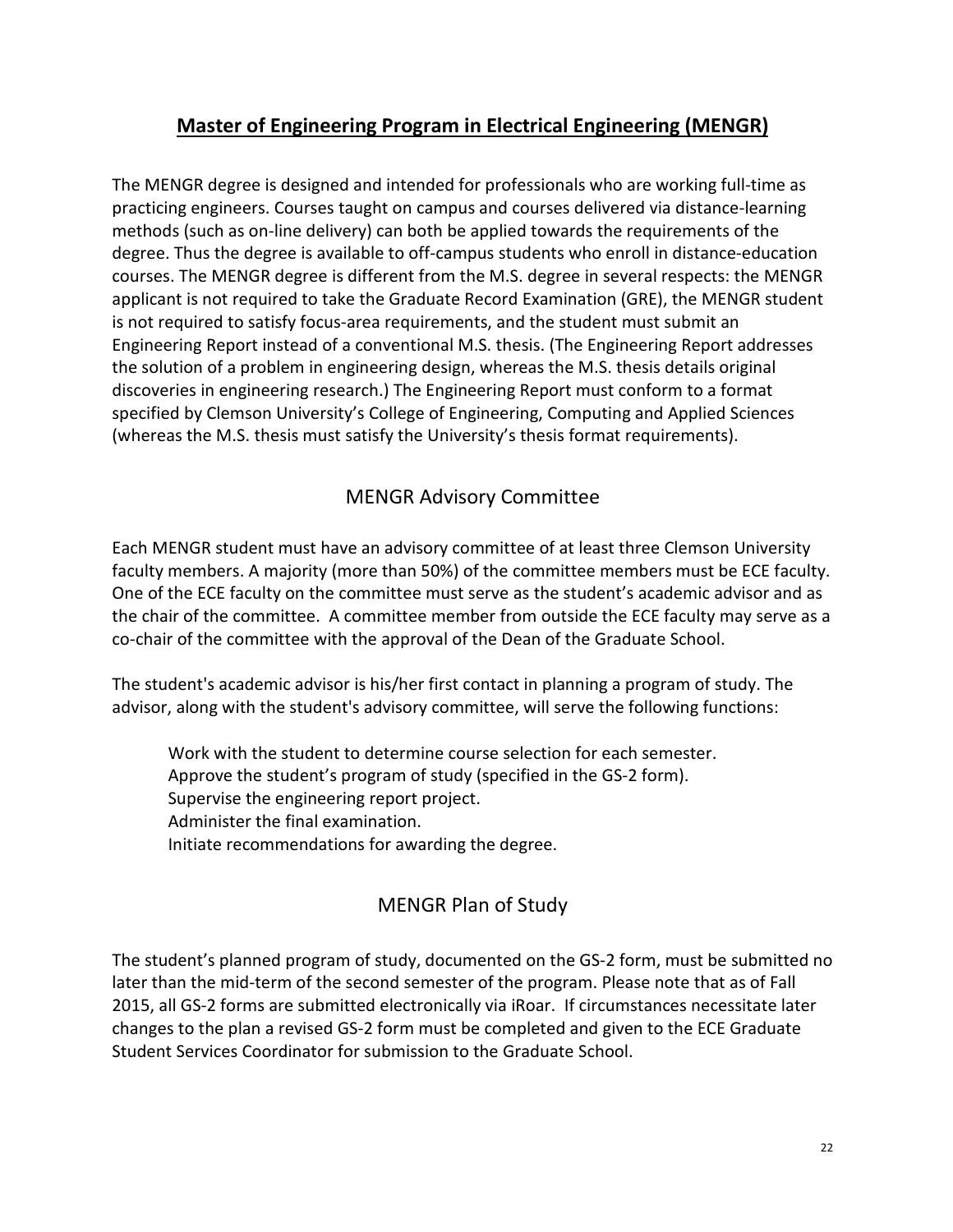# Summary of MENGR Degree Requirements

<span id="page-22-0"></span>The requirements of the MENGR degree in EE are as follows:

- Satisfy any undergraduate course deficiencies specified at the time of admission.
- Complete the graduate course-work requirements as detailed below.
- Complete a written engineering report.
- Pass the final examination.

Click [here](https://www.clemson.edu/graduate/students/deadlines.html) for Graduate School deadlines.

The GS-2 form for the MENGR degree must include a minimum of 30 credit hours of graduate-level course work at the 6000-level, 7000-level, 8000-level, or 9000-level, including the following:

- Exactly six (6) credit hours of ECE 7010 (MENGR Design Report)
- A minimum of 24 credit hours of letter-graded course work.
	- $\circ$  At least twelve (12) credit hours of the letter-graded course work must consist of ECE courses.
	- o At least twelve (12) credit hours of the letter-graded course work must be at the 8000-level or 9000-level.
	- o No credit for ECE 8910 can be applied towards the degree requirements.
	- o No credit for MTHSC 6000 can be applied towards the degree requirements.

The department strongly recommends that students list exactly the minimum degree requirements on the GS-2 Plan of Study. Additional courses should only be listed if necessary for the student's Plan of Study GPA to meet the 3.0 requirement. A student in the Master of Engineering Program must write an Engineering Report which is approved by the student's advisory committee. (Administratively, the Engineering Report is approved by the Dean of Engineering.) The project serving as the basis for the Engineering Report must be focused on a problem in engineering design.

The student must also pass a final examination administered by the student's advisory committee, which includes an oral presentation of the student's work in the Engineering Report.

## MENGR Engineering Report

<span id="page-22-1"></span>The MENGR Engineering Report must demonstrate the solution to a substantive problem in engineering design following best practices of the electrical-engineering profession.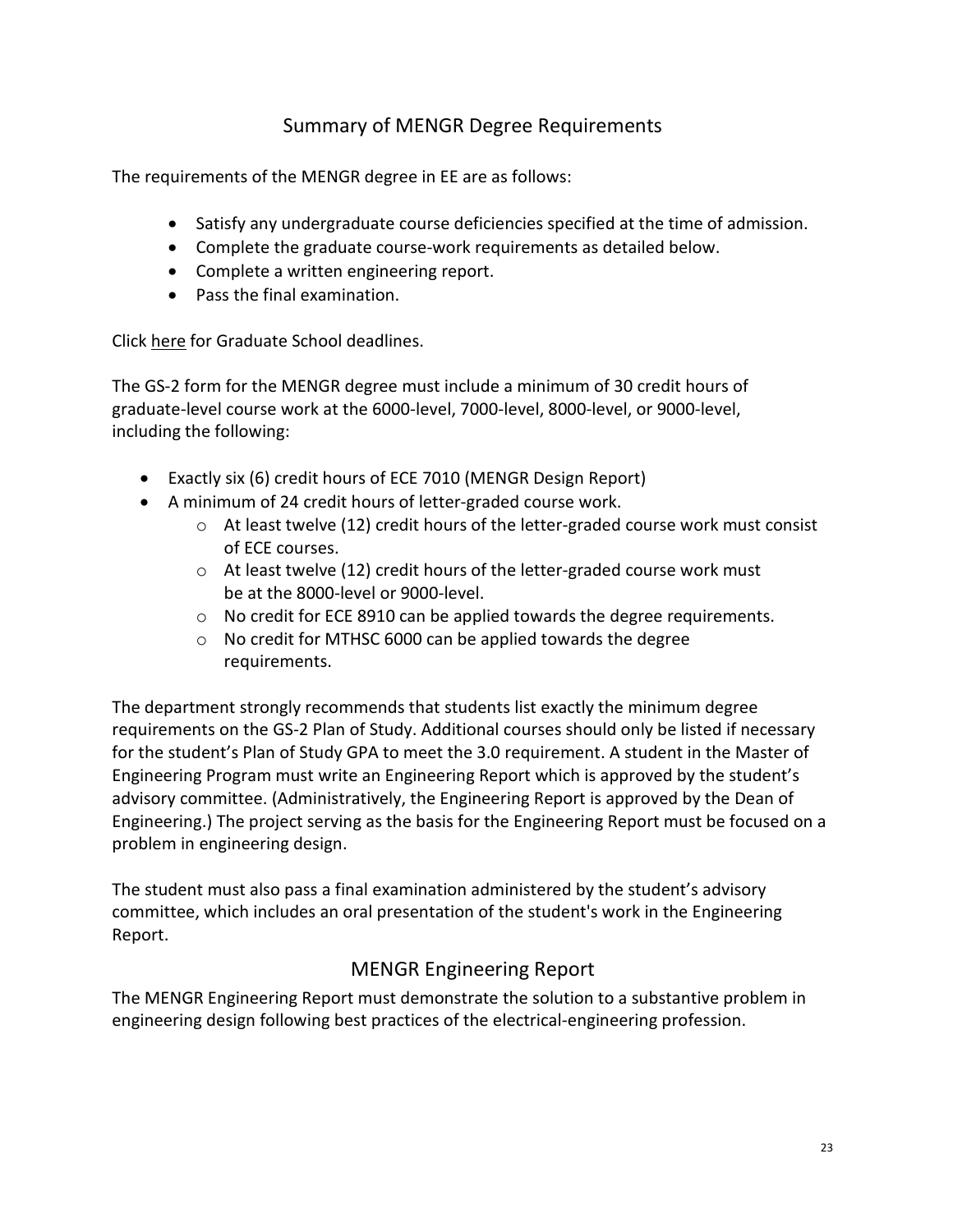# Minor Subject Option

<span id="page-23-0"></span>Each MENGR candidate is eligible to include a minor subject in the degree program. To accomplish a minor the student must take 2 courses (6 credit hours) in a subject outside of electrical and computer engineering, such as Math, Physics, Computer Science, or Industrial Engineering, as approved by their advisory committee. If a minor is declared, this subject must be represented on the Advisory Committee by a faculty member from the corresponding department. The minor is designated on the GS-2 form only. A minor discipline will not be listed on the student's transcript.

# Restrictions on Use of ECE 8920

<span id="page-23-1"></span>A maximum of 3 hours of ECE 8920, Special Problems in Electrical and Computer Engineering, may be included on any MENGR candidate's GS-2 form. In addition, a student must obtain advance approval of his/her advisory committee before taking this course if it is to be used on the GS-2 form.

# Transferring Coursework

<span id="page-23-2"></span>A maximum of one third (1/3) of the required graded coursework may be transferred to an ECE graduate program. All transfer coursework must be approved by the student's advisor and advisory committee prior to being included on the GS-2. Coursework eligible for transfer must be from a regionally accredited institution, graded with a B or higher, and is subject to the Graduate School's six-year time limit for validity. Please note all limitations for transfer work set forth by the Graduate School apply (see [Graduate School Policy Handbook\)](https://www.clemson.edu/graduate/students/policies-procedures/index.html). Coursework applied towards the requirements of a prior degree earned by the student cannot be used for transfer credit. (If requested by the Department, the student must be able to provide verification of eligibility for each course in which transfer credit is requested.)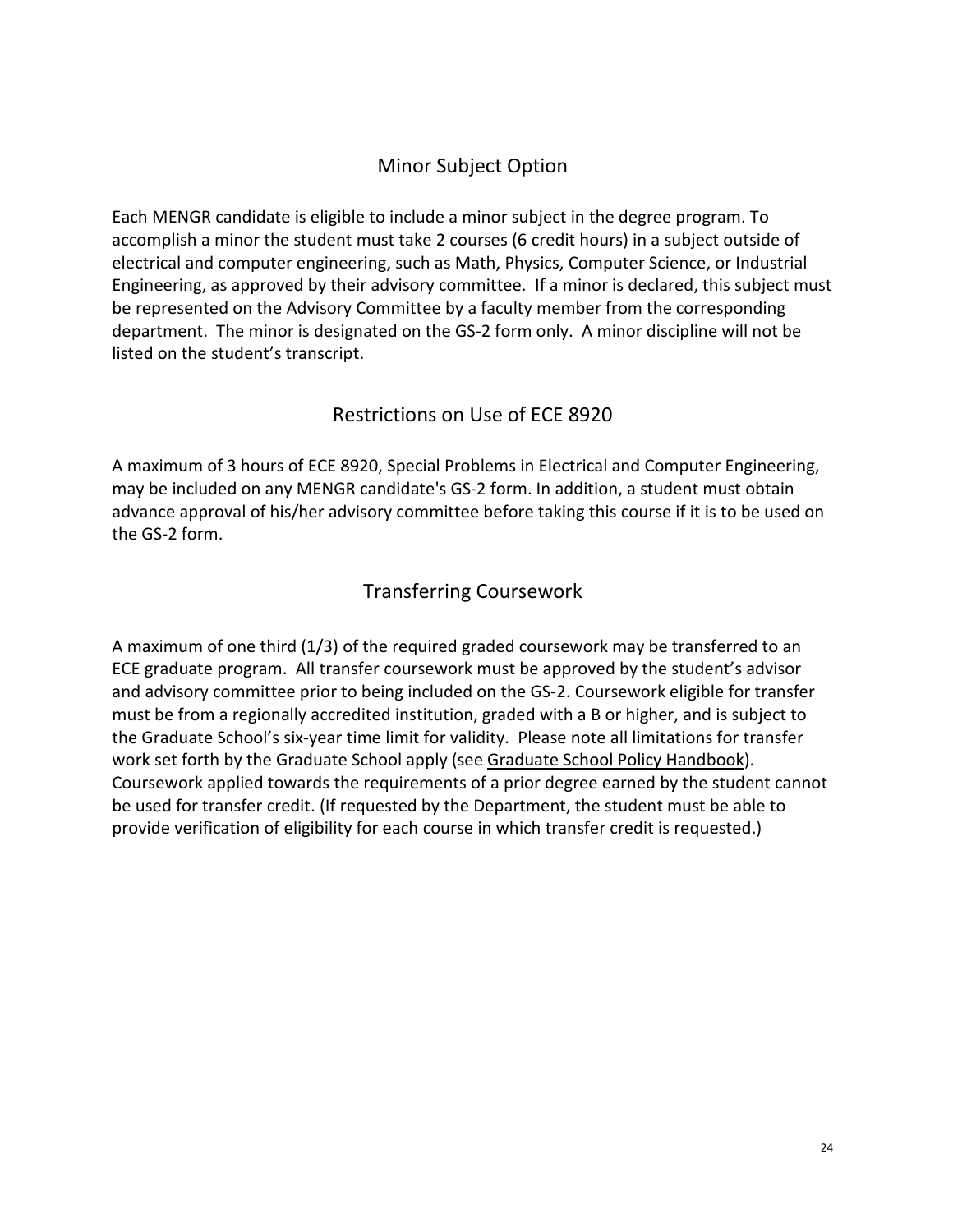# <span id="page-24-0"></span>**Doctorate of Philosophy Program in Electrical Engineering and Computer Engineering**

There are two circumstances in which a student can enter the Ph.D. program in electrical engineering or computer engineering. In one circumstance, the student enters the Ph.D. program with a prior M.S. degree in the same major. (A prior M.S. degree in a closely related engineering major may be treated as equivalent to a prior M.S. degree in the major of the Ph.D. program if so determined by the Department at the time of admission into the Ph.D. program.) In the other circumstance, the student enters the Ph.D. program with only a prior B.S. degree in the same major. (Direct entry to the doctoral program from the baccalaureate is permitted only for students with an exceptionally strong academic record and exceptional potential for research as determined by the ECE faculty during evaluation of the student's application.) The requirements listed in the next several pages apply to both circumstances except where otherwise specified.

A student currently enrolled in the M.S. program in computer engineering or electrical engineering at Clemson University can petition for entry into the Ph.D. program in the same major at any time during the M.S. program. If the student is admitted into the Ph.D. program as a result (prior to receiving the M.S. degree), the requirements for the Ph.D. degree will correspond to those for a student entering the Ph.D. program with only a prior B.S. degree. (Graded coursework taken while enrolled in the M.S. program can normally be applied towards the requirements of the Ph.D. program in this instance, subject to the course-level restrictions of the Ph.D. program.)

A student who enters the Ph.D. program with only a prior B.S. degree may obtain a thesisoption M.S. degree in the major while enrolled in the Ph.D. program (i.e., "en route"). If the student receives the M.S. degree under this circumstance, the student is subsequently considered to have entered the Ph.D. program with a prior M.S. degree. The student must subsequently satisfy only the lesser coursework requirements for the Ph.D. degree required of someone entering with an M.S. degree. The coursework applied towards the requirements for the en-route M.S. degree cannot also then be applied towards the requirements for the Ph.D. degree, however.

## Ph.D. Advisory Committee

<span id="page-24-1"></span>Each Ph.D. student must have an advisory committee of at least four tenured or tenure-track Clemson University faculty members. A majority (more than 50%) of the committee members must be ECE faculty. At least one committee member must be a faculty member from a department other than ECE. (For example, if there are four committee members, three must be ECE faculty members and one must be a non-ECE faculty member.) One of the ECE faculty on the committee must serve as the student's academic advisor and as the chair of the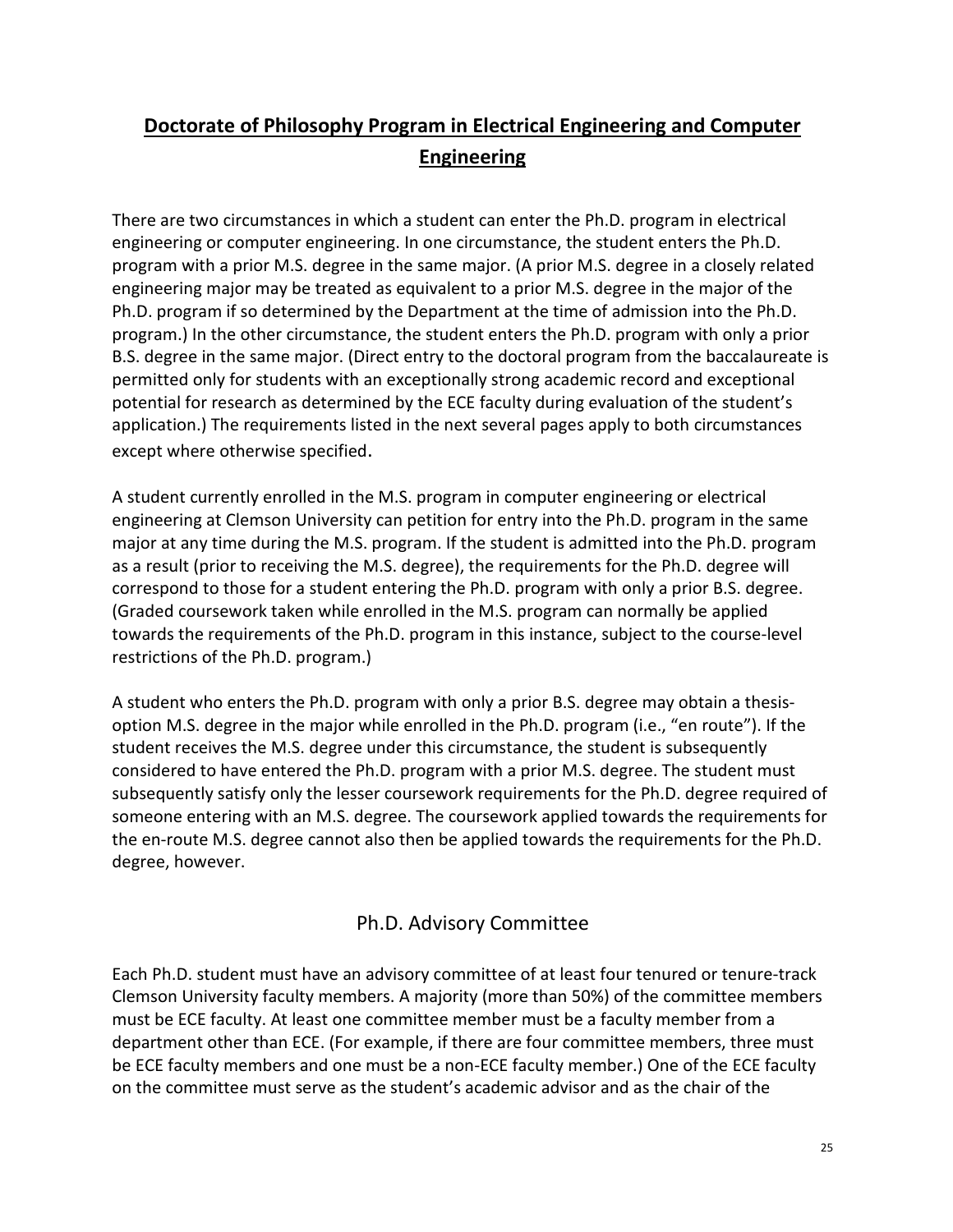committee. A committee member from outside the ECE faculty may serve as a co-chair of the committee with the approval of the Dean of the Graduate School.

The student selects the academic advisor, also chair of the committee, who, in consultation with the student, selects the additional committee members. Keep in mind that faculty members must consider their existing workloads before consenting to serve.

A student's academic advisor is his/her first contact in planning a program of study. The advisor, along with the student's advisory committee, will serve the following functions:

Work with the student to determine course selection for each semester. Approve the student's program of study (specified in the GS-2 form). Supervise the dissertation research. Administer the Comprehensive Exam and approve the dissertation proposal. Administer the final examination. Initiate recommendations for awarding the degree.

# Ph.D. Plan of Study

<span id="page-25-0"></span>The student's planned program of study, documented on the GS-2 form, must be submitted no later than the beginning of the fourth semester of the program. Please note that as of Fall 2015, all GS-2 forms are submitted electronically via iRoar. If circumstances necessitate later changes to the plan a revised GS-2 form must be completed and given to the ECE Graduate Student Services Coordinator for submission to the Graduate School.

## Summary of Ph.D. Requirements

<span id="page-25-1"></span>The requirements of the ECE Ph.D. Program are as follows:

- Satisfy any undergraduate course deficiencies specified at the time of admission.
- Pass the Ph.D. Qualifying Examination.
- Pass the Ph.D. Comprehensive Examination.
- Submit the dissertation research approval form.
- Complete the graduate course-work requirements.
- Complete a written Ph.D. dissertation.
- Pass the final examination.

Each student's program of study, as specified by the GS-2 form, must satisfy one of the following two program options.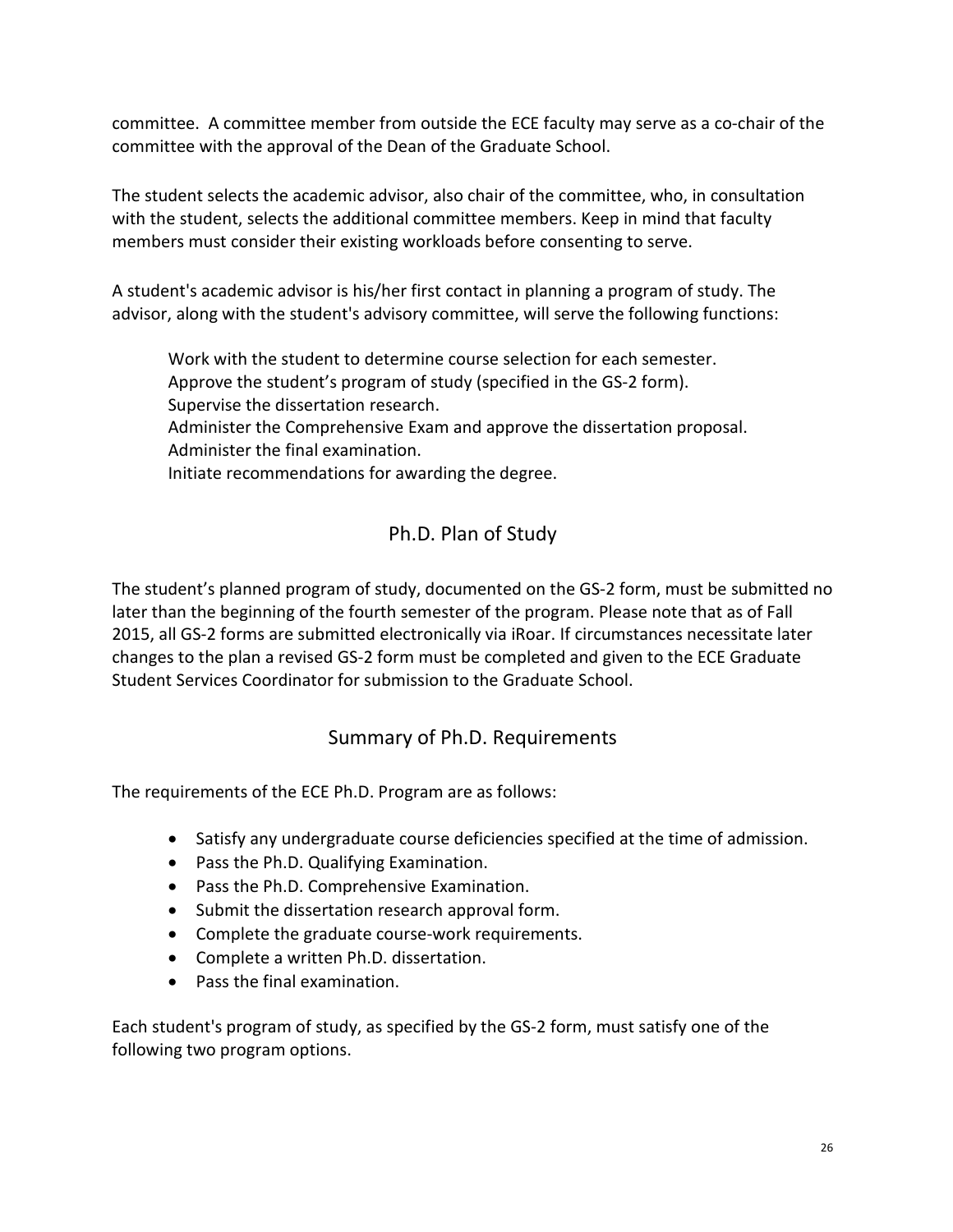#### Entry to the Ph.D. Program with a Prior Master's Degree

<span id="page-26-0"></span>The student must pass the Ph.D. Qualifying Examination, pass the Ph.D. Comprehensive Examination, propose and secure approval for your dissertation, and write a dissertation that is approved by the student's advisory committee and the Graduate School.

The GS-2 form for the Ph.D. degree with a prior M.S. degree must include a minimum of 42 credit hours of graduate-level course work at the 6000-level, 8000-level, or 9000-level, including the following:

- Exactly 18 credit hours of ECE 9910 (Ph.D. Dissertation Research)
- A minimum of 24 credit hours of letter-graded course work.
	- o No credit for course work at the 7000-level can be applied towards the degree requirements.

The department strongly recommends that students list exactly the minimum degree requirements on the GS-2 Plan of Study. Additional courses should only be listed if necessary for the student's Plan of Study GPA to meet the 3.0 requirement. No credit for MTHSC 6000 can be applied towards the degree requirements.

The student must pass a final examination administered by his/her advisory committee, which includes at a minimum an oral defense of the student's dissertation. The advisory committee has the option of administering an additional written and/or oral exam on coursework, however.

#### Direct Entry to the Ph.D. Program after the Bachelor's Degree

The student must pass the Ph.D. Qualifying Examination, pass the Ph.D. Comprehensive Examination, propose and secure approval for your dissertation, and write a dissertation that is approved by the student's advisory committee and the Graduate School.

The GS-2 form for the Ph.D. degree without a prior M.S. degree must include a minimum of 60 credit hours of graduate-level course work at the 6000-level, 8000-level, or 9000-level, including the following:

- Exactly 18 credit hours of ECE 991 (Ph.D. Dissertation Research)
- No credit for course work at the 7000-level can be applied towards the degree requirements.
- A minimum of 42 credit hours of letter-graded course work.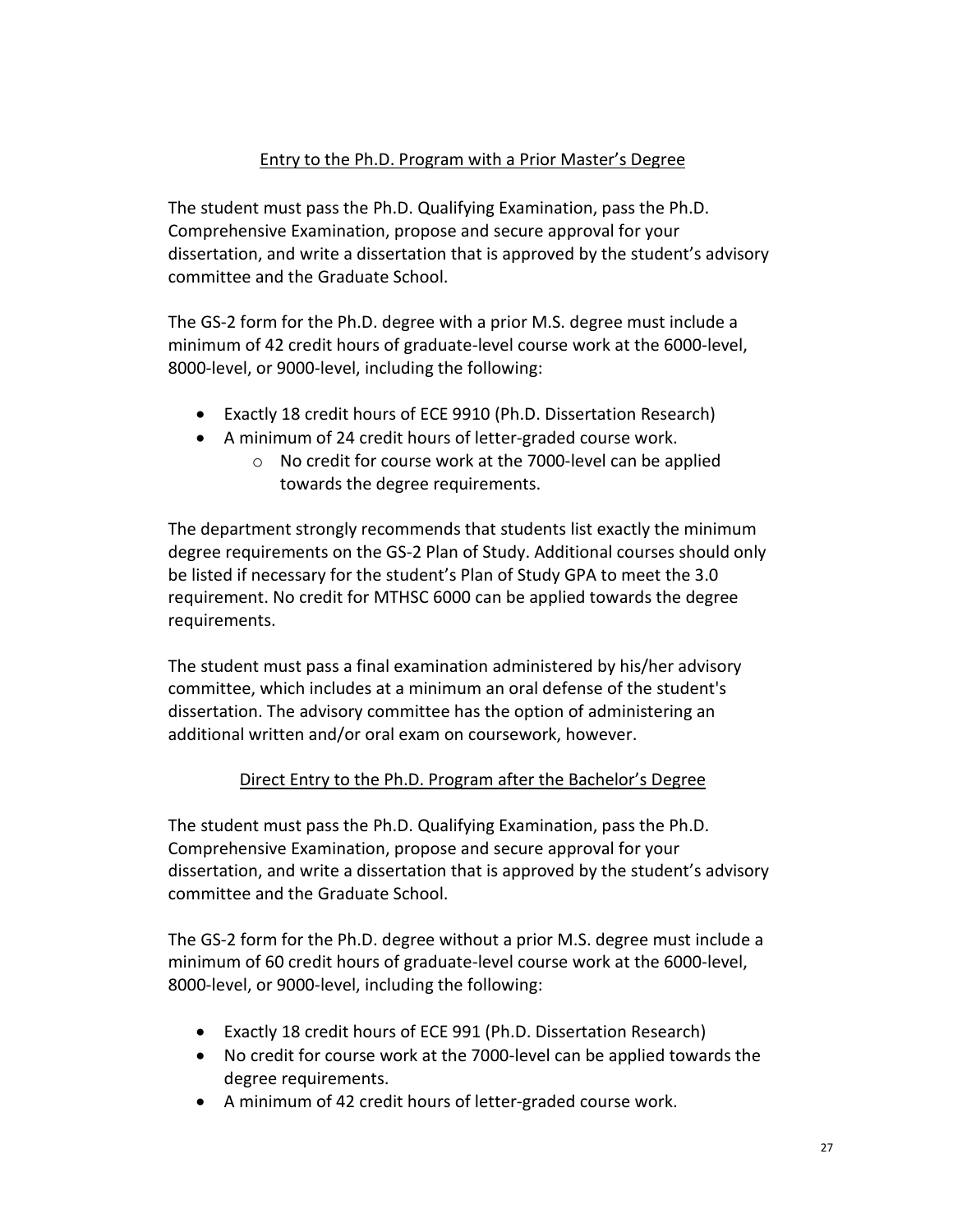- o At least nine (9) credit hours of the letter-graded course work must be for non-ECE courses.
- o No more than nine (9) credit hours of the letter-graded course work can be at the 6000-level.

The department strongly recommends that students list exactly the minimum degree requirements on the GS-2 Plan of Study. Additional courses should only be listed if necessary for the student's Plan of Study GPA to meet the 3.0 requirement. No credit for MTHSC 6000 can be applied towards the degree requirements.

The student must pass a final examination administered by his/her advisory committee, which includes at a minimum an oral defense of the student's dissertation. The advisory committee has the option of administering an additional written and/or oral exam on coursework, however.

#### Earning an M.S. Degree While Enrolled in the Ph.D. Program

<span id="page-27-0"></span>A student who has entered the Ph.D. program directly after the Bachelor's Degree may earn an M.S. degree in the same major en route to the Ph.D. The student must satisfy all the requirements of the M.S. degree with the thesis option (including 6 credits of research). A special form, the GS2-14 (Master's En Route to Ph.D. Degree Curriculum) form must be submitted before receipt of the en route M.S. degree. (A separate GS-2 form is required for the Ph.D. degree following receipt of the M.S. Degree.) If a direct-entry Ph.D. student receives an en route M.S. degree, the remaining requirements for the Ph.D. program (beyond the requirements for the M.S. degree) are the normal direct-entry Ph.D. degree requirements minus the 24 hours of letter-graded course work used to satisfy the M.S. degree requirements. Ph.D. students interested in earning an M.S. degree en route should discuss the option with their academic advisor and the ECE Graduate Student Services Coordinator.

A student who has entered the Ph.D. program directly after the Bachelor's Degree and wishes to earn an M.S. degree with the non-thesis option must request a change of program to the M.S. degree program in the major. If the student later wishes to re-enter the Ph.D. program, he or she must submit a new application for admission into the program. If the student is admitted into the Ph.D. program again after having received an M.S. degree in the major, the remaining requirements for the Ph.D. program are the requirements for a student entering the program with a prior M.S. degree.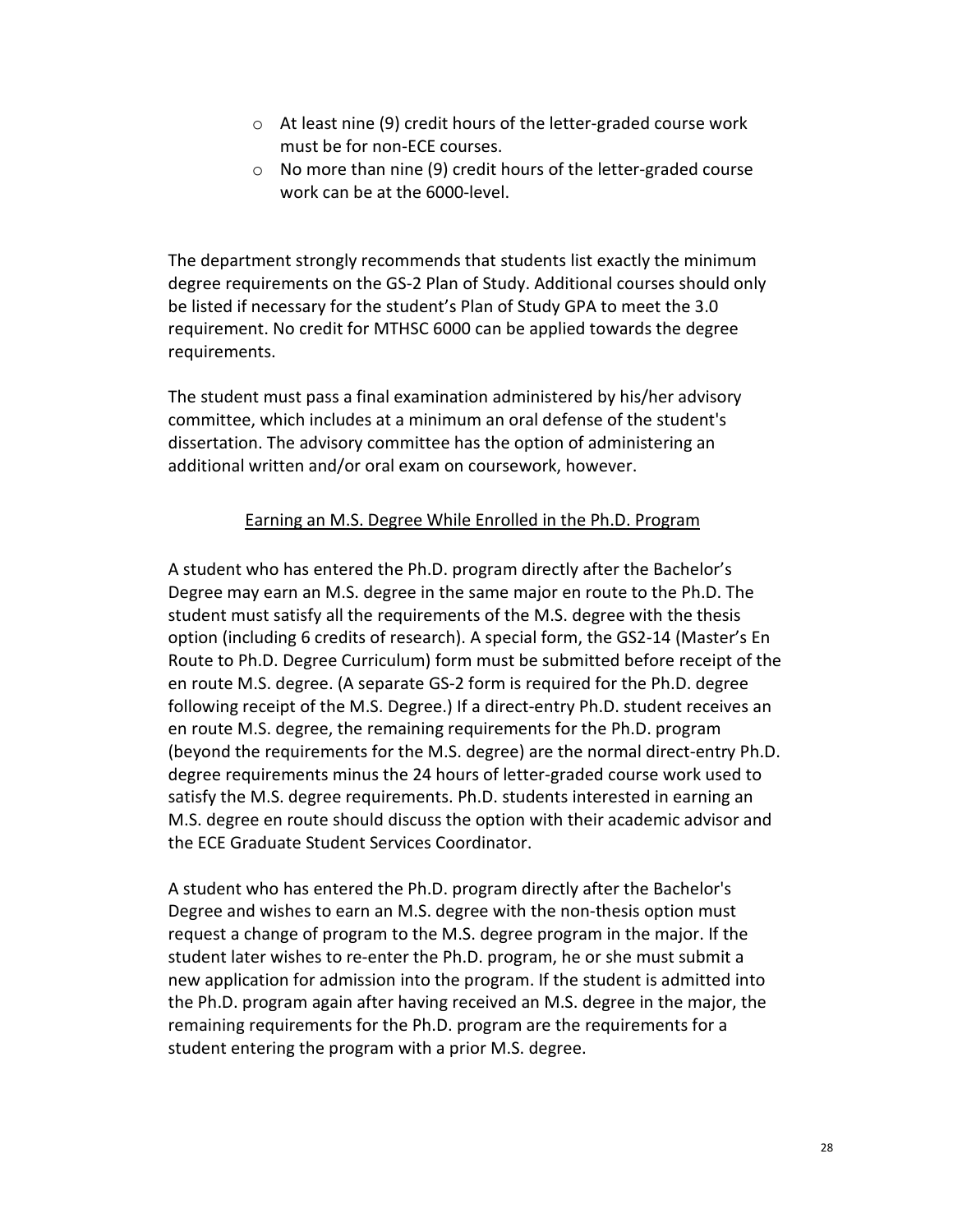#### Ph.D. Candidacy Requirements

<span id="page-28-0"></span>A student in the Ph.D. program is classified as a "candidate for the doctorate" (or is "admitted to candidacy") upon successful completion of the Comprehensive Examination and dissertation proposal. Completion is documented by submitting the [GS5-D](https://www.clemson.edu/graduate/files/pdfs/GS5D.pdf) form and the [GS-](https://www.clemson.edu/graduate/files/pdfs/GS-ResearchApproval.pdf)[ResearchApproval](https://www.clemson.edu/graduate/files/pdfs/GS-ResearchApproval.pdf) form.

#### Ph.D. Qualifying Examination

<span id="page-28-1"></span>The Ph.D. Qualifying Examination is intended to provide an early, general assessment of a student's mastery of content and/or conceptual understanding of the research process. Prior to 2021, the format of the Ph.D. Qualifying Examination was a written examination. The final offering of the written exam was given in March 2021. Beginning in January 2021, and thereafter, the format and requirements of the examination are as follows.

Each student who enters the Ph.D. program must take the Ph.D. Qualifying Examination. The purpose of the examination is to evaluate the ability of the student to conduct independent research. The examination will be administered by the student's Ph.D. dissertation committee. The material to be examined is a specific research topic within the student's general area of research. This topic is to be determined jointly by the student and their Ph.D. advisor(s). A document focusing on the selected topic must be written by the student and both submitted to and approved by the Ph.D. dissertation committee prior to the examination. The Ph.D. advisor will determine when the written document is suitable for submission to the Ph.D. dissertation committee. At this point, the student and advisor will provide a copy of the document to each committee member. This must take place at least one week prior to the examination. Committee members may request more than one week to review the document.

The examination consists of an oral presentation by the student on their selected research topic, given to their Ph.D. dissertation committee. The committee will evaluate the student's understanding and independent investigation of the material. An acceptable topic for the examination is a literature review within the student's research area. Another acceptable procedure is for prior submission by the student to the Ph.D. dissertation committee, and subsequent oral presentation to the committee of one of: (1) a published or accepted firstauthored, peer-reviewed conference paper (in an IEEE, ACM, or similarly archived proceedings); or (2) a published or accepted first authored journal article. In each of cases (1) or (2) the paper should be the result of research conducted by the student at Clemson University. An unacceptable procedure is to repeat a presentation used for a MS thesis defense. However, expanding upon material from a MS thesis is permissible. Also, a student who is an author but not a first author on a paper can extract the portions of the paper in which the student contributed and prepare a document and presentation using this material.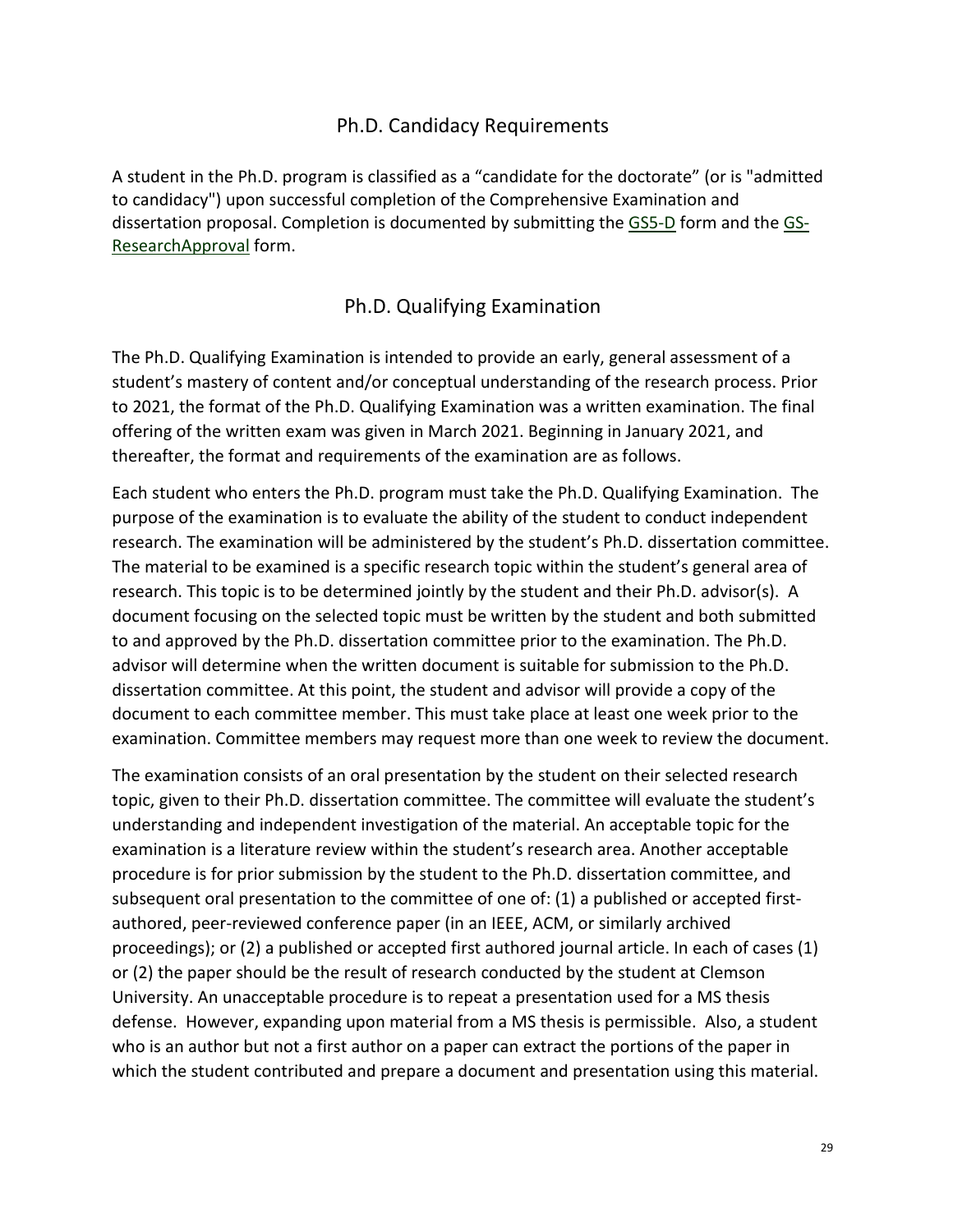The student should schedule the oral presentation with enough time for committee review and for each committee member to be in attendance (in person or virtually). Ph.D. Qualifying Examinations are public events — members of the Clemson University community are invited to attend the examination. Examinations not open to the public should be rare and for good cause. Personal preference does not constitute "good cause" but reasonable University accommodations for documented accessibility needs do constitute "good cause." The student must schedule the examination with the Student Services Program Coordinator for the Graduate Program at least one week prior to the event. The department will announce the time and location of the examination.

The possible outcomes of the examination are pass or fail. The student will be informed in writing of the result. A majority decision from synchronously participating committee members in support of the oral examination is required for a student to considered to have passed the examination; dissenting members of the examining committee may forward a minority report to the Chair of the ECE Graduate Committee. A vote of "pass" at a defense should only be rendered when each participating committee member indicates final approval (or dissent) by signing the ECE Qualifying Examination Approval form. A committee member who is unable to participate synchronously in the oral examination, either in person or via audio or video conference, may not vote on the result of the examination. They must be counted as an abstention, as they did not participate in the oral examination. Meeting individually with the student is not an acceptable substitute for participating in the oral examination. A student must still receive a passing vote from the majority of the committee members (two out of four counts as majority where the Ph.D. dissertation committee contains four members). If one member is absent and counted as an abstention, a student would then need two affirmative passing votes if a committee contains four members, or three passing votes if five or six members constitute the thesis committee. Note that students are not allowed to provide refreshments, snacks, gifts, or inducements at the oral examination.

A Ph.D. student who fails the Ph.D. Qualifying Examination in the first attempt must retake and pass the examination before the end of the semester following the semester in which their first attempt was made. A minimum of two months must pass before the student can undergo the second examination. If a student fails the second attempt at the examination or fails to attempt the examination by their specified deadline for the second attempt, the Department will request that the Graduate School dismiss the student from the ECE Ph.D. program. A student is only allowed two attempts to pass the ECE Ph.D. Qualifying Exam while enrolled as a graduate student in the ECE department, regardless of the program of study (EE or CpE).

Each student who enters the Ph.D. program with a prior M.S. degree must take the Ph.D. Qualifying Examination before the end of the second semester following their entry into the program. Each student entering the Ph.D. program with only a prior B.S. degree (i.e., directentry Ph.D. students) must take the examination before the end of the fourth semester following their entry into the program, unless they register to defend a M.S. thesis in their fourth semester, in which case they must take the Ph.D. Qualifying Examination by the end of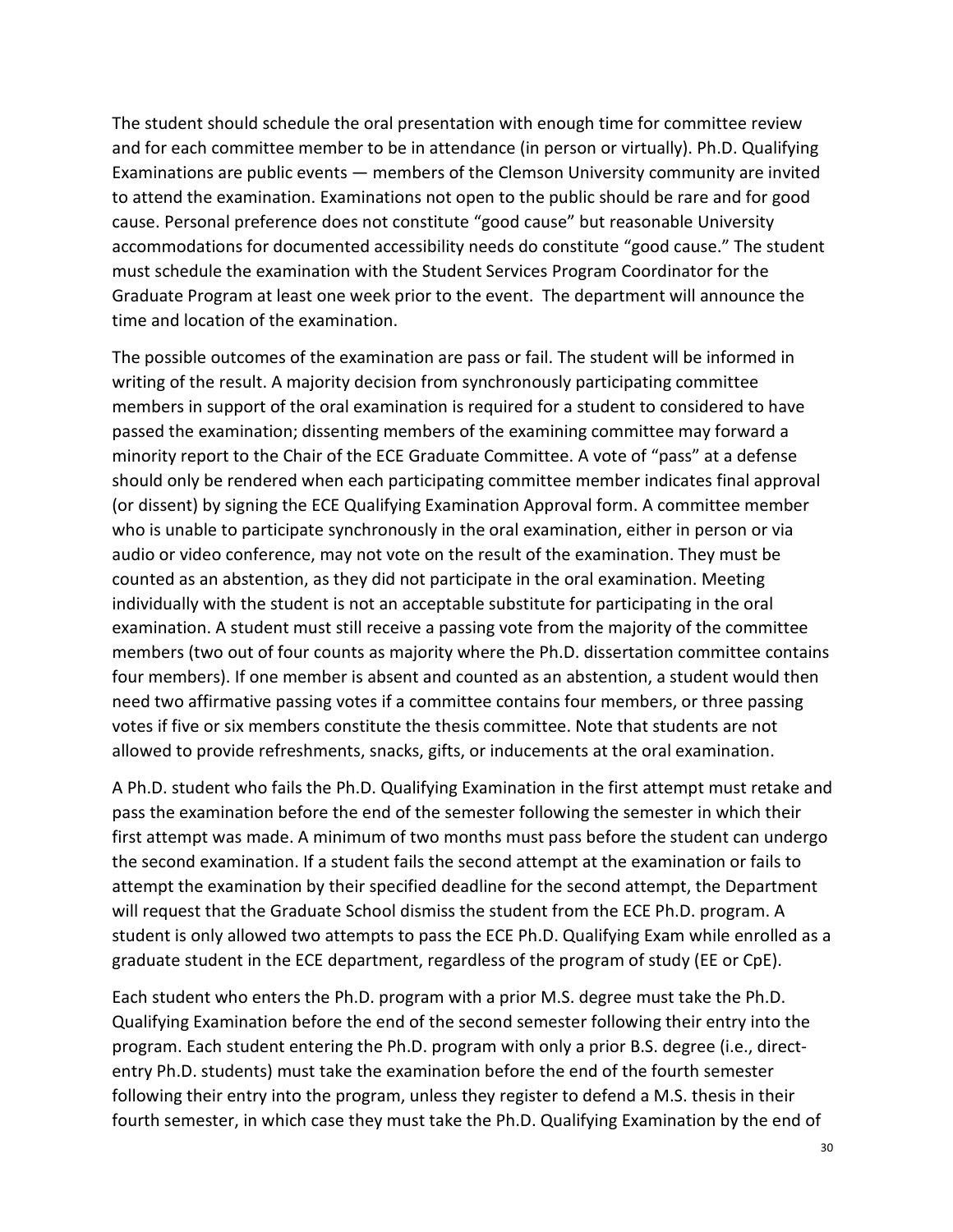the fifth semester following their entry into the program (whether or not they successfully defend a M.S. thesis in the fourth semester). A direct entry Ph.D. student may not defend a M.S. thesis in the same semester they take the Ph.D. Qualifying Examination. Each student will be informed of their deadline for taking the examination during their first semester in the Ph.D. program. Failure by a student to attempt the examination by a student's specified deadline is treated as a failed attempt in the Ph.D. Qualifying Examination.

Students attempting the examination for the first time in their final semester of eligibility must complete the Qualifying Examination Signup Form and turn it in to the Student Services Program Coordinator for the Graduate Program. The signup form can be found at the link: [\https://www.clemson.edu/cecas/departments/ece/academics/grad/phd\\_qualifier.html.](https://www.clemson.edu/cecas/departments/ece/academics/grad/phd_qualifier.html) The deadline for submitting this form is three weeks following the first day of classes of the student's final semester of eligibility for the Qualifying Examination. If the examination is taken earlier than the final semester of eligibility, then the Qualifying Examination Signup Form must be completed and turned in to the Student Services Program Coordinator for the Graduate Program at least one week before the date of the examination. Students are required to have a Ph.D. GS-2 form approved at the time the Qualifying Examination Signup Form is submitted (this establishes the Ph.D. dissertation committee). The examination must be completed at least two weeks prior to the last day of classes in the semester in which it is attempted.

Note: summer terms are not semesters. Subject to approval and availability of your committee, the Qualifying Examination may be attempted in the summer prior to the student's final semester of eligibility.

If after passing the qualifying examination, a student changes one or more members of their advisory committee a new qualifying exam is not required.

Special cases (advisor/student conflicts, advisor leaving Clemson, etc.) are to be considered by the ECE Graduate Committee. Any student petition regarding the results of the Ph.D. Qualifying Examination must be submitted in writing to the Chair of the ECE Graduate Committee within 30 days of the date the Examination was held.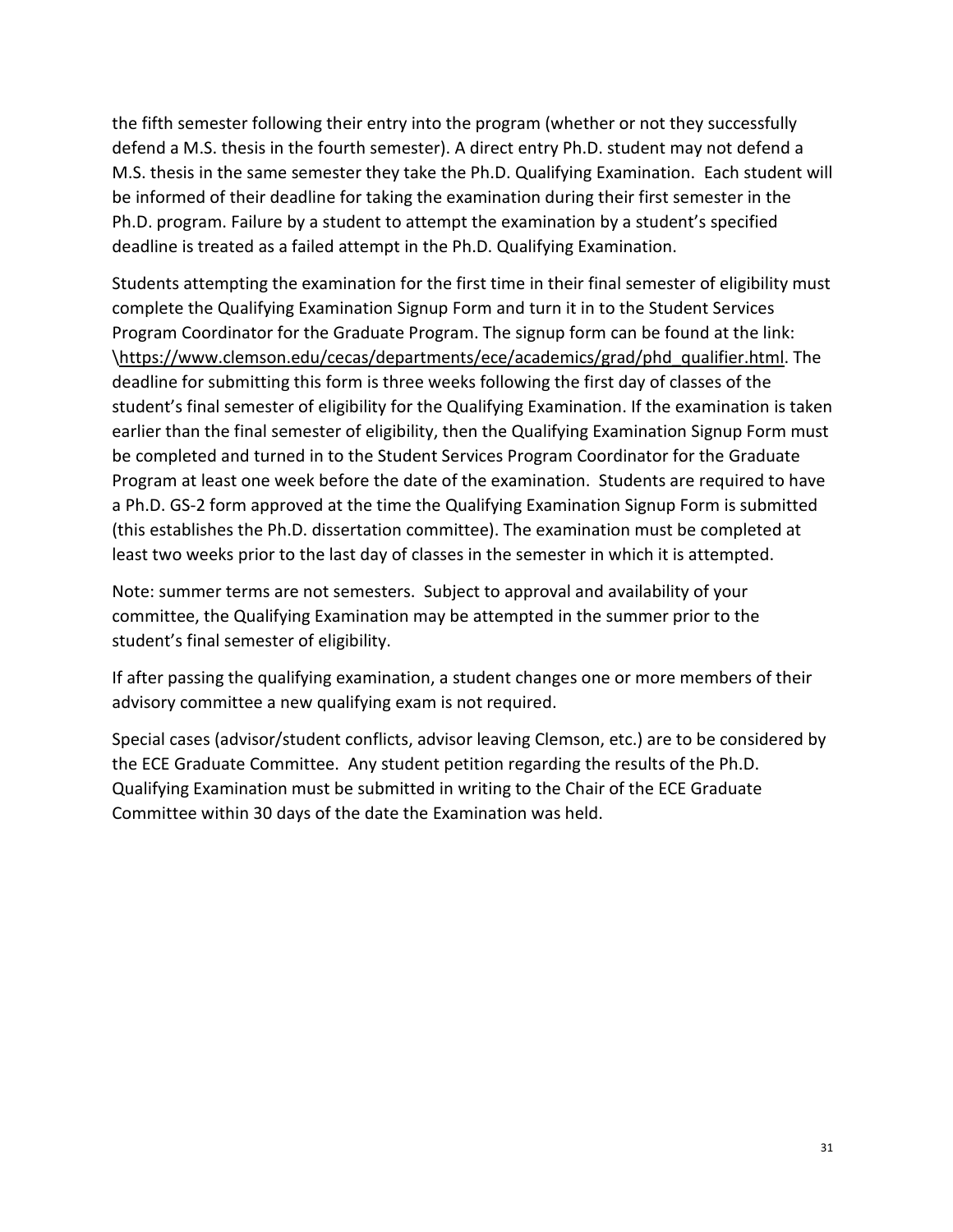#### Ph.D. Comprehensive Examination

<span id="page-31-0"></span>The student's advisory committee administers this exam. The content and scope of the exam are at the discretion of the committee. As part of the comprehensive exam, the student must submit a proposal to their advisory committee outlining the details of the research planned to fulfill the dissertation requirement. The advisory committee evaluates the research proposal and may require an oral defense. Additionally, the advisory committee may require a written or a combination of written and oral exam. Satisfactory completion of the comprehensive examination must occur at least six months prior to the date of graduation. The GS5D (Doctoral Candidacy) form is required for documentation of the completion of the requirement. In addition, the Graduate School requires the student to file a completed GS-ResearchApproval form with their committee members' signatures concurrently with the GS5D form. Further details may be found in the [Graduate School Policy Handbook.](https://www.clemson.edu/graduate/students/policies-procedures/index.html)

Ph.D. Dissertation

<span id="page-31-1"></span>The Ph.D. dissertation must constitute an original, unique, substantive contribution to scholarship in the major field of the candidate.

#### Transferring Coursework

<span id="page-31-2"></span>A maximum of one third (1/3) of the required graded coursework may be transferred to an ECE graduate program. All transfer coursework must be approved by the student's advisor and advisory committee prior to being included on the GS-2. Coursework eligible for transfer must be: from a regionally accredited institution, graded with a B or higher, and is subject to the Graduate School's six year time limit for validity. Please note all limitations for transfer work set forth by the Graduate School apply (see [Graduate School Policy Handbook\)](https://www.clemson.edu/graduate/students/policies-procedures/index.html). Coursework applied towards the requirements of a prior degree earned by the student cannot be used for transfer credit. (If requested by the Department, the student must be able to provide verification of eligibility for each course in which transfer credit is requested.)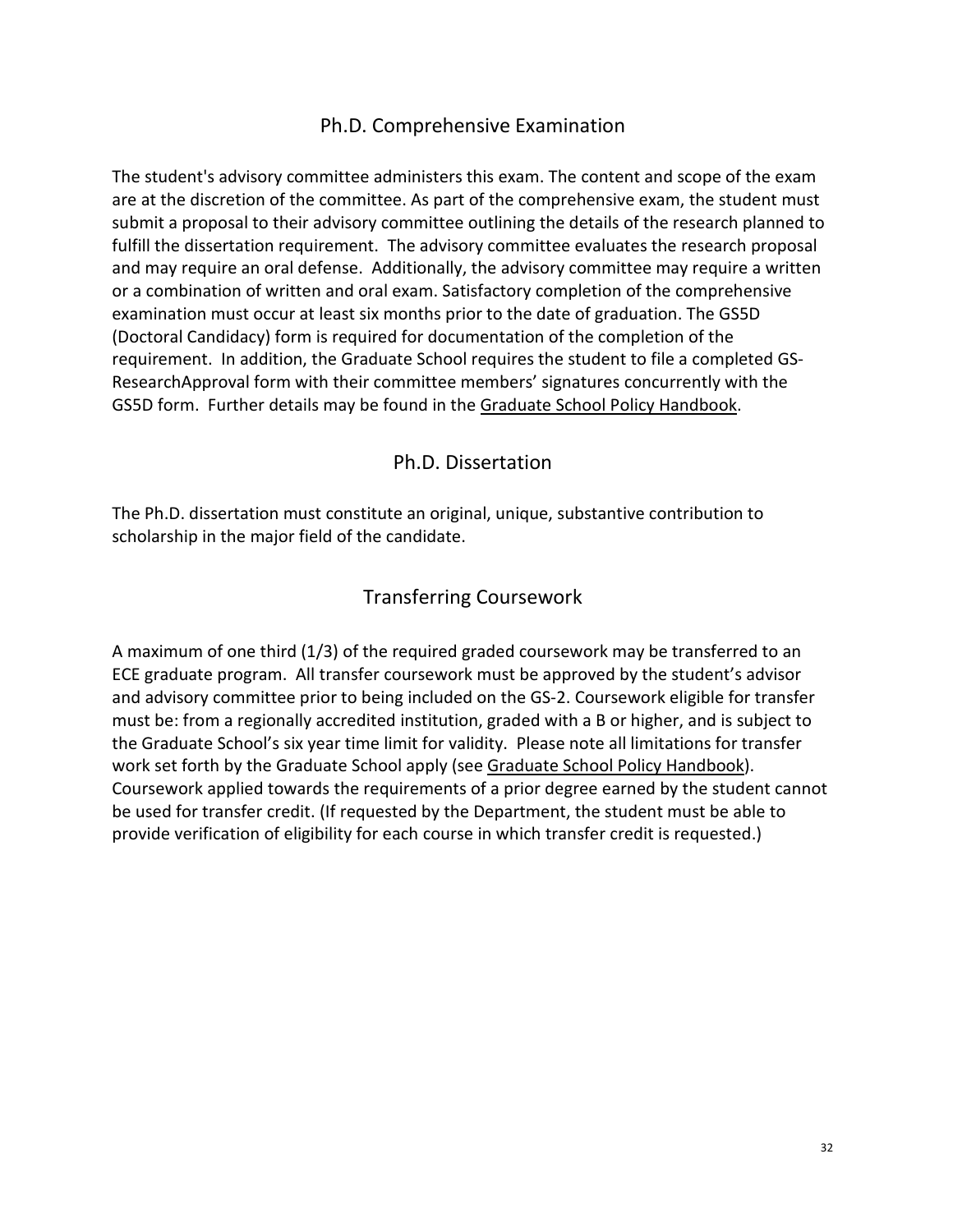# <span id="page-32-0"></span>**Appendix A – Focus Area Requirements**

# **Photonics & Applied Electromagnetics**

Courses in this focus area can be used to satisfy the focus-area requirements for the M.S. in electrical engineering.

There are four (4) course requirements in the **Applied Electromagnetics Track**:

- 1. ECE 8300 Electromagnetics
- 2. ECE 8290 Special Functions in Engineering
- 3. Two (2) of the following:
	- ECE 6360 Transmission Lines and Microwave Circuits
	- ECE 6370 Microelectromechanical Systems
	- ECE 8270 Finite Difference Time Domain Method
	- ECE 6460 Antennas and Propagation
	- ECE 8090 CMOS RFIC

For the **Photonics Track,** four (4) courses must be selected from this list of courses:

- ECE 6080 Silicon Photonic Integrated Circuits
- ECE 6330 Optical Fiber Communication Systems
- ECE 6340 Optoelectronics and Photonics
- ECE 8370 Advanced Fiber Optics
- ECE 8330 Fourier Optics and Optical Signal Processing
- ECE 8360 Lasers and Detectors

#### **Additional Course Options:**

Subject to enrollment, Photonics and Applied Electromagnetics faculty offer ECE 6930 and 8930 Selected Topics courses dealing with advanced topics. These courses may be used to satisfy one or more of the focus-area requirements subject to approval of the student's advisory committee. Before taking courses, each student's proposed selection of courses must be approved by the student's advisor and the other members of the advisory committee.

Recent examples of selected topics course that can be substituted for the Photonics Track and that have been offered within the last four years include:

ECE 8930 Special Topics (Advanced Optical Communication Systems) ECE 8930 Special Topics (Advanced Photonic Sensors) ECE 8930 Special Topics (Laser Diodes) ECE 8930 Special Topics (Measurement and Instrumentation)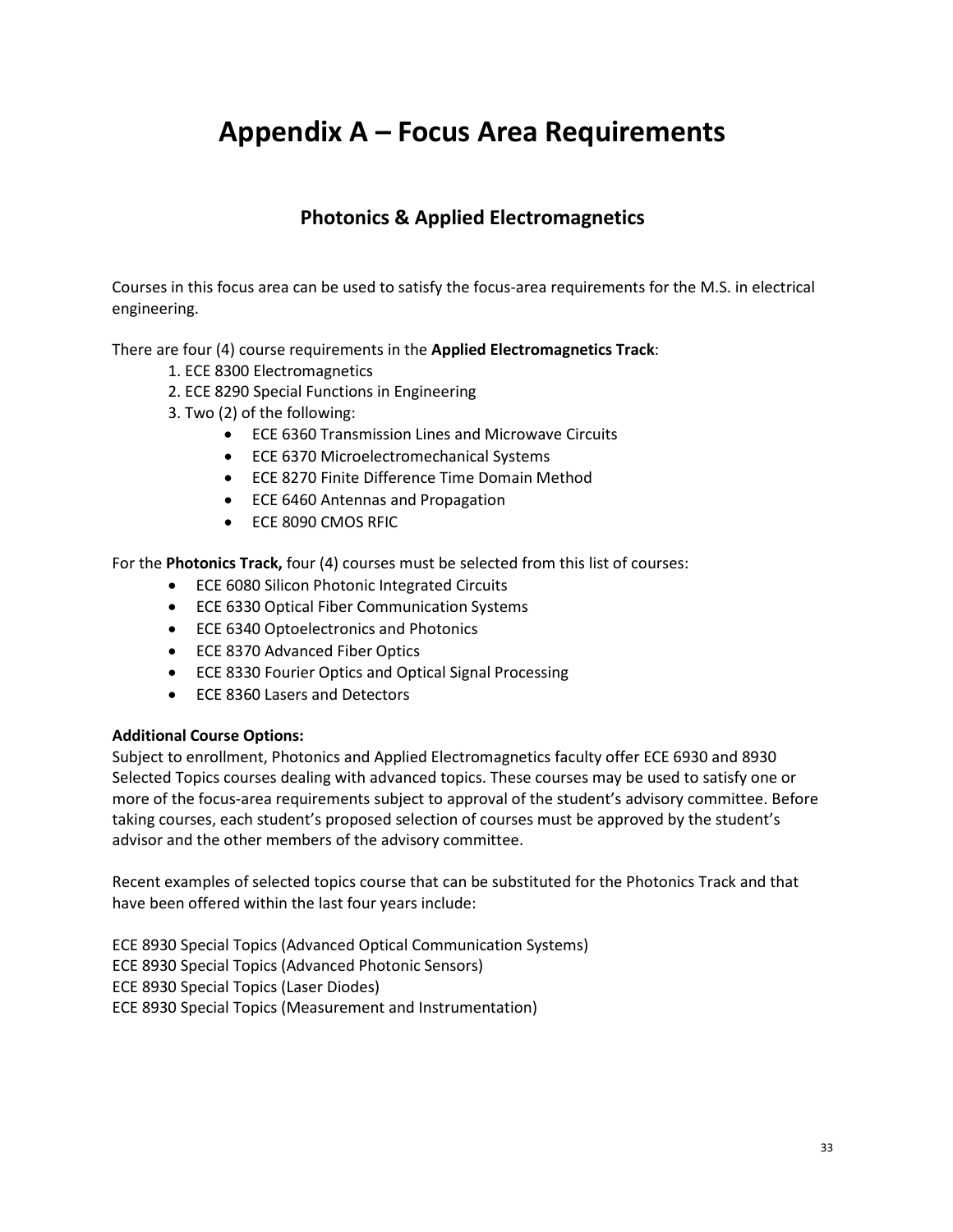Appendix A – Focus Area Requirements

#### **Communication Systems and Networks**

Courses in this focus area can be used to satisfy the focus-area requirements for either the M.S. in computer engineering or the M.S. in electrical engineering.

There are three separate tracks: one for computer engineering majors and two for electrical engineering majors.

#### **Computer Engineering Track**

There are three (3) course requirements:

- 1. ECE 6380 Computer Communications
- 2. ECE 8480 Telecommunication Network Modeling and Analysis
- 3. One (1) of the following:
	- ECE 6400 Performance Analysis of Local Computer Networks
	- ECE 8490 Advanced Topics in Computer Communications
	- ECE 8500 QoS in Wireless Networks

#### **Electrical Engineering Communication Networks Track**

There are three (3) course requirements:

- 1. ECE 6380 Computer Communications
- 2. ECE 8480 Telecommunications Network Modeling and Analysis
- 3. One (1) of the following:
	- ECE 8180 Random Process Applications in Engineering
	- ECE 6300 Digital Communications (previously ECE 8200)
	- ECE 8570 Coding Theory

#### **Electrical Engineering Digital Communication Systems Track**

There are four (4) course requirements:

- 1. ECE 8180 Random Process Applications in Engineering
- 2. ECE 6300 Digital Communications (previouslyECE8200)
- 3. ECE 8210 Digital Communication Systems II
- 4. ECE 8570 Coding Theory

#### **Additional Course Options:**

Subject to enrollment, Communication Systems and Networks faculty offer ECE 6930 and 8930 Selected Topics courses dealing with advanced topics. These courses may be used to satisfy one or more of the focus-area requirements subject to approval of the student's advisory committee. Before taking courses, each student's proposed selection of courses must be approved by the student's advisor and the other members of the advisory committee.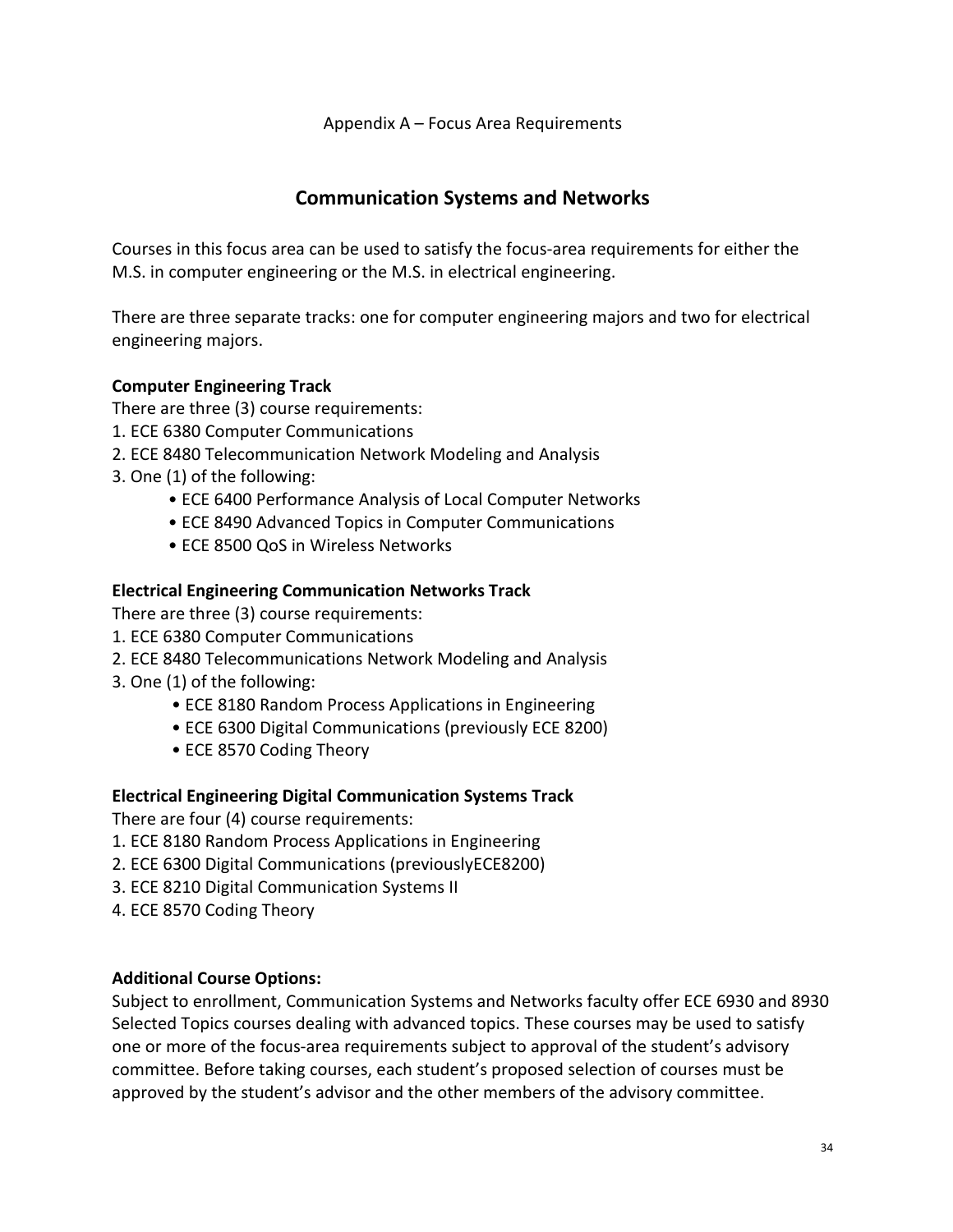#### **Computer Systems Architecture**

Courses in this focus area can be used to satisfy the CSA focus-area requirements for the M.S. in Computer Engineering. Thesis students must take at least one (1) course from each of the following three areas (total of 3) and Non-Thesis students must take at least one (1) course from each area plus an additional course from one of the areas (total of 4): **Software**

- ECE 6170 Elements of Software Engineering
- ECE 6310 Introduction to Computer Vision
- ECE 6730 Introduction to Parallel Systems
- ECE 6740 Fault Tolerance and Reliability in High-Performance Computing
- ECE 8550 Artificial Intelligence
- ECE 8730 Parallel and Distributed Systems
- ECE 8780 High-Performance Computing w/ GPUs

#### **Architecture**

- ECE 6290 Organization of Computers
- ECE 6680 Embedded Computing
- ECE 8510 Advanced Topics in Computer Architecture
- ECE 8790 FPGA Design and Applications

#### **Networks**

- ECE 6400 Performance Analysis of Local Computer Networks
- ECE 6490 Computer Network Security
- ECE 8480 Telecommunication Networks Modeling and Analysis
- ECE 8490 Advanced Topics in Computer Communications
- ECE 8750 Peer-to-Peer Wireless and Cloud Computing
- ECE 8830 Malware Reverse Engineering
- ECE 8860 Distributed Denial of Service (DDoS) Attacks

#### **Additional Course Options:**

Subject to enrollment, Computer Systems Architecture faculty offer ECE 6930 and 8930 Selected Topics courses dealing with advanced topics. These courses may be used to satisfy one or more of the focus area requirements subject to approval of the student's advisory committee. Before taking courses, each student's proposed selection of courses must be approved by the student's advisor and the other members of the advisory committee.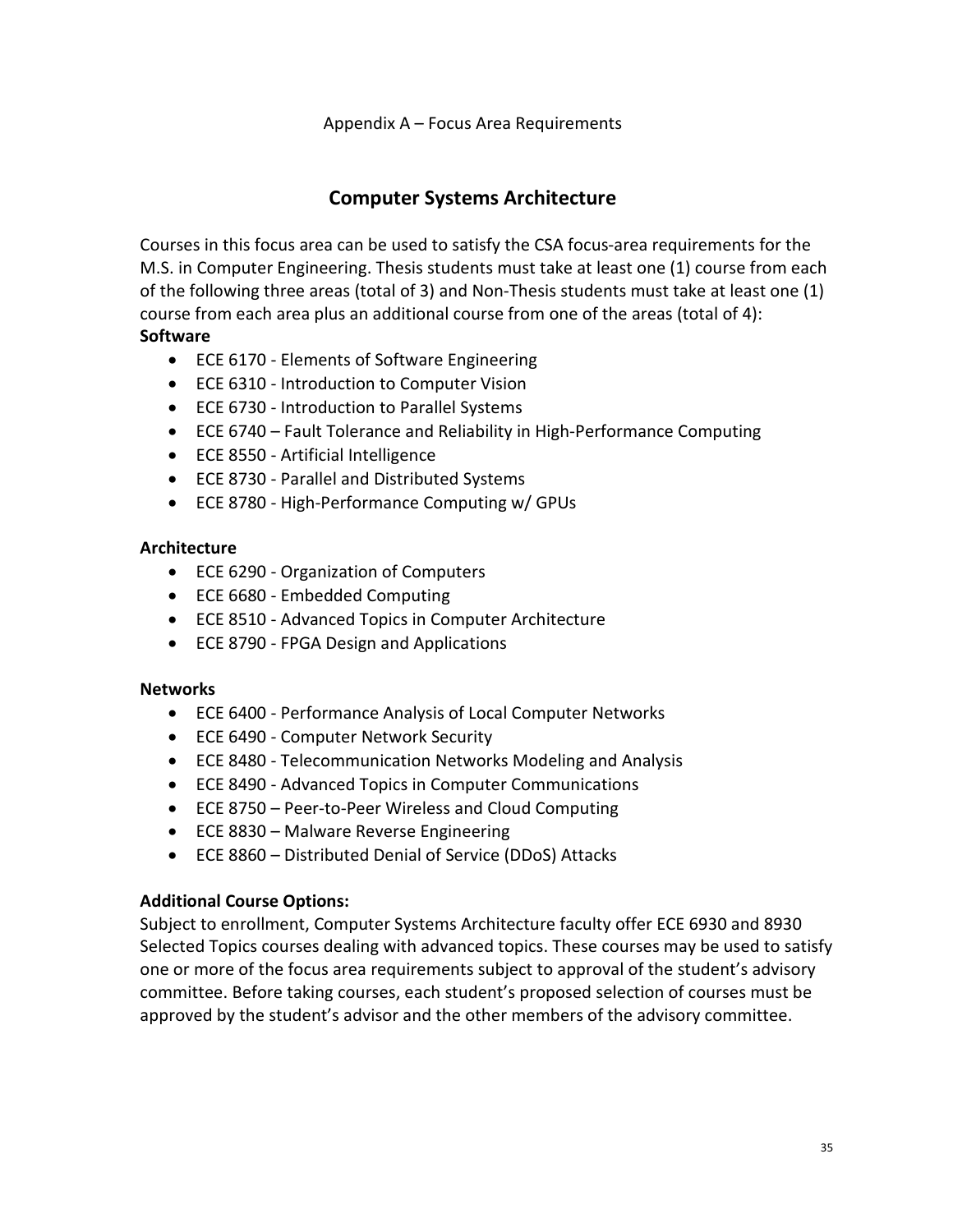# **Digital Signal Processing**

Courses in this focus area can be used to satisfy the focus-area requirements for either the M.S. in computer engineering or the M.S. in electrical engineering.

The requirement is that you must take:

• ECE 6670 Introduction to Digital Signal Processing

and any two (2) of the following courses:

- ECE 8010 Analysis of Linear Systems
- ECE 8180 Random Process Application in Engineering
- ECE 8190 Detection and Estimation Theory
- ECE 6300 Digital Communications
- ECE 8470 Digital Image Processing
- ECE 8560 Pattern Recognition
- ECE 8720 Artificial Neural Networks
- ECE 8770 Computer Vision

#### **Additional Course Options:**

Subject to enrollment, Digital Signal Processing faculty offer ECE 6930 and 8930 Selected Topics courses dealing with advanced topics. These courses may be used to satisfy one or more of the focus-area requirements subject to approval of the student's advisory committee. Before taking courses, each student's proposed selection of courses must be approved by the student's advisor and the other members of the advisory committee.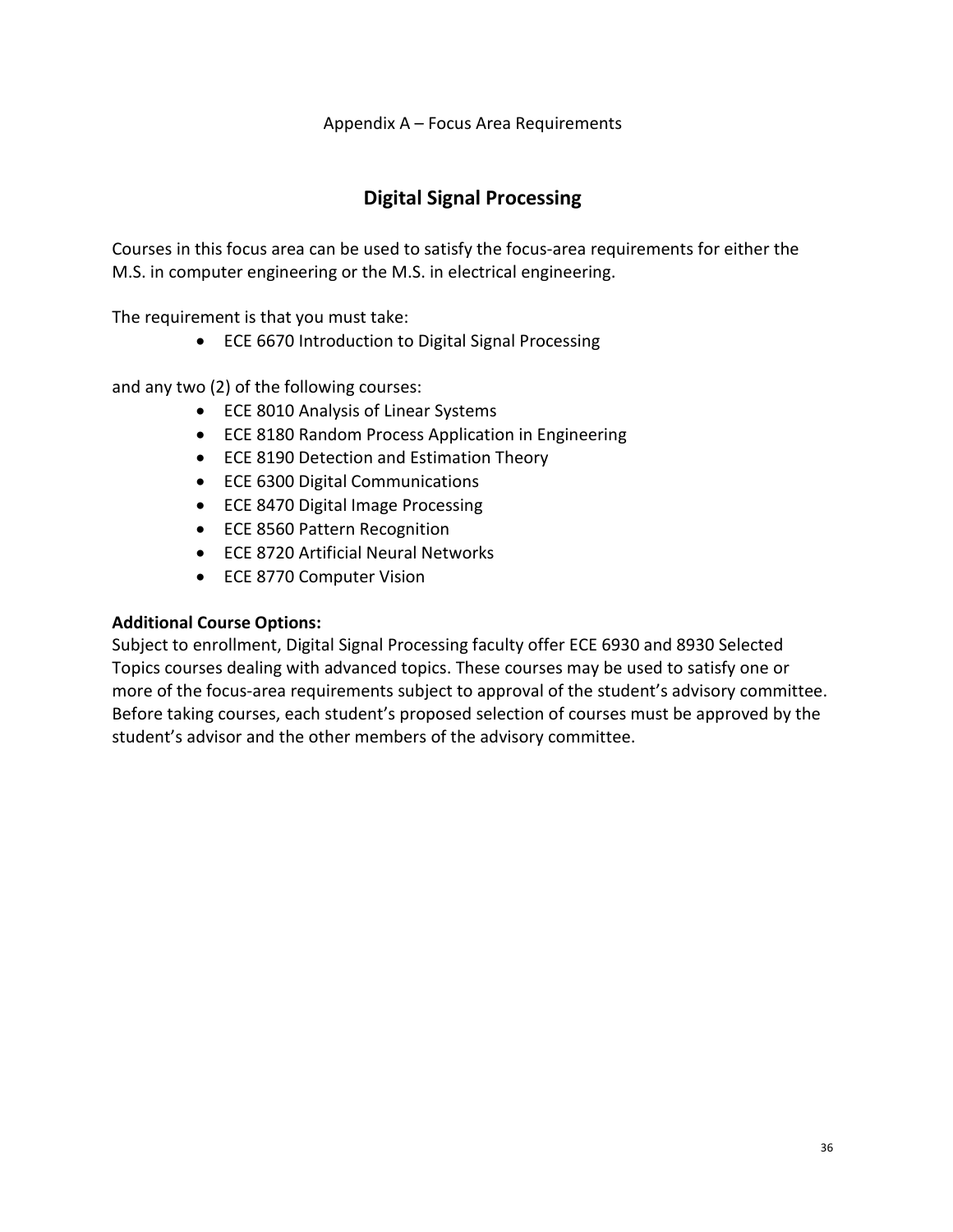#### **Electronics**

Courses in this focus area can be used to satisfy the requirements for the M.S. in Electrical Engineering - Electronics.

Four (4) courses must be selected from the list of acceptable courses below:

- ECE-6040 Semiconductor Devices
- ECE-6060 Introduction to Microelectronics Processing
- ECE-6080 Silicon Photonic Integrated Circuits
- ECE-6320 Instrumentation
- ECE-6580 Algorithms for VLSI Design Automation
- ECE-6590 Integrated Circuit Design
- ECE-6610 Fundamentals of Solar Energy
- ECE-8090 CMOS Radio-Frequency Integrated Circuit Design
- ECE-8120 Advanced Electronic Materials & Devices
- ECE-8230 Integrated Circuit Technology
- ECE-8260 Solar Cells
- ECE-8400 Physics of Semiconductor Devices

#### **Additional Course Options:**

Subject to enrollment, Electronics faculty offer ECE 6930 and 8930 Selected Topics courses dealing with advanced topics such as Power Electronics, Compound Semiconductors, and MEMS. These courses may be used to satisfy one or more of the focus-area requirements subject to approval of the student's advisory committee. Before taking courses, each student's proposed selection of courses must be approved by the student's advisor and the other members of the advisory committee.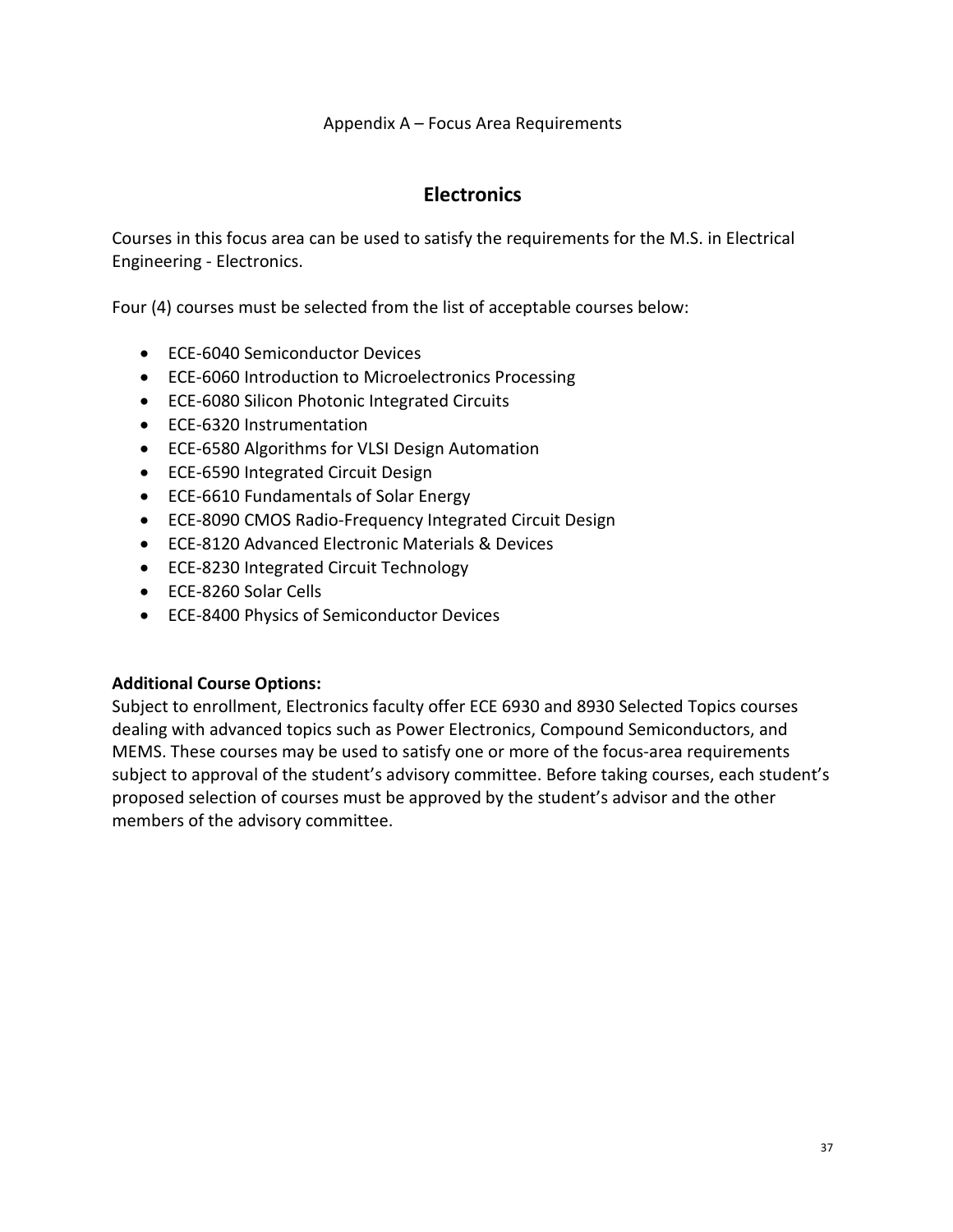#### Appendix A – Focus Area Requirements

#### **Intelligent Systems**

Courses in this focus area can be used to satisfy the focus-area requirements for either the M.S. in computer engineering or the M.S. in electrical engineering.

Four (4) courses must be selected from the list of acceptable courses below:

- ECE 6160 Smart Grid
- ECE 6310 Introduction to Computer Vision
- ECE 6420 Knowledge Engineering
- ECE 6490 Computer Network Security
- ECE 6550 Robot Manipulators
- ECE 6680 Embedded Computing
- ECE 8010 Analysis of Linear Systems
- ECE 8040 Networked Dynamical Systems
- ECE 8470 Digital Image Processing
- ECE 8540 Analysis of Tracking Systems
- ECE 8560 Pattern Recognition
- ECE 8690 Advanced Kinematics in Robotics
- ECE 8720 Artificial Neural Networks
- ECE 8740 Advanced Nonlinear Control
- ECE 8830 Malware Reverse Engineering
- ECE 8860 Distributed Denial of Service (DDoS) Attacks

#### **Additional Course Options:**

Subject to enrollment, Intelligent Systems faculty offer ECE 6930 and 8930 Selected Topics courses dealing with advanced topics. These courses may be used to satisfy one or more of the focus-area requirements subject to approval of the student's advisory committee. Before taking courses, each student's proposed selection of courses must be approved by the student's advisor and the other members of the advisory committee.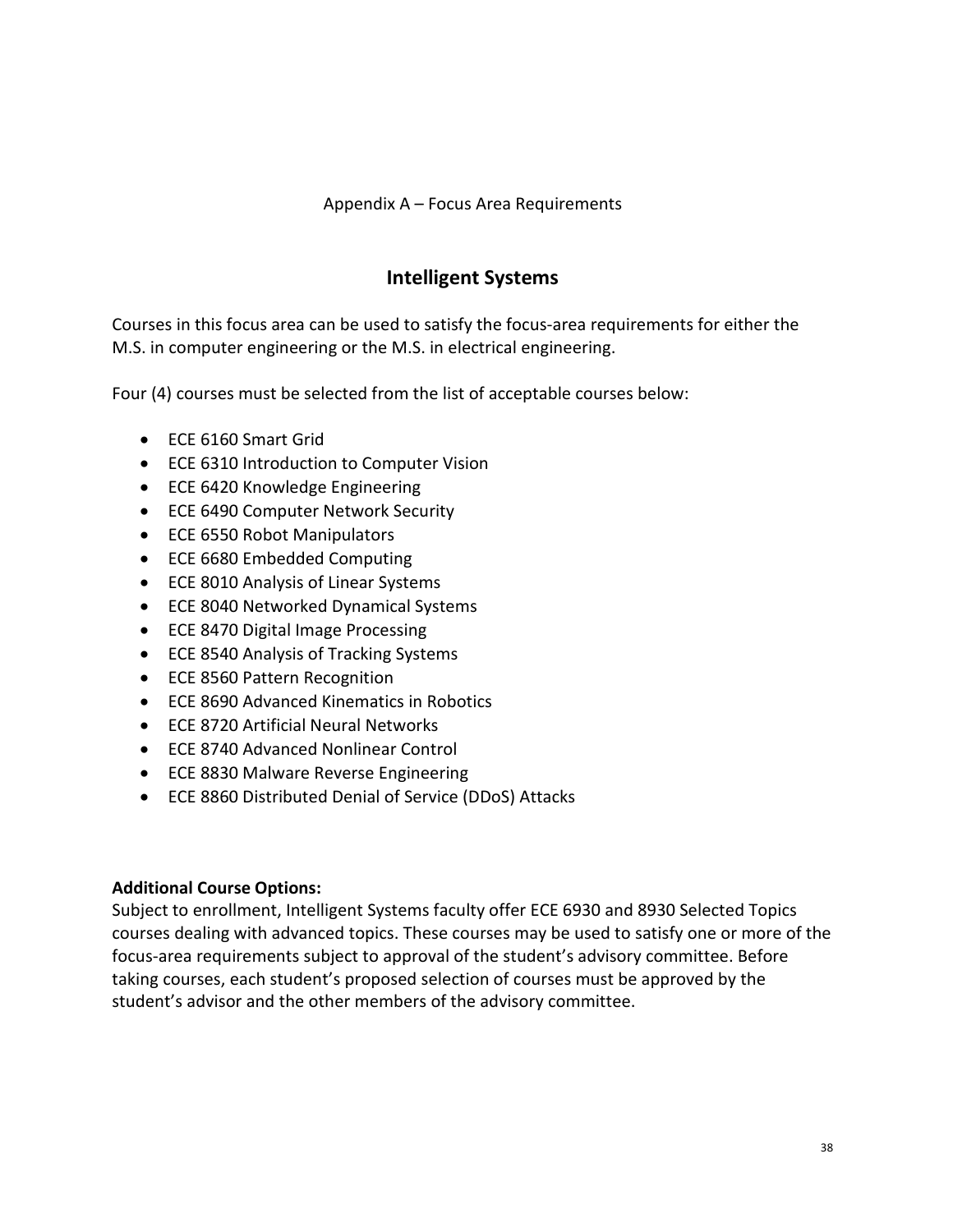Appendix A – Focus Area Requirements

# **Power & Energy Systems**

Courses in this focus area can be used to satisfy the requirements for the M.S. in Electrical Engineering - Power and Energy.

Four (4) courses must be selected from the list of acceptable courses below:

- ECE 6160 Smart Grid
- ECE 6180 Power System Analysis
- ECE 6190 Electric Machines and Drives
- ECE 6200 Renewable Energy Penetration on the Power Grid
- ECE 6570 Fundamentals of Wind Power
- ECE 6610 Fundamentals of Solar Energy
- ECE 8020 Electric Motor Control
- ECE 8070 Computer Methods for Power Systems Analysis
- ECE 8160 Electric Power Distribution System Engineering
- ECE 8170 Power System Transients
- ECE 8240 Power System Protection
- ECE 8260 Solar Cells
- ECE 8620 Real Time Computer Application in Power Systems
- ECE 8630 Power System Dynamics and Stability
- ECE 8640 MicroGrids in Virtual Power Plants

#### **Additional Course Options:**

Subject to enrollment, Power and Energy faculty offer ECE 6930 and 8930 Selected Topics courses dealing with advanced topics. These courses may be used to satisfy one or more of the focus-area requirements subject to approval of the student's advisory committee. Before taking courses, each student's proposed selection of courses must be approved by the student's advisor and the other members of the advisory committee.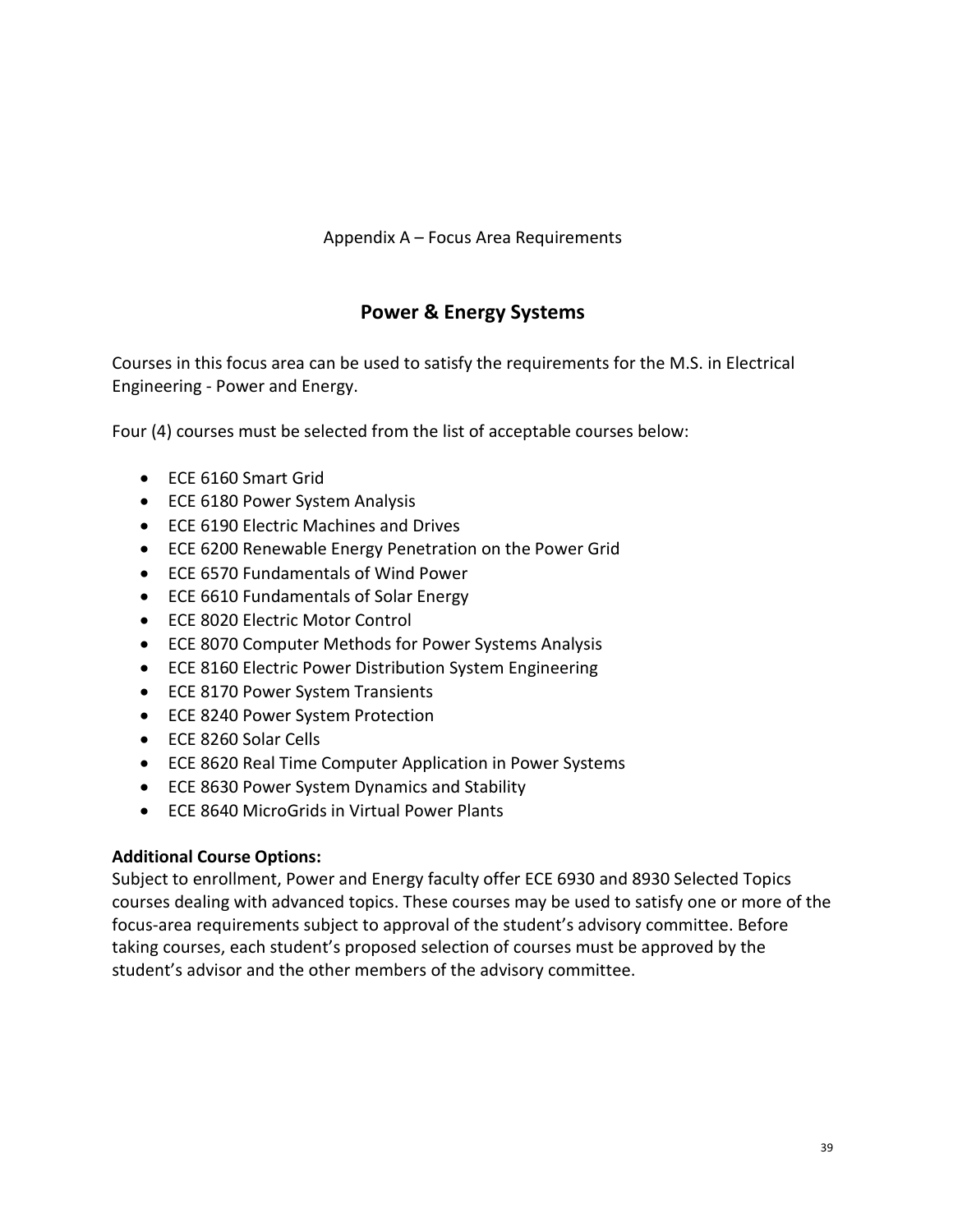## **Workload**

<span id="page-39-0"></span>The normal half-time graduate assistantship workload is 20 hours per week (average). Students are often hired for 25% (10 hours) or some other fraction of full-time work.

Affordable Care Act:

After you are on payroll, you will be asked to report paid service hours worked in a timely manner in the Time Capture System.

Please contact the Office of Human Resources at [Ask-HR](https://www.clemson.edu/employment/contact_hr/) with any questions related to ACA and the Time Capture System.

## Employment Schedule and Leave without Pay

Graduate students with 9-month and 12-month graduate teaching assistantship appointments work on the same calendar as faculty with 9-month and 12-month appointments, respectively. The duties over holiday periods for graduate research assistants should be agreed upon by the student and the immediate faculty advisor in charge of the research program. The policy concerning leave without pay is outlined in the financial section of the Graduate School Announcements.

#### **Travel**

Students on assistantships (TA and RA) are responsible for arranging travel during breaks so that they are able to return to campus and resume their assigned duties in a timely manner. This is often an issue for international students, especially when Visa issues become involved. Inability to return by the first day of classes may result in your being removed from your assistantship, in which case you would not receive the tuition waiver.

# Termination of Pay

Pay for any session will end when the student leaves Clemson and/or is no longer available for work assignments, except for the 2-week Christmas vacation policy for continuing students, stated above. Normal termination dates for the spring and fall semesters for students not continuing into the next session will be Graduation Day. Any deviations from these dates must be approved by the student's research supervisor, or by his/her teaching supervisor, through the Graduate Program Coordinator.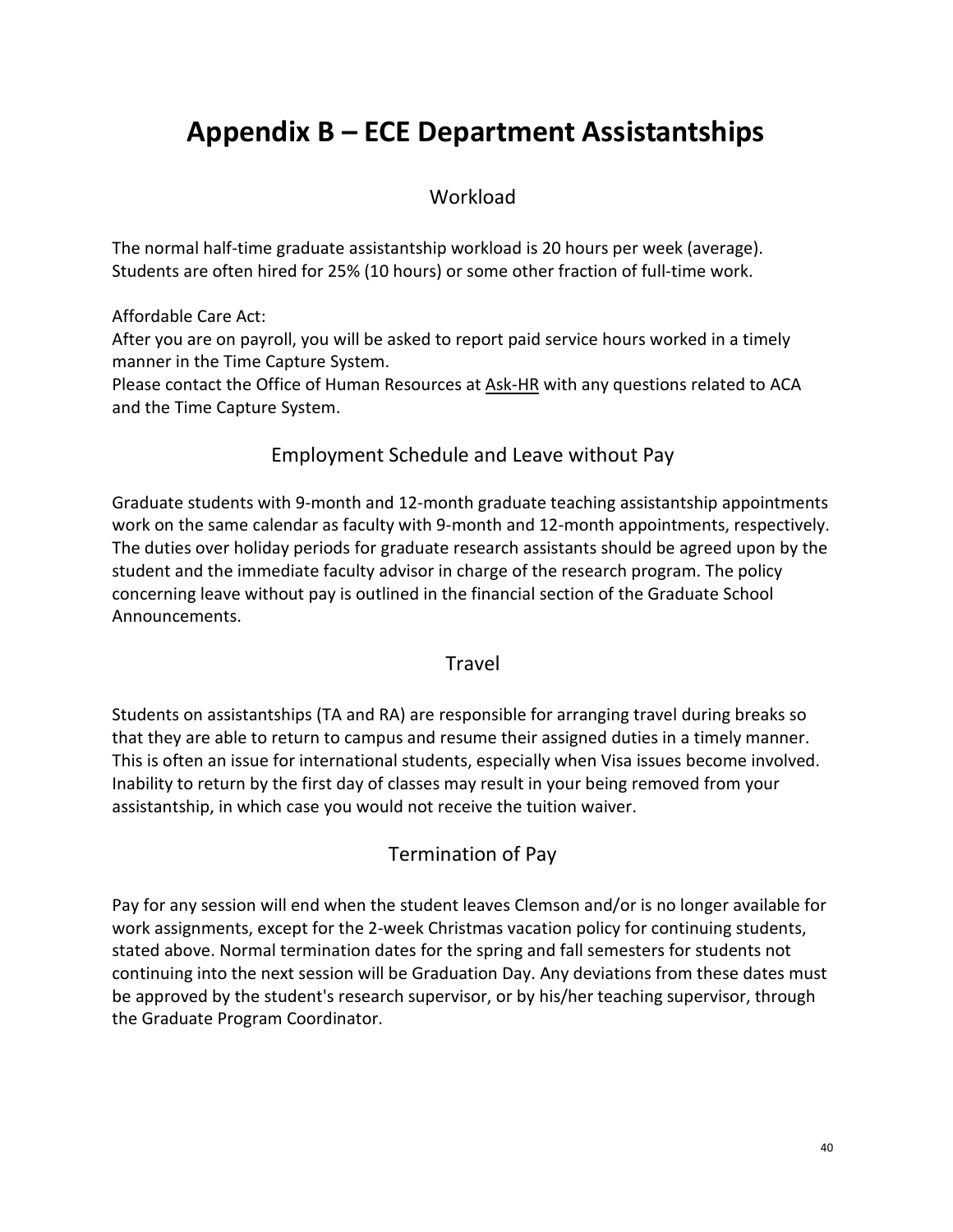#### Standards of Performance

Teaching and Grading Assistants will be reviewed by the ECE department on a semester basis using evaluation standards issued by the Graduate School. Research Assistants will be evaluated by the faculty member leading the research project.

#### Reduction of Pay

Normally, 20 hours/week will be submitted on each payroll for each half-time graduate assistant. However, less than 20 hours may be submitted for a student, with the pay reduced accordingly if the amount of time worked by the student consistently deviates from the required 20-hours/week average. Due to the procedure currently used for time sheets, it may be necessary to implement any pay reductions in the pay period following the one in which the work deficiency actually occurred.

## Mechanisms for Funding Graduate Students

The ECE Department uses two different mechanisms for funding graduate students. One is the Department-offered assistantship that is normally offered at the beginning of a student's enrollment at Clemson. The offer for this assistantship comes from the ECE Department Chair. This assistantship is subject to the four or six semester time limit as described below (depending upon the degree being pursued) and is contingent upon satisfactory performance and progress towards the degree by the student.

The other type of assistantship is a research assistantship offered directly by a faculty member. In this case, the funding commitment is from the faculty researcher, and the Department is not obligated to sustain the support if the faculty member withdraws support.

In some cases, an entering student is offered an assistantship both by the Department and by a faculty researcher. In this case, if the student elects to accept the research assistantship and the research funding ends, the Department's offer will still be available if the time limit of the original offer has not expired. Some students have a joint assistantship consisting of both a part-time teaching assistant position and a part-time research assistant appointment.

In addition to financial support from within the department, there are also various fellowships available from the College of Engineering, Computing and Applied Sciences, the University, industry, philanthropic organizations, and from several U.S. government agencies. Information is available through the graduate program office in Riggs Hall or from the Graduate School office in Martin Hall. Many of these fellowships are restricted to U.S. citizens.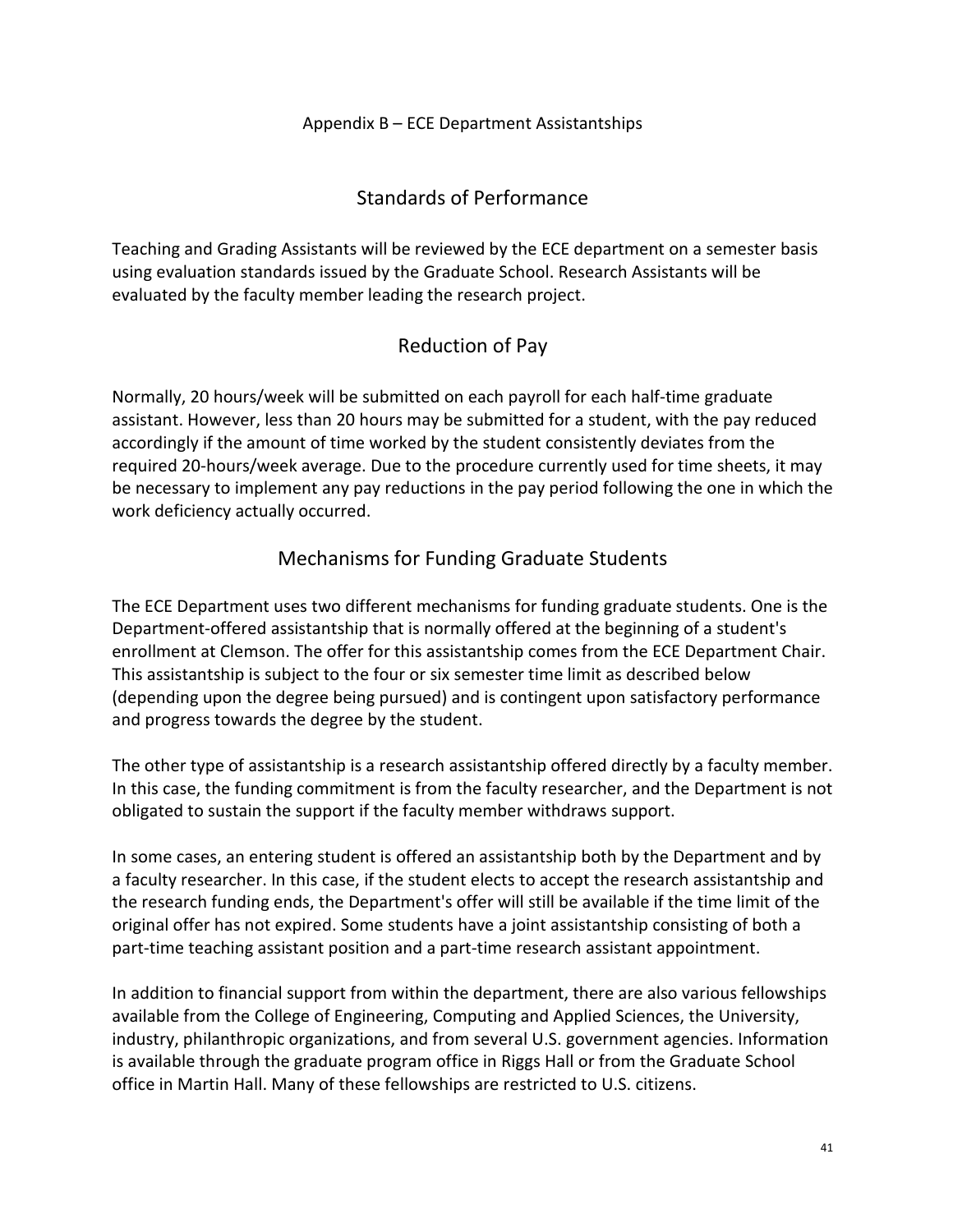Note the following additional information:

- Assistantships for M.S. students will normally be awarded for a maximum of 4 regular (Fall/Spring) semesters. The same time limit applies to fellowships controlled by the Department.
- Assistantships for Ph.D. students will normally be awarded for a maximum of 6 regular (Fall/Spring) semesters beyond the M.S. degree. The same time limit applies to fellowships controlled by the Department.
- Some assistantships are available in the summer but are not guaranteed. Efforts will be made to distribute summer support equitably, based on needs of the Department and on the qualification and seniority of students.
- Continuation of assistantships and fellowships is contingent upon satisfactory academic performance, as well as satisfactory performance of assigned duties associated with the assistantship.

Students are encouraged to work with faculty on sponsored research projects. If a research project is terminated before a student has completed his/her degree program, the Department will endeavor (on an individual basis) to provide financial support to allow continuation of the student's program. This might involve a teaching assistant or grading assignment, if appropriate. The foregoing statement should not be construed as an assurance of funding. The student is expected to complete his/her degree program in a timely fashion.

Each year, the Department establishes fixed rates for state-supported assistantships. The rates are a function of the type of assistantship, the number of hours per week assigned, and whether the student is a M.S. or Ph.D. candidate. Rates for externally funded assistantships are at the discretion of the individual faculty providing support.

If the Department has committed an assistantship to a student at a particular biweekly rate, and a faculty researcher offers the student partial support, the Department reserves the right to reduce the level of support from state funds so as to maintain the same total biweekly or semester rate. (This reduction of state funding may be necessary due to overall budgetary constraints of the Department.)

Individual faculty members are not empowered to offer teaching assistantships or grading positions to graduate students.

The department maintains a list of all current students who have been awarded an assistantship by the department and of all non-supported students who have requested assistantship support. Faculty researchers will normally review this list and consult with the Graduate Program Coordinator before committing assistantship support to a student.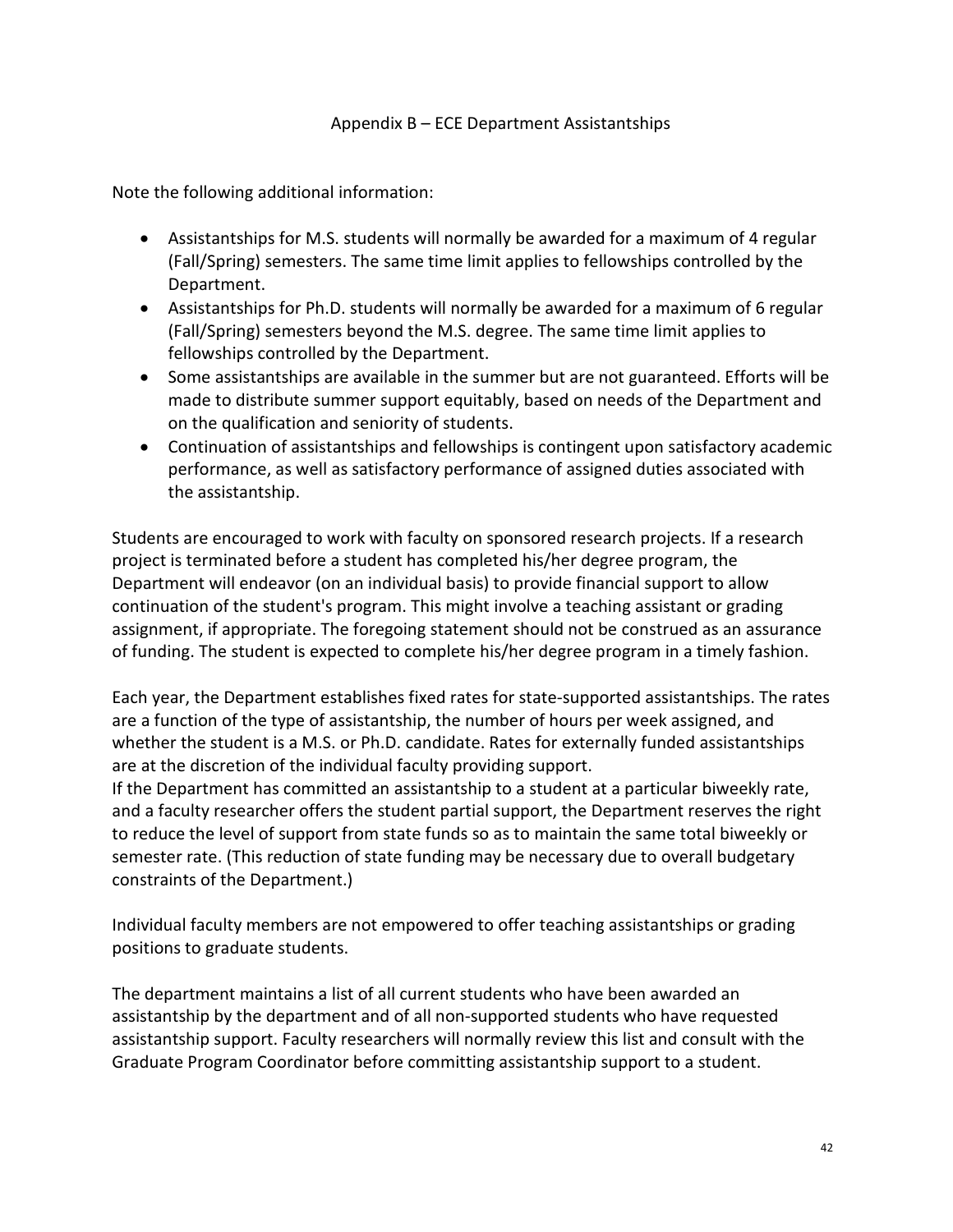#### Enrollment Requirements for Students Receiving an ECE Assistantship

Each graduate student receiving an assistantship in ECE (whether a research assistantship, a teaching assistantship, or a grading assistantship) is required to maintain full-time enrollment status during the semester of the assistantship. The student is eligible for the (reduced) graduate assistant rate for tuition and fees only if he or she is employed as a graduate assistant for the full semester or through the time of completion of all degree requirements in the semester. Each graduate student receiving an assistantship in ECE during fall semester or spring semester must take nine credit hours of course work (including research credits), and each student receiving an assistantship during a summer semester must take three credit hours of course work (including research credits). Additional stipulations may be specified in the student's assistantship contract with the Department; thus, each graduate assistant should read the contract carefully.

## Description of Dept.-Offered Assistantships

There are two types of departmental-offered assistantships:

Graduate Teaching Assistantship (GTA) Graduate Grading Assistantship (GGA)

A GTA assignment is made to a regular laboratory section that requires students to meet for a specified 2 or 3 hour time slot on a weekly basis. Recipients of GTAs are expected to prepare and present lab lecture and pre-lab materials, assist students in conducting the laboratory, and collect and grade lab reports. The GTA recipient is expected to be responsible for the portion of the student's grade related to that lab. Every regular laboratory section must have an official course number and be entered into the campus scheduling computer. Laboratories that do not have credit hours associated or do not meet on a regular basis should not be assigned course numbers and will not have a GTA automatically assigned.

A GGA assignment is made to a regular lecture section for the purpose of grading student homework and other assignments. The GGA is not expected to meet with students except as to explain the grading of a particular assignment when needed. Assignments are only made to lectures that have need of a GGA. The department does not have funds to provide a grader for every lecture section.

The Graduate Program Coordinator is the point of contact for faculty wishing to request graduate student positions. Note the following information:

• All regular laboratory sections will automatically have a GTA assigned. Each laboratory section carries a 5-hour assignment.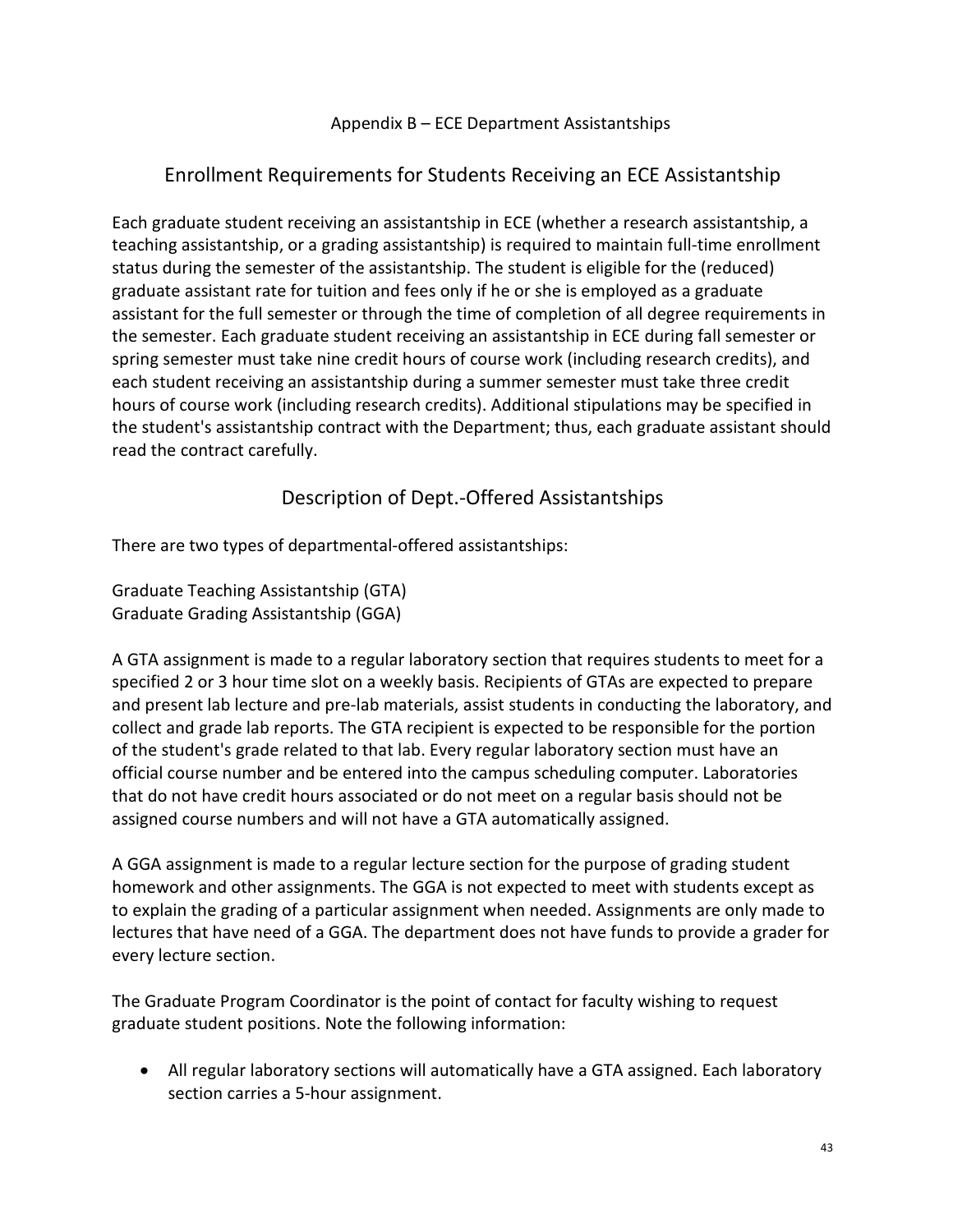• Instructors must request a GGA to grade any regular lecture section. Hours assigned depend on enrollment as approved by the department chair.

At the beginning of each semester, students (whether they have an existing GTA/GGA or not) indicate TA and/or Grading preferences. This is done via a 'preference form' distributed from the Student Services Program Coordinator for the Graduate Program in 102C Riggs Hall.

Students need a total of 10 hours of support to receive a tuition reduction from the university. Thus, students who do not have an externally funded RA will be assigned at least 10 hours.

Effort is made to limit the number of different subjects a student must cover in a semester. If a student can be assigned to multiple sections of one lab, that is preferred. Two different subjects are considered a maximum, except in special cases. Of course, financial commitments must still be honored.

In making grader assignments, effort is made to have students grade as few different courses as possible, and to have faculty interacting with as few students as possible. Often this does not work out, but we try.

# Information for International Students

International students who wish to become graduate teaching assistants must first pass the ECE test of spoken English. It is given at the beginning of each fall and spring semester and can be arranged by signing up with the Student Services Coordinator for the Graduate Program.

The ECE exam lasts about 10 minutes and consists of a technical presentation of 5 minutes followed by a question and answer session. This exam is designed to assess a candidate's ability to present technical information orally to a typical group of undergraduates. The audience will consist of at least two faculty members from the ECE department. The presentation should be organized ahead of time by the candidate and be typical of what would be presented to an undergraduate laboratory class. A topic will be selected prior to registration for the test. [ECE Laboratory Manuals](http://www.clemson.edu/ces/departments/ece/resources/lab_manuals.html) are available on the ECE website. Computer presentations are not allowed due to the brief amount of time each student has to present.

## Appointment Procedure for New Appointments

New appointments for formal assistantships must be initiated, in writing, by the Graduate Coordinator or the Principal Investigator of the research project. Temporary appointments are made on a semester-by-semester basis as the need arises.

Students must fill out tax forms either with the Office of International Affairs or the College of Engineering, Computing and Applied Sciences Budget Center. Students are responsible for providing tax forms promptly. Delays in receiving these forms can cause delays in checks since they are only issued twice a month.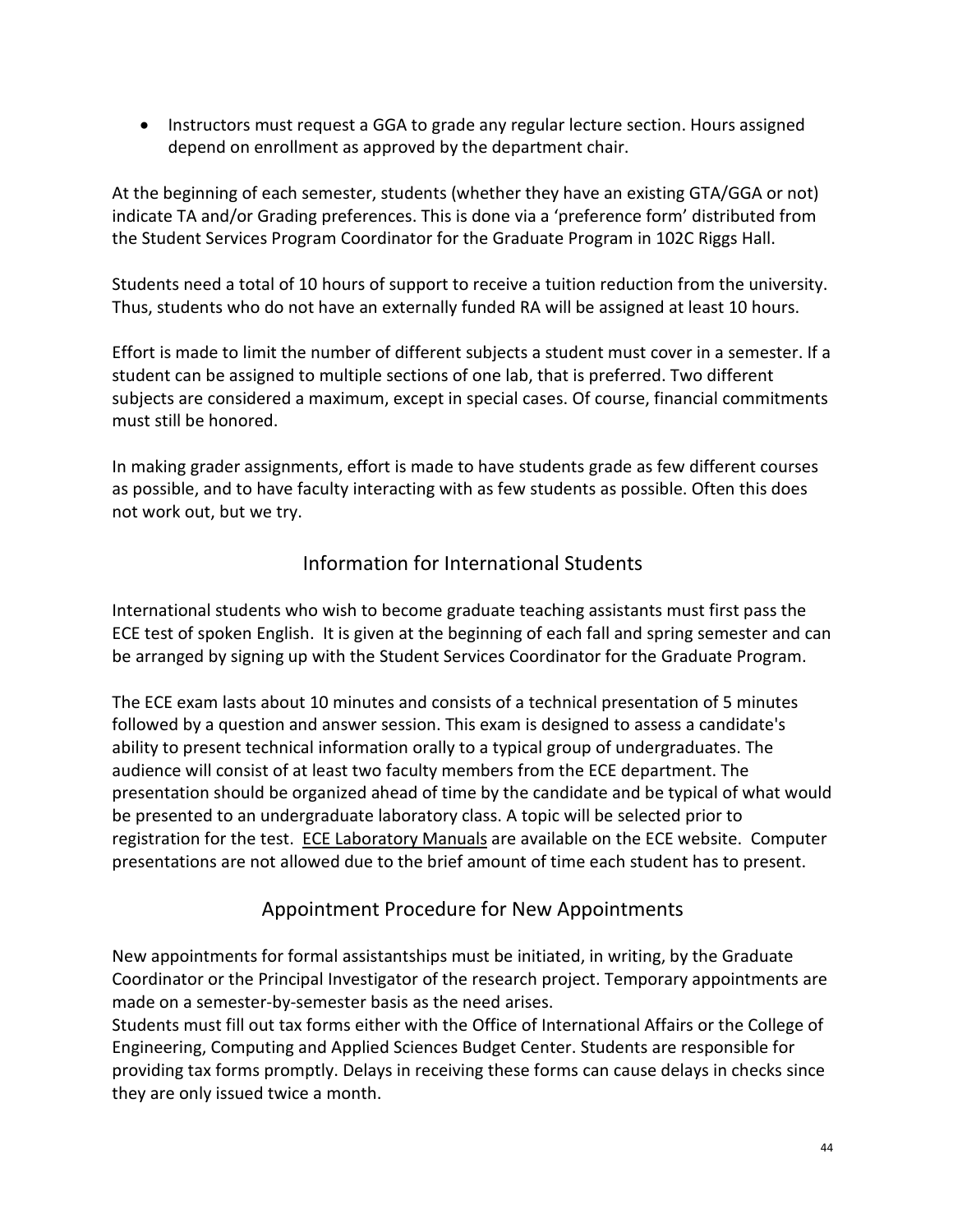# <span id="page-44-0"></span>**Appendix C – Bachelor-to-Graduate Program**

#### Application to the Bachelor to Graduate Program

A student must satisfy the following criteria in order to apply for the program:

- 1. Current enrollment in the B.S. program in CpE or EE at Clemson.
- 2. One to two semesters of course work remaining in the B.S. program.
- 3. Minimum overall GPR of 3.4 or higher at the end of the junior year of the program.

A student must take the following steps to apply for the program:

- 1. Complete and submit the GS6Bachelor-to-Graduate form (Bachelor-to-Graduate Request for Combined Education Plan). The form is available on the Graduate School's website, and application details are available in the Academic Regulations section of the Graduate School Announcements.
- 2. Specify one of the following focus areas (areas of specialization) on the [GS6Bachelor](https://www.clemson.edu/graduate/files/pdfs/GS6-bachelor-to-graduate.pdf)[to-Graduate](https://www.clemson.edu/graduate/files/pdfs/GS6-bachelor-to-graduate.pdf) form. Indicate the focus area in parenthesis after the EE or CpE 'major.' The focus areas in the list below are the only options for the Combined BS/MS program.

Approved M.S. Focus Areas

Photonics & Applied Electromagnetics Communications Systems and Networks Computer Systems Architecture Digital Signal Processing **Electronics** Intelligent Systems Power & Energy Systems

> Admission into the Bachelor-to-Graduate Program and Provisional Admission into the M.S. or Direct Entry Ph.D. Program.

Each application to the Bachelor-to-Graduate program will be evaluated by the ECE Department and the Graduate School to determine the applicant's suitability for the program. The applicant will be informed by the Graduate School of the resulting admission decision. (An applicant who is not accepted into the Bachelor-to-Graduate program can still submit an application in his or her senior year for standard admission into the M.S. or Ph.D. program upon graduation.)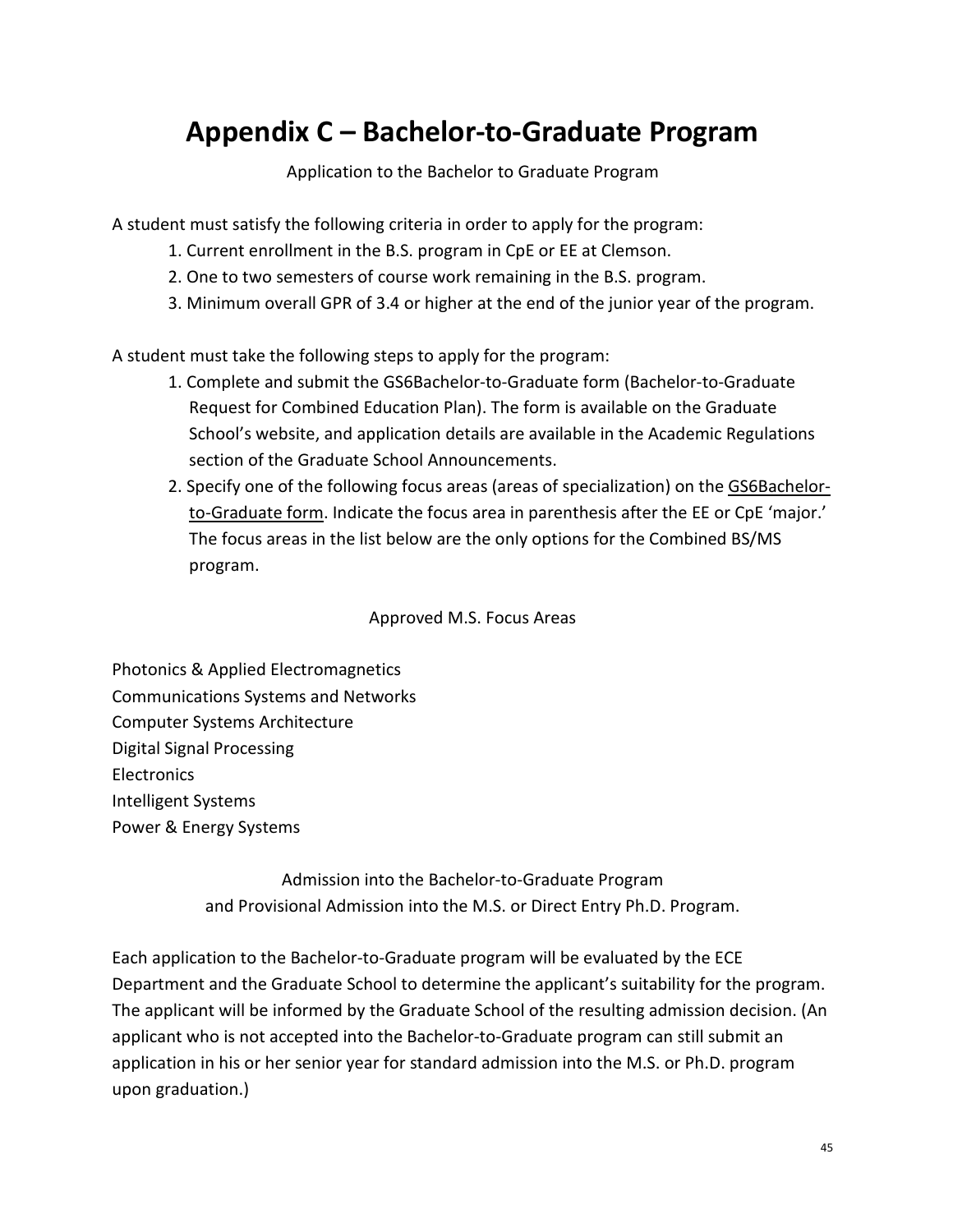#### Appendix C – Bachelor to Graduate Program

Students admitted to the Bachelor-to-Graduate program in ECE are considered to have gained *provisional* admission into the M.S. or Direct Entry Ph.D. program in ECE.

Additional Requirements to be met for Full Admission into the Graduate Program

- 1. Each student admitted into the Bachelor to Graduate program must provide the ECE Department with Graduate Record Examination (GRE) scores no later than the midterm date of the semester in which the student will complete the requirements for the B.S. degree. (Earlier submission of the scores is encouraged so that the student will be considered for opportunities for financial support during in the Graduate program – see the ECE Department's Web site for recommended dates for submission of graduate application material.)
- 2. Each student admitted into the Bachelor to Graduate Program must complete the B.S. degree in ECE with a minimum GPR that depends on the student's selected focus area. (The minimum GPR for each focus area is at least 3.4.)

Graduate-Level Course Work taken Prior to Completion of the B.S. Degree

Each student admitted to the Bachelor to Graduate program in ECE is eligible to apply up to nine credit hours of 6000-level and 8000-level ECE course work towards the technical-elective requirements of the B.S. degree in CpE or EE. The same credit hours will also be applied towards the course requirements of the M.S. degree in CpE or EE. Several conditions and restrictions apply.

- 1. Only the 6000-level and 8000-level courses approved for the student's specified M.S. focus area may be applied towards the graduate degree requirements. (See the 6000-level and 8000-level courses listed below by M.S. focus area.)
- 2. For questions on what 6000 and 8000 level courses are applicable to the technical depth requirement of the B.S. program, see the technical electives list provided by the department or speak with the Undergraduate Student Services Coordinator.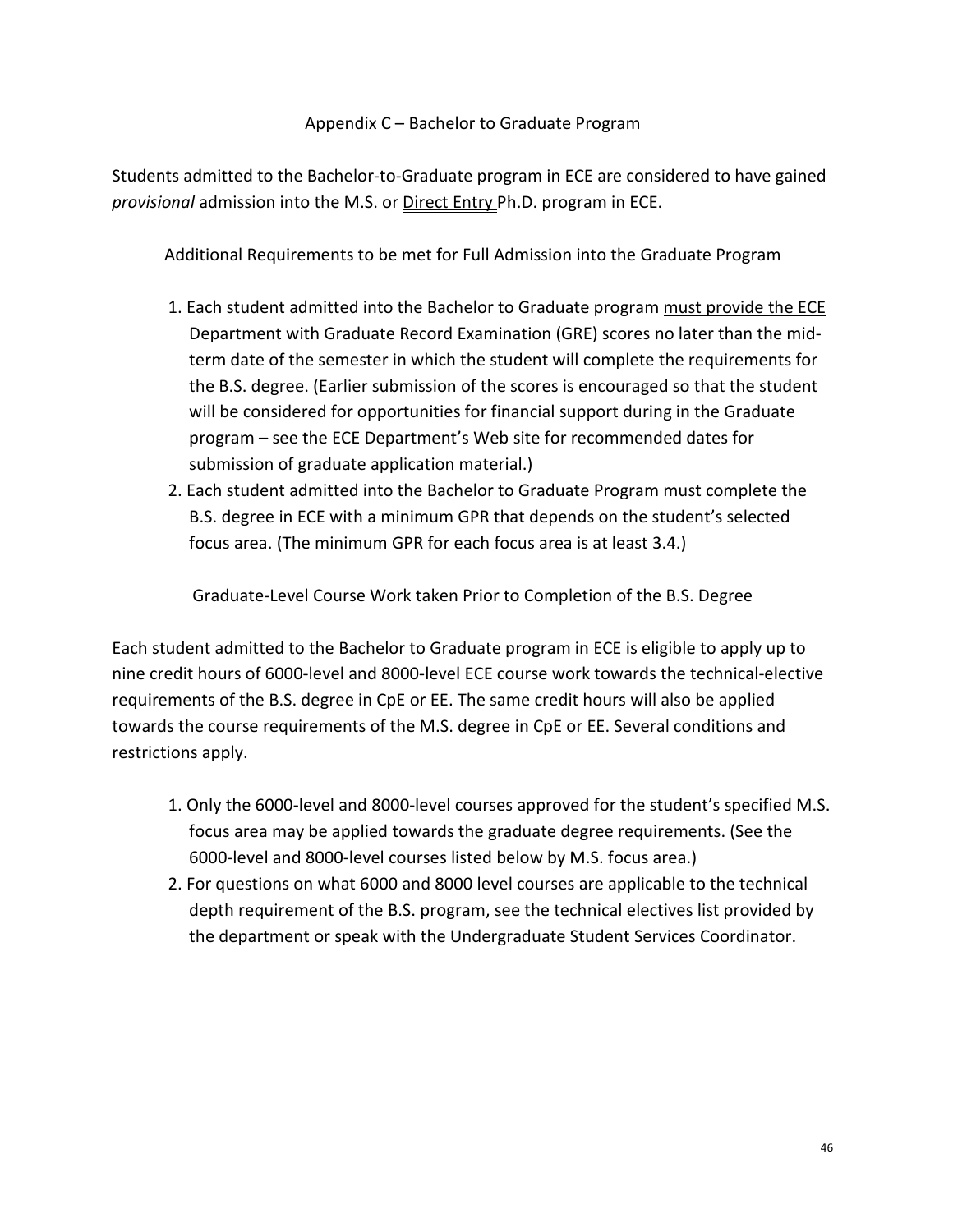#### Appendix C – Bachelor to Graduate Program

- 3. Students must have instructor approval to take an 8000 level course as an undergraduate student.
- 4. Graduate-level course work taken prior to the completion of the B.S. degree can be applied only towards the requirements of the M.S. degree with the thesis option or towards the Ph.D. It *cannot* be applied towards the requirements of the M.S. degree with the non-thesis option. (For details on the requirements of the M.S. thesis option, please refer to the M.S. thesis requirements in the ECE Graduate Student Handbook.)

Other Policies Regarding the Bachelor to Graduate Program in ECE

- 1. In the event that a student participating in the Bachelor to Graduate program does not subsequently qualify for full admission into the graduate program, the 6000 level and 8000-level course credits earned by the student prior to completion of the B.S. degree are still applicable to the requirements of the B.S. degree.
- 2. If a student participating in the Bachelor to Graduate degree program is subsequently admitted to the Ph.D. program in ECE under the direct-entry option, the 6000- and 8000-level courses that were to be applied towards the requirements of the M.S. degree may be applied towards the requirements of the Ph.D. degree instead.
- 3. No student can hold a graduate assistantship prior to completion of the B.S. degree, including students enrolled in the Bachelor to Graduate program in ECE. Opportunities for financial support for Bachelor to Graduate students after completion of the B.S. degree depend on the availability of funds in alignment with ECE departmental policy.

Below please find a list of the participating focus areas for the graduate programs in ECE along with the courses that are eligible for use toward the graduate degree if also used toward the B.S. degree.

#### Applied Electromagnetics

ECE 6360, ECE 6460, ECE 6370, ECE 8090, ECE 8290, ECE 8300

#### **Photonics**

ECE 6040, ECE 6080, ECE 6330, ECE 6340, ECE 6360, ECE 6460, ECE 8330, ECE 8360, ECE 8370